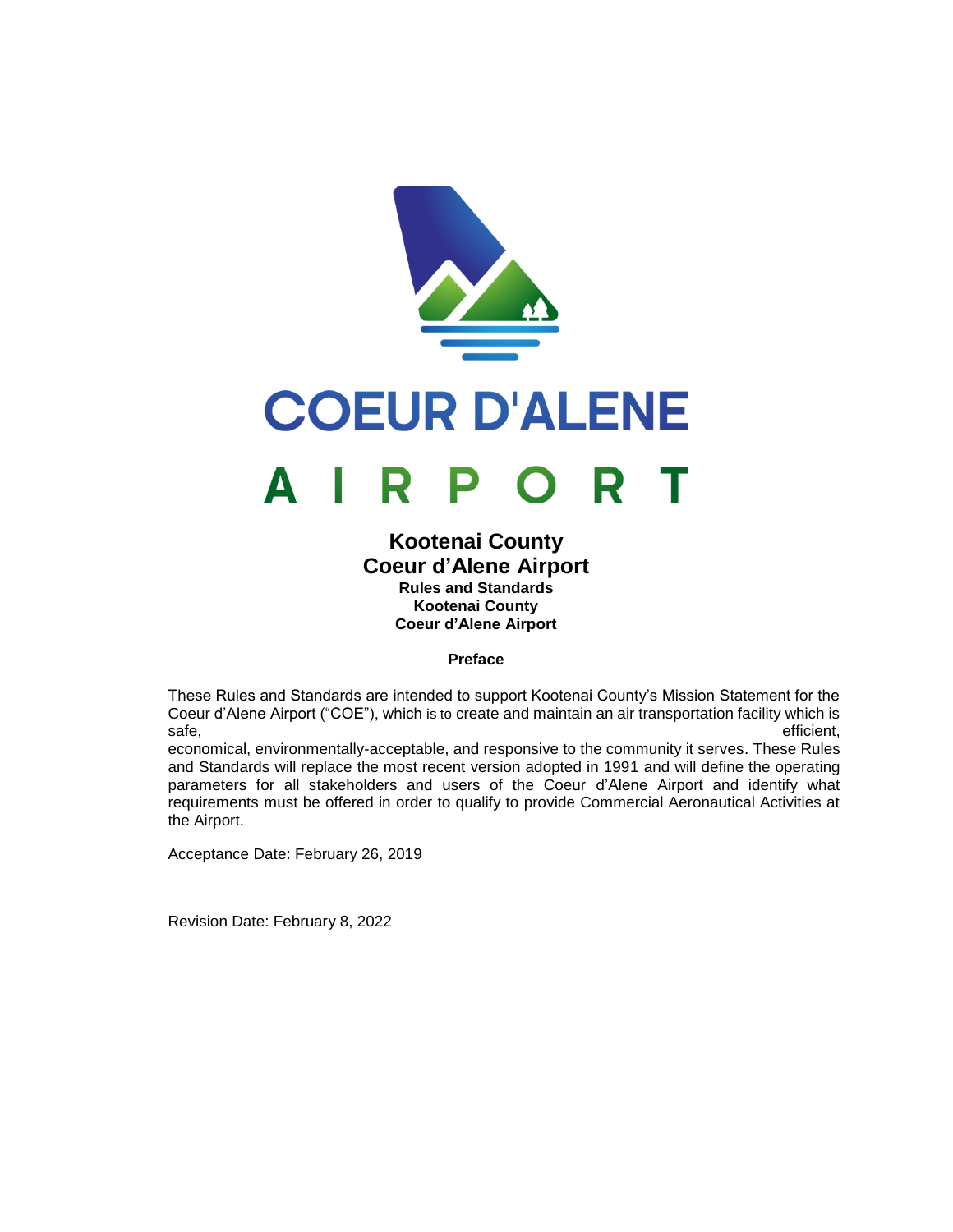# **Table of Contents**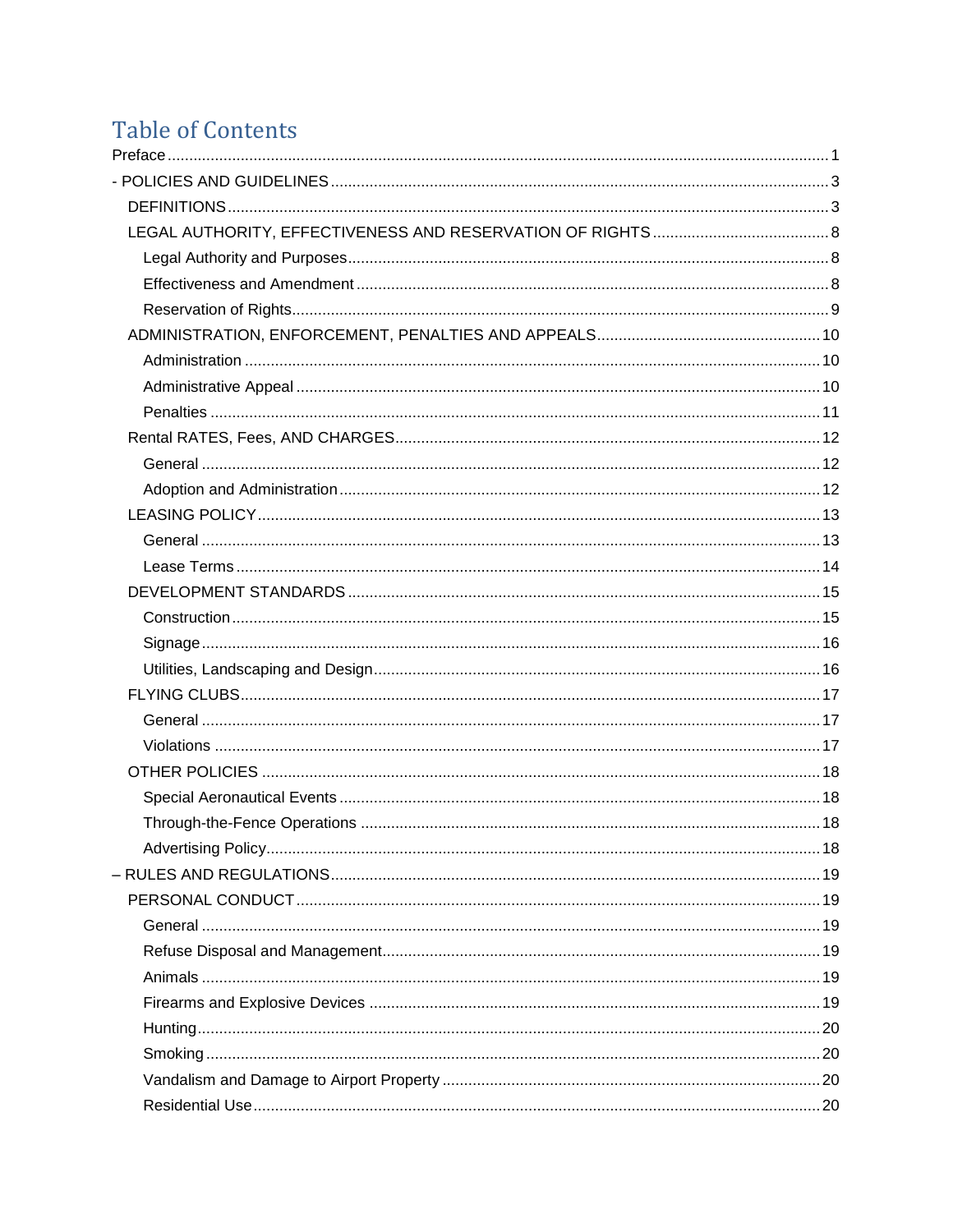| L.   |  |
|------|--|
| Ш.   |  |
| III. |  |
|      |  |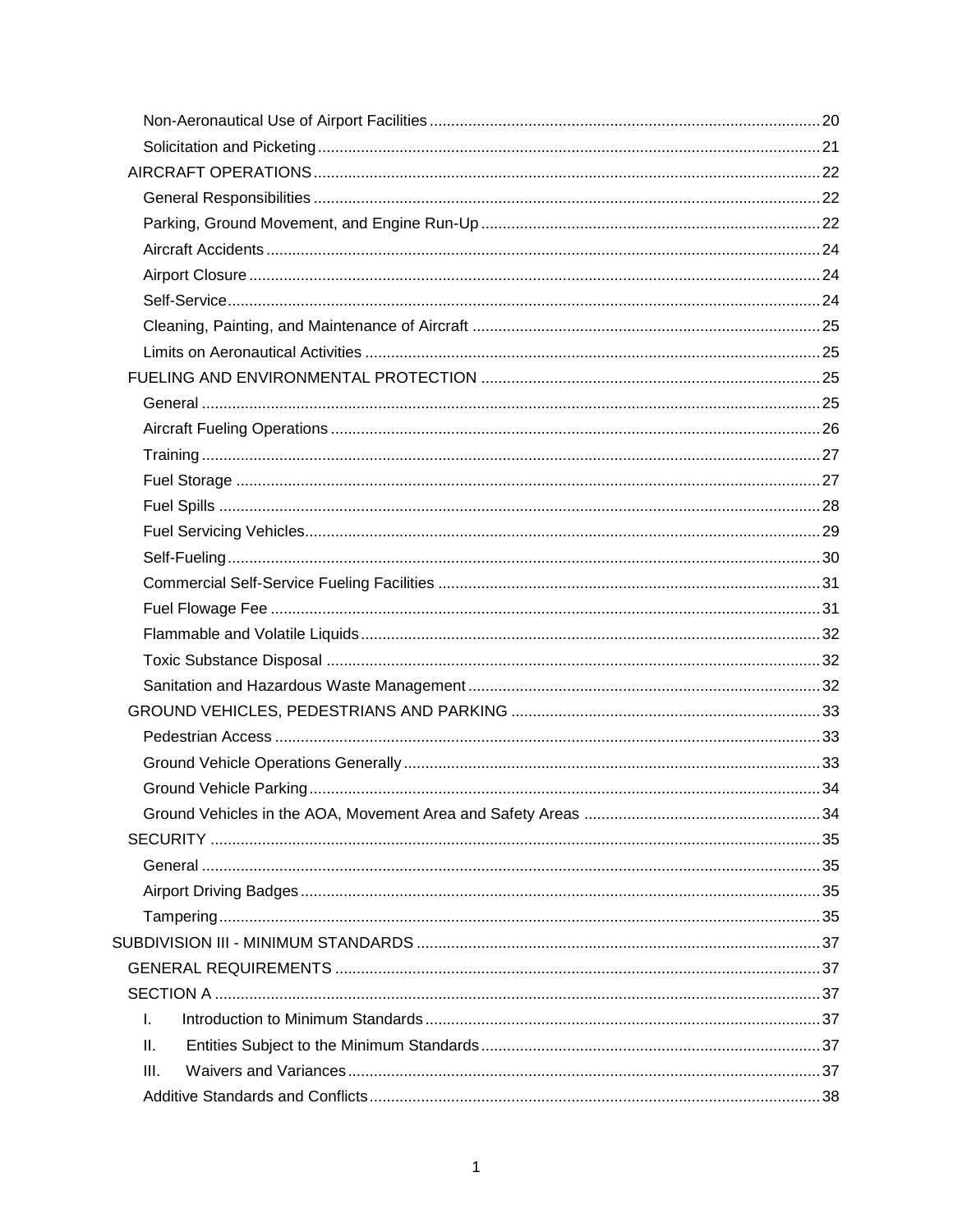| I.    |                                                                             |  |
|-------|-----------------------------------------------------------------------------|--|
| II.   |                                                                             |  |
| III.  |                                                                             |  |
|       |                                                                             |  |
| I.    |                                                                             |  |
| Ш.    |                                                                             |  |
| III.  |                                                                             |  |
| IV.   |                                                                             |  |
| V.    |                                                                             |  |
|       |                                                                             |  |
| I.    |                                                                             |  |
| II.   |                                                                             |  |
|       | SECTION E. MINIMUM STANDARDS FOR SPECIALIZED AERONAUTICAL SERVICE OPERATORS |  |
| I.    |                                                                             |  |
|       |                                                                             |  |
| Ш.    |                                                                             |  |
| III.  |                                                                             |  |
| IV.   |                                                                             |  |
| V.    |                                                                             |  |
| VI.   |                                                                             |  |
| VII.  |                                                                             |  |
| VIII. |                                                                             |  |
| IX.   |                                                                             |  |
| Х.    |                                                                             |  |
| XI.   |                                                                             |  |
| i.    |                                                                             |  |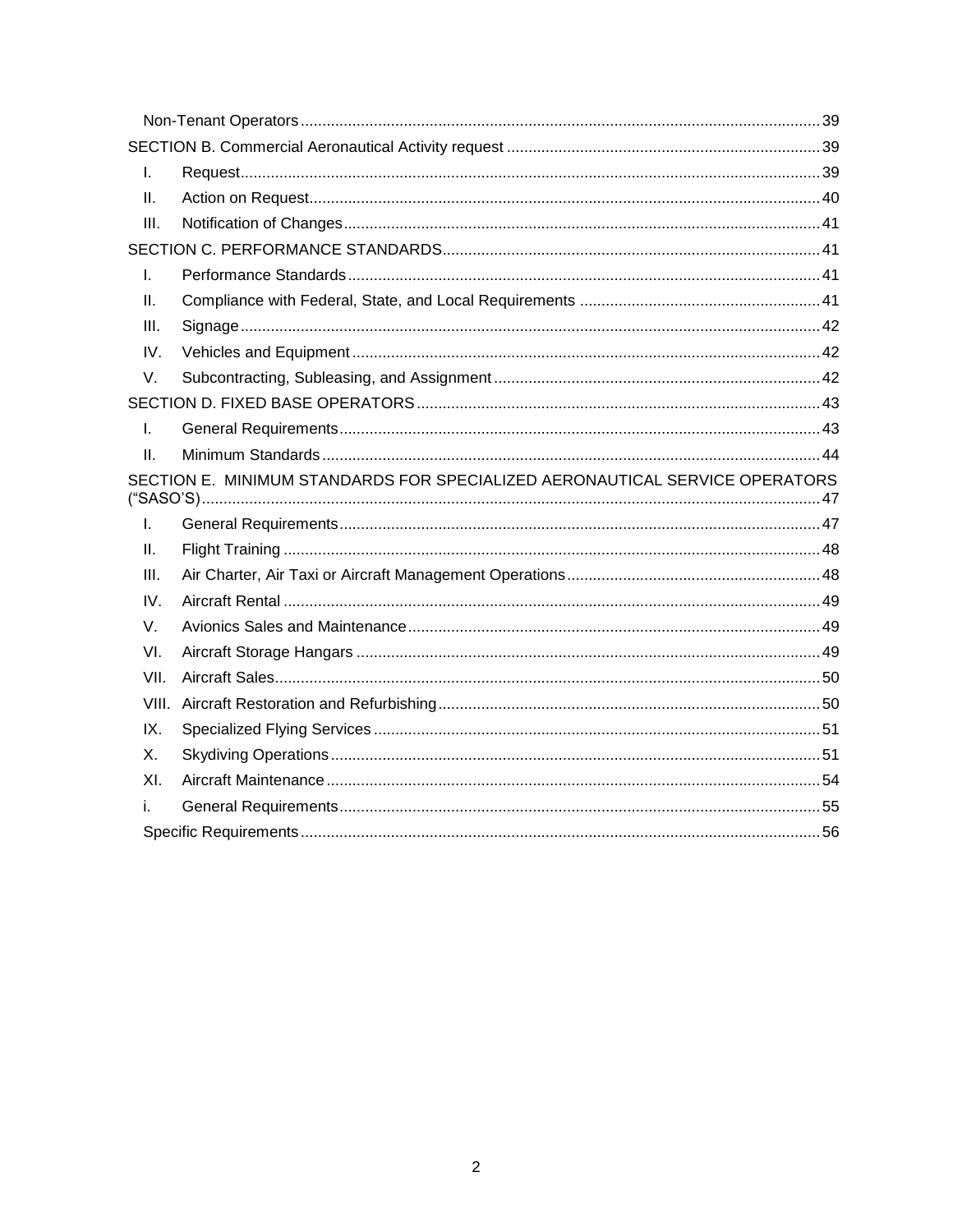# **- POLICIES AND GUIDELINES IMPACTED PARTIES: ALL TENANTS AND USERS**

# **DEFINITIONS**

<span id="page-4-1"></span><span id="page-4-0"></span>The following words and terms shall have meanings as indicated below, unless the context clearly requires otherwise:

**Abandoned Aircraft and Abandoned Vehicle** is any aircraft or vehicle left unattended and stationary on the Airport property in an inoperable condition and/or without a current license and/or insurance or under such circumstances that evidence an intention by the owner or operator to voluntarily surrender, relinquish or disclaim the aircraft or vehicle.

**Aeronautical Activity** is any activity which involves, makes possible, or is required for the operation of aircraft, or which contributes to or is required for the safety of such operations.

**Agreement** means a written, legally enforceable contract between Kootenai County and any party concerning access to and use of the Coeur d'Alene Airport.

**Air Charter and Air Taxi** means the Commercial Aeronautical Activity of providing air transportation of persons or property for hire on a charter basis or as an air taxi operator as defined and regulated by the Federal Aviation Administration.

**Air Traffic Control Tower** means service provided by ground-based air traffic controllers who direct aircraft on the ground and through controlled airspace, and can provide advisory services to aircraft in non-controlled airspace.

**Aircraft Management** means the Commercial Aeronautical Activity of providing aircraft flight dispatch, flight crews, or aircraft maintenance coordination on behalf of an aircraft owner.

**Aircraft Rental** means the Commercial Aeronautical Activity of renting or leasing aircraft to the public for compensation.

**Aircraft Restoration and Refurbishing** means the Commercial Aeronautical Activity of restoring, refurbishing or repainting aircraft structures, propellers, accessories, interiors, exteriors and components, after which the aircraft will continue to operate. This category of activity excludes the demolition or salvage of aircraft, after which aircraft will not continue to operate.

**Aircraft Sales** means the Commercial Aeronautical Activity of the sale of new or used aircraft through brokerage, ownership, franchise, distributorship, or licensed dealership.

**Airframe and Power Plant Maintenance** means the Commercial Aeronautical Activity of providing airframe and power plant services, which includes the repair, maintenance, inspection, constructing, and making of modifications and alterations to aircraft, aircraft engines, propellers and appliances including the removal of engines for major overhaul as defined in 14 C.F.R. Part 43, as currently in effect or as it may hereafter be amended.

**Airport** means the Coeur d'Alene Airport and all of the area, buildings, facilities, and improvements within the interior boundaries of such Airport as it now exists or as it may hereafter be extended or enlarged and as depicted on a current Airport Layout Plan approved by the Federal Aviation Administration, as may be amended from time to time.

**Airport Driving Badge** means the badge issued by the County at no initial charge for the privilege of operating a motor vehicle on the airport. Additional charge for lost or stolen badges.

**Airport Layout Plan or "ALP"** means a plan showing the existing and proposed Airport improvements and boundaries in a form prescribed by the Airport Director.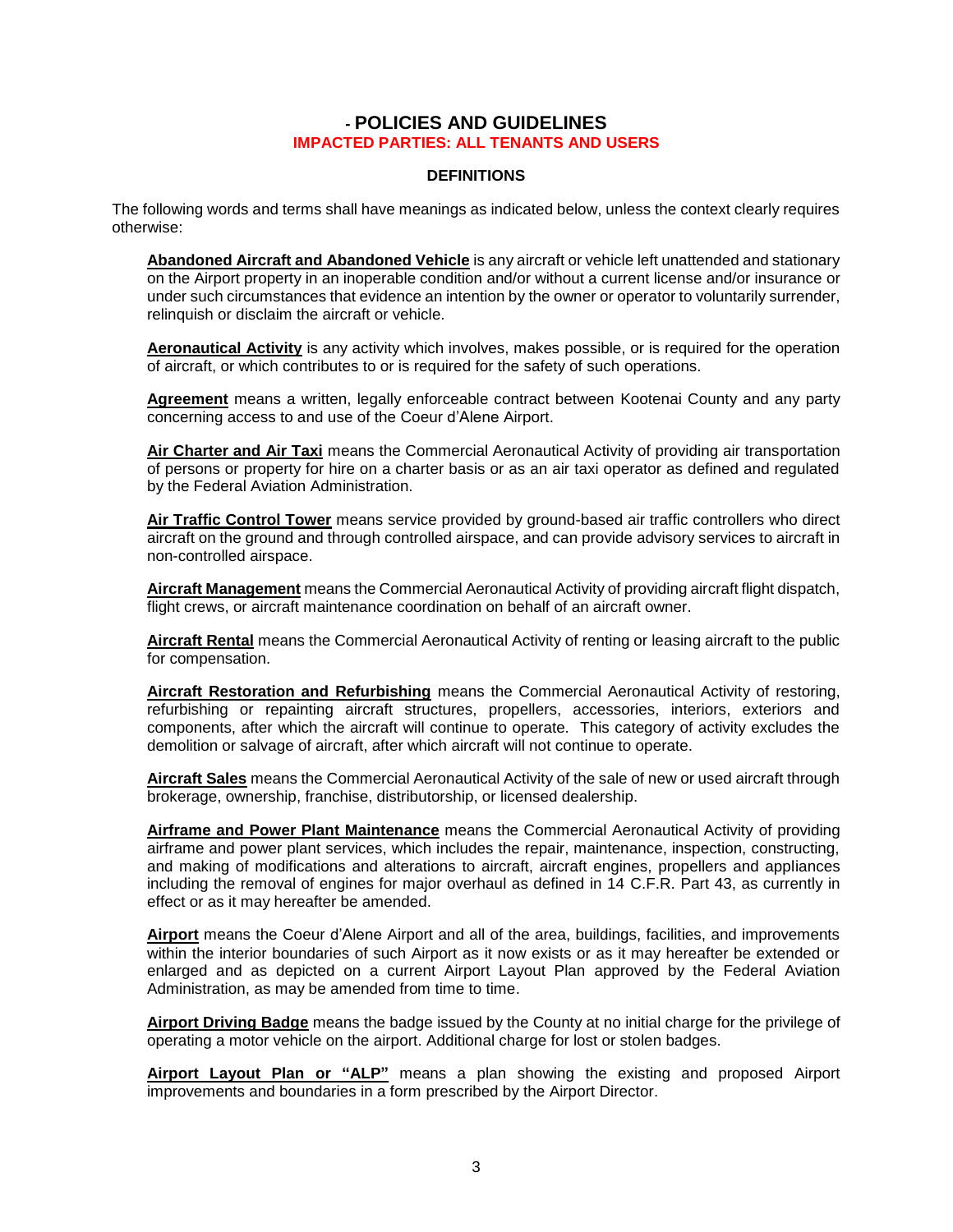**Airport Operations Area or "AOA"** means the area of the Coeur d'Alene Airport identified in the Airport Security Program that includes the aircraft movement areas, aircraft parking areas, loading ramps, safety areas, and any adjacent areas that are not separated by adequate security systems, measures, or procedures.

**Airport Operator** is the airport proprietor, which is the agency, group or individual exercising control over the airfield and is commonly known as airport management.

**Airports or County Law Enforcement** means Persons identified by the Airport Director to provide security and/or law enforcement functions at the Coeur d'Alene Airport.

**Airport Director** is the individual employed by Kootenai County to manage the daily activities and provide continuity for long range planning and development of the Coeur d'Alene Airport.

**Airworthiness** means the condition of an aircraft as defined by FAA Regulations and FAA Orders

**AVGAS** means aviation gasoline, 100LL or equivalent, intended for use in piston aircraft.

**AVGAS Fueling** means the fueling of piston aircraft with fuel purchased at the owner's discretion. No permits are required for AVGAS Fueling unless the fueling meets the standard required to obtain a Self-Fueling Permit.

**Avionics Sales and Maintenance** means the Commercial Aeronautical Activity of providing for the repair and service, or installation of aircraft radios, instruments and accessories. Such operation may include the sale of new or used aircraft radios, instruments and accessories.

**Board of County Commissioners (BOCC)** means the elected officials who serve on the County Commission having jurisdiction over the Airport.

**Commercial Aeronautical Activity** means the sale, exchange, trading, buying, merchandising, hiring, marketing, promotion, or selling of commodities, goods, services, or property, or any revenueproducing activity made available to the public in connection with Aeronautical Activities.

**Commercial Aeronautical Operator** means an Entity or Person conducting a Commercial Aeronautical Activity at the Coeur d'Alene Airport pursuant to a Lease or other Agreement.

**Commercial Fueling** means the fueling of aircraft by an authorized Fixed Base Operator for compensation. Compensation may be earned for the aircraft fuel, for the fuel dispensing service, or both. Commercial Fueling includes the non-exclusive right to Commercial Self-Service Fueling, but does not include self-fueling as defined in Subdivision II, Section C (VII).

**Commercial Self-Service Fueling** means the fueling of aircraft for compensation by an FBO or SASO meeting the qualifications described herein at an authorized fuel storage and dispensing facility.

**Common Use Areas** include aprons, taxilanes, taxiways, and runways. All aprons and taxilanes through leased areas shall be considered common use areas unless identified for exclusive use under an Agreement between the Entity and the Coeur d'Alene Airport.

**Consent or Approval of the Airport Director**. Where this Agreement calls for the consent or approval of the County, the same shall be in the form of a resolution approved by the County as provided by law.

**County** means Kootenai County, Idaho.

**Department of Transportation** means the United States Department of Transportation.

**Entity** means each Person, partnership, organization, or business that has a legal Agreement with the County.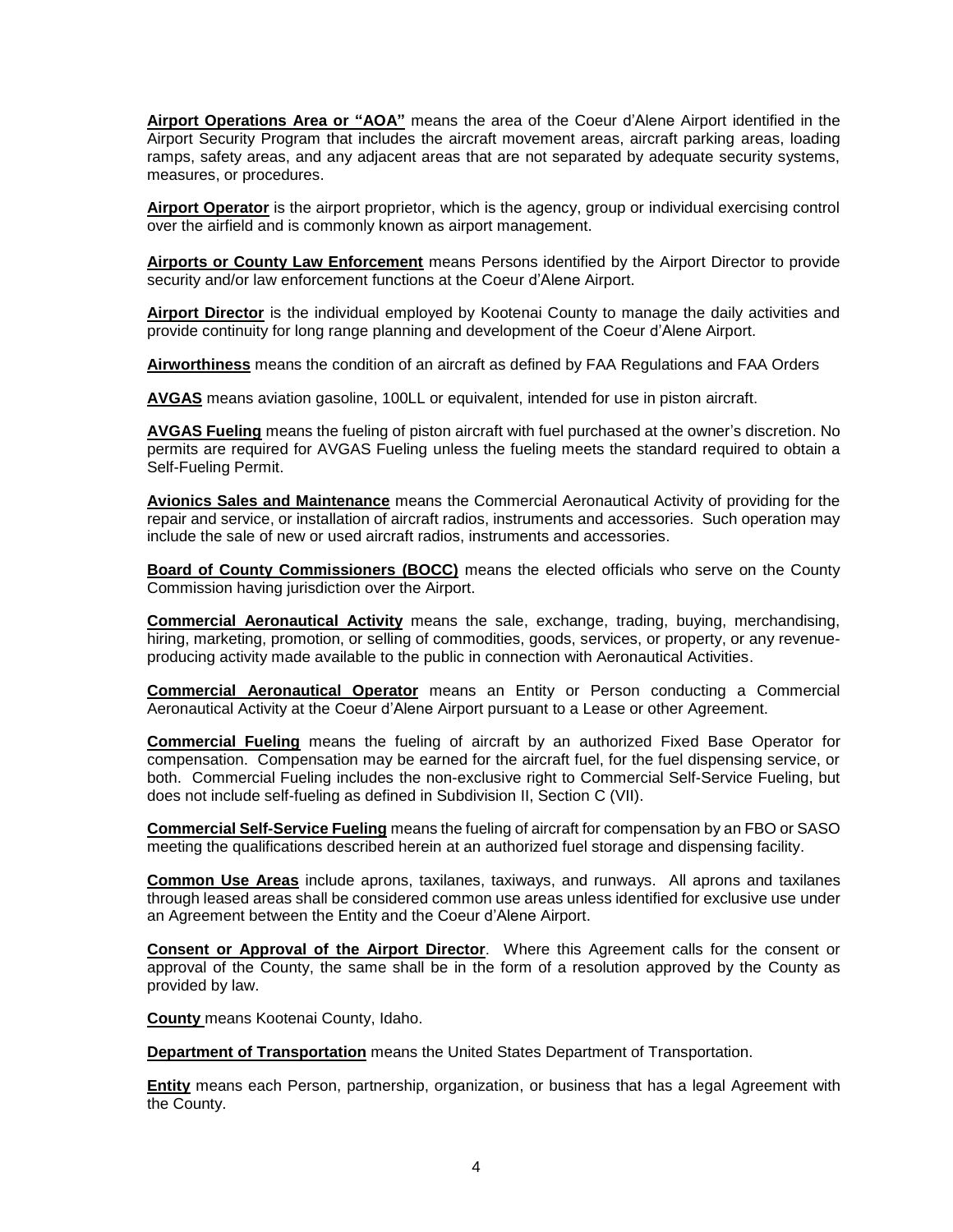**FAA** means the Federal Aviation Administration.

**Fixed Base Operator or FBO** means an Entity that must offer, at a minimum, the required services identified herein in order to qualify as an FBO and provide Commercial Fueling. A qualified FBO may also provide additional Commercial Aeronautical Services in addition to the required services to qualify as an FBO as set forth in an Agreement between the County and the FBO.

**Flight Training** means the Commercial Aeronautical Activity of instructing pilots in dual and solo flight, in fixed wing or rotary aircraft, and related ground school instruction as necessary to complete an FAA written pilot's examination and flight check ride for various categories of pilot's certificates and ratings. Flight training includes any portion of a flight where the primary purpose is to increase or maintain pilot or crew member proficiency. Flight training also includes simulator training for pilot or crew proficiency.

**Flying Club** means a non-profit or not-for-profit Entity organized for the express purpose of providing its members with aircraft for personal use only.

**Fueler** means a Fixed Base Operator that provides the minimum Aeronautical Services required in order to qualify as an FBO and offer Commercial Fueling services to include receiving, storing, handling, and dispensing of fuel, whether for sale to the public or for purpose of self-fueling. Fuelers are also authorized to remove fuel from aircraft into authorized storage devices meeting the qualifications contained herein.

**Ground Support Equipment Maintenance** means the Commercial Aeronautical Activity of fueling, maintaining, servicing, and repairing service and maintenance equipment used at the Airport to support Aeronautical Activities.

**Ground Vehicle** is a non-aircraft self-propelled vehicle including, but not limited to, automobiles, trucks, vans, mobile fueling vehicles, aircraft tugs, and "Follow Me" golf carts.

**Instrument Flight Rules (IFR)** are those flights operating under instrument flight rules as established by the FAA.

**Jet Fuel** means aviation fuel intended for use in turbine aircraft.

**Loading Area** is the location where aircraft boarding will occur for all passengers.

**Lease** means a contractual agreement between Kootenai County and any Entity which grants a concession and/or otherwise authorizes the use of land or building space to conduct specified activities. A Lease is written and enforceable by law.

**Minimum Standards** means the qualifications set forth in Subdivision III hereof, which set forth the minimum requirements to be met as a condition for the right to conduct a Commercial Aeronautical Activity on the Airport.

**MOGAS** means automotive gasoline approved for use in piston aircraft.

**Movement Area** means the runways, taxiways, and other areas of the Airport which are used for taxiing, air taxiing, takeoff, and landing of aircraft, exclusive of loading ramps and aircraft parking areas.

**Non-Aeronautical Activity** means any activity that does not involve, make possible, or be required for the operation of aircraft or that contributes to or is required for the safety of such operations.

**Ordinance** shall mean any a piece of legislation enacted by the Board of County Commissioners (BOCC).

**Parachute Drop Zone (PDZ) or Drop Zone (DZ)** is the pre-determined area on the airport where skydivers land at the conclusion of the parachute jump.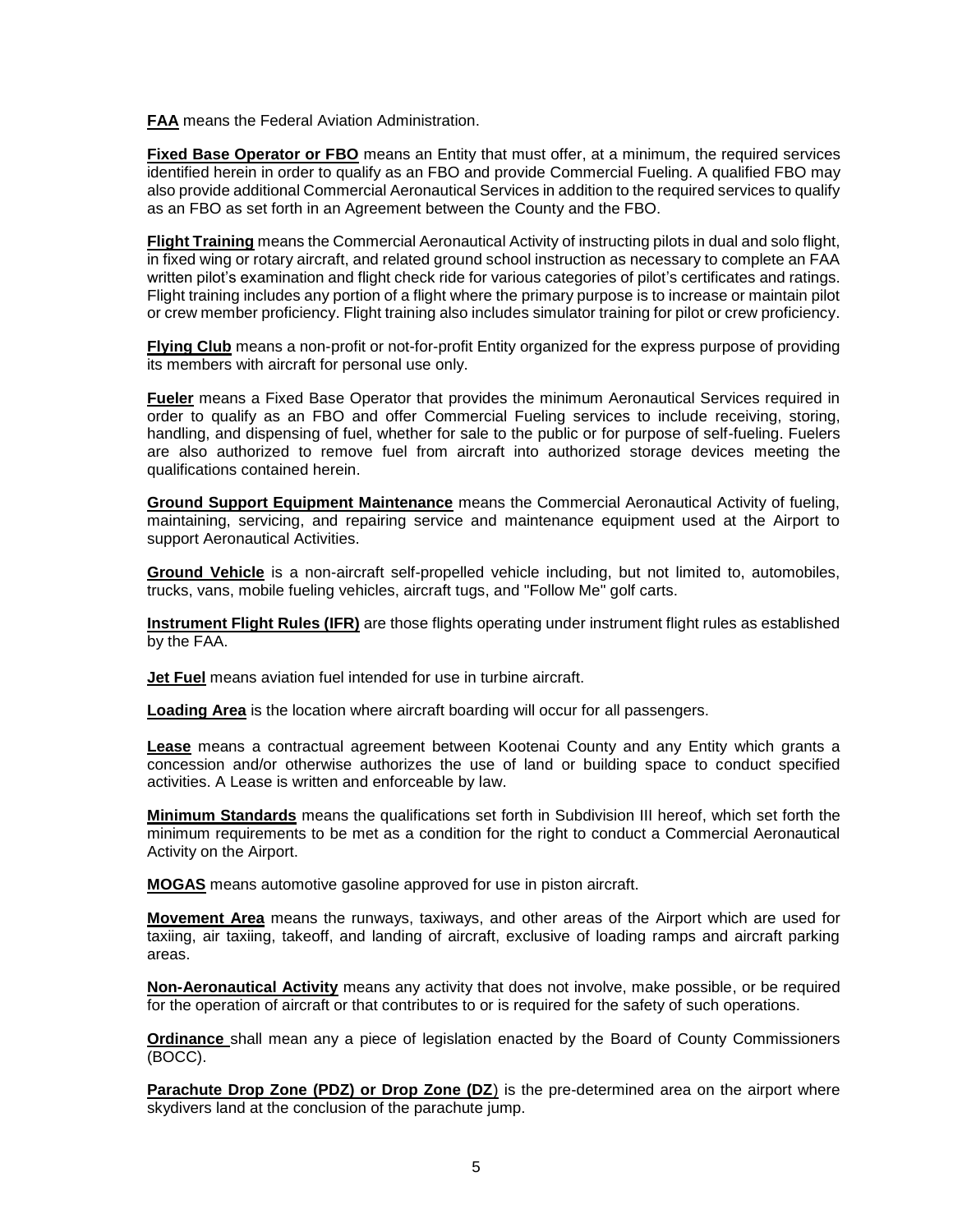**Parachute Jump or Jump** is a parachute operation that involves the descent of one or more persons to the surface under a single parachute canopy after departing an aircraft in flight.

**Parachute Pilot-in-Command** is the appropriately rated and current commercial pilot operating the aircraft used for the skydiving flight.

**Parachutist-in-Command** is the trained professional Skydiver for tandem parachute jumps who must hold a current USPA Class D license or international equivalent.

**Permit** means a written document that may be issued by the County for the conduct of Aeronautical Activities and Non-Aeronautical Activities at the Airport and may be terminated by the County as provided in the document and in the Rules and Standards.

**Person** means any natural person.

**Premises** means the description of the property or asset that is the subject of a Lease Agreement or License between the County and a Tenant. The Premises will be described in each Agreement and the definition will apply to any extensions or amendments to the Agreement.

**Rules and Standards** means the qualifications, standards, requirements, and enforcement criteria established by Kootenai County as the minimum requirements to be met and adhered to as a condition for the right to conduct a Commercial Aeronautical Activity at the Airport.

**Safety Areas** means the runways and taxiways and surrounding runway safety areas and taxiway safety areas at the Coeur d'Alene Airport.

**Self-Fueling Permit** means a permit issued by the County that authorizes the storage and dispensing of fuel from a fixed storage tank or a mobile storage tank above state reportable value on leased premises to aircraft owned or under the direct control of the Tenant. As referenced in uniform Fire code.

**Self-Service** means the act of tying-down, adjusting, repairing, cleaning, and otherwise servicing an aircraft by a Person or Entity that owns the aircraft or by a Person or Entity that has exclusive use and operational control of the aircraft pursuant to a long-term agreement.

**Skydiver** is any person who intends to exit an aircraft while in flight using a parachute to descend to the surface.

**Skydiving Flight** is the takeoff and ascent of an aircraft for the purposes of supporting one or more parachute jumps.

**Skydiving Operator** is a commercial aeronautical service provider who meets the Minimum Standards for Commercial Aeronautical Activities at Coeur d'Alene Airport and is authorized to conduct parachute operations using a designated parachute drop zone. The Skydiving Operator shall be responsible for the safety of all skydivers before, during and immediately after a jump.

**SPCC Plan** is a Spill Prevention, Control, and Countermeasure Plan.

**Special Aeronautical Event** means air shows, air races, fly-ins, or other similar aeronautical events requiring the general use of the Airport for other than routine Airport operations.

**Specialized Aeronautical Service Operator or "SASO"** means an Entity that is authorized to provide one or a combination of Commercial Aeronautical Activities that does not include Commercial Fueling.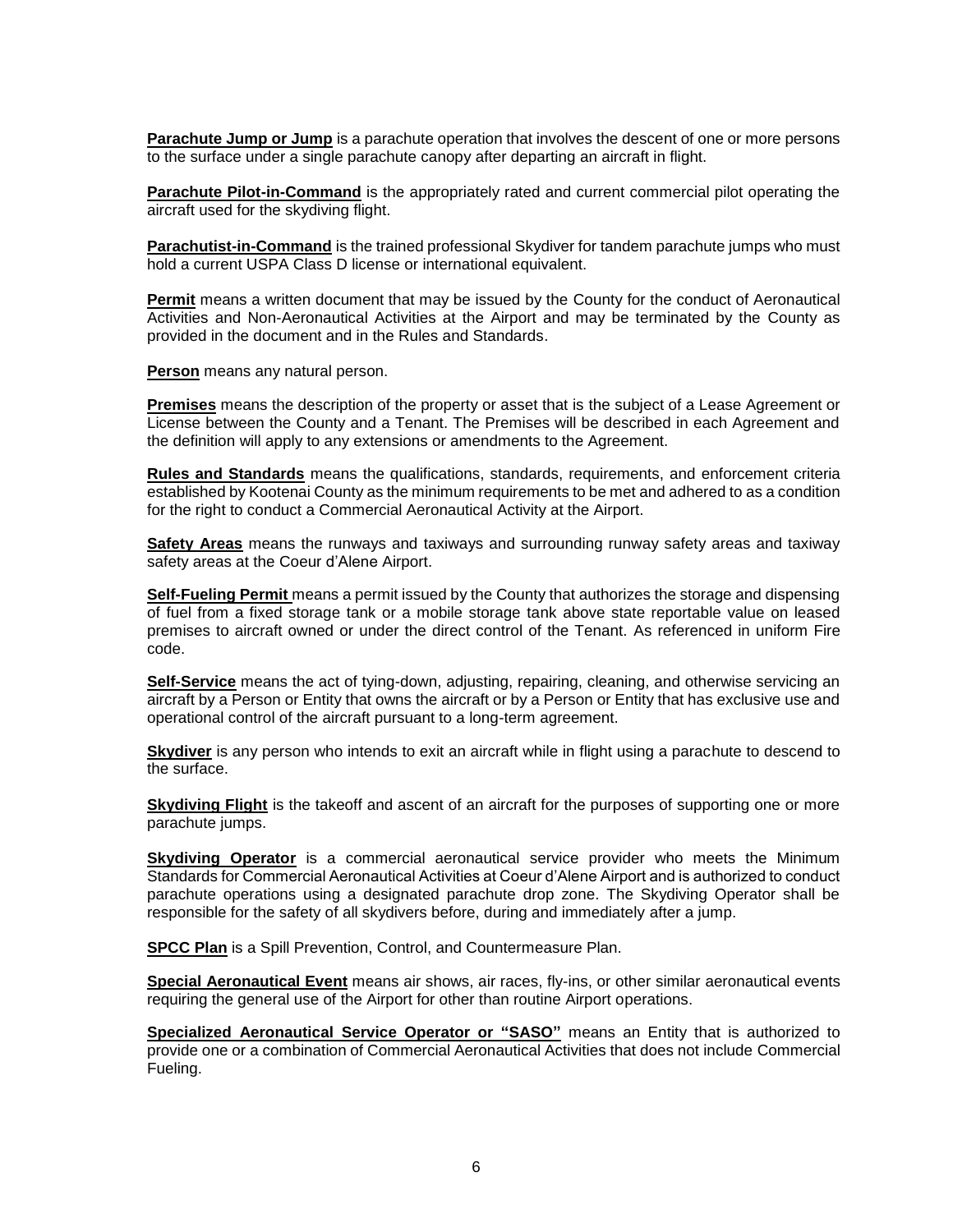**Specialized Flying Services** means providing specialized commercial flying services including but not limited to, nonstop sightseeing tours, aerial photography or surveying, power line or pipeline patrol, coastline monitoring, firefighting or fire patrol, air ambulance, airborne mineral exploration, or other air transportation operations specifically excluded from 14 C.F.R. Part 135.

**Tenant** is any Entity that has an executed Lease or Permit with Kootenai County for occupying space at the Airport.

**Terminal** is any general aviation arrivals/departures terminal located at the Coeur d'Alene Airport.

**Through-the-Fence Operations** as any activity or use of real property of an aeronautical or nonaeronautical nature that is located outside (or off) of airport property but has access to the airport's runway and/or taxiway system. Airport property is property owned by the airport sponsor and shown on an FAA approved Airport Layout Plan (ALP). These properties are not under control in any manner by the airport sponsor.

**Visual Flight Rules (VFR)** shall mean those flights operating under visual flight rules as established by the FAA.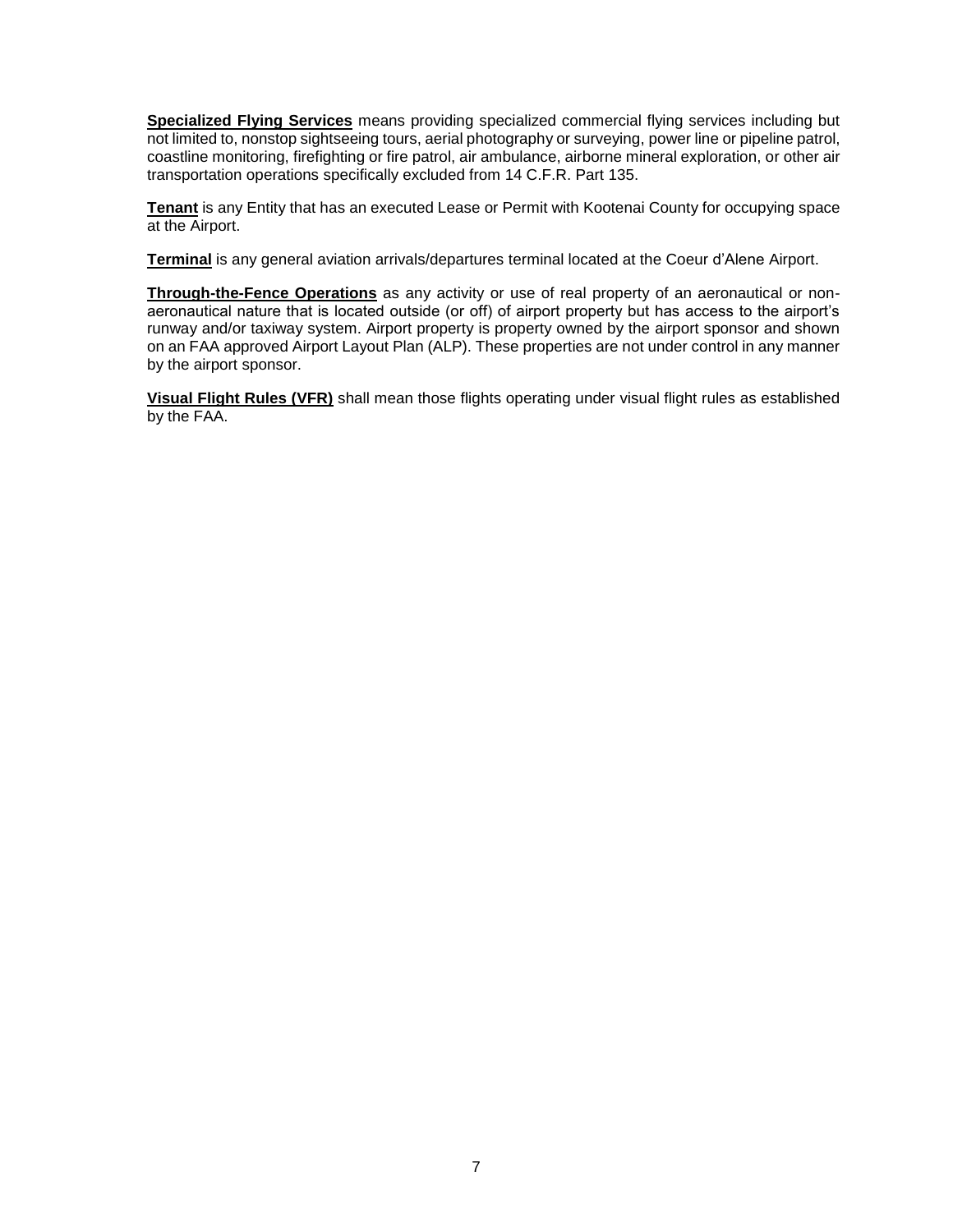# <span id="page-9-0"></span>**LEGAL AUTHORITY, EFFECTIVENESS AND RESERVATION OF RIGHTS**

#### <span id="page-9-1"></span>**Legal Authority and Purposes**

Kootenai County adopts these Rules and Standards pursuant to the County's authority to adopt and amend rules and regulations for the use and operation of the Coeur d'Alene Airport. The Rules and Standards also are adopted pursuant to the County's legal power as the operator, sponsor and proprietor of the Coeur d'Alene Airport. The Rules and Standards may be amended by the County from time to time.

The Rules and Standards are adopted and approved by the County through the adoption of an Resolution to promote the safe, secure, and orderly use of the Airport and to provide a competitive operating environment for the airport Tenants and users.

Subdivision III (Minimum Standards) specifically is adopted to provide a common platform to provide Commercial Aeronautical Activities, subject to amendment from time to time, for the following purposes: to maintain a quality of service baseline for Airport users; ensure that services being provided at the Airport are being provided by trained personnel; protect Airport users from unlicensed and unauthorized products and services through the establishment of a Permit or Agreement between the County and the Entity to provide services to Airport Tenants; enhance the availability of adequate services for all Airport users; promote the orderly use and development of Airport land for Aeronautical and Non-Aeronautical Activities; provide a clear and objective distinction between service providers that will provide a satisfactory level of service and those that will not; and prevent disputes between aeronautical service providers. Through-The-Fence Operations, other than mechanics that are requested to provide service on the Airport, are not authorized on the Airport. Fuel brought on to the Airport by Entity's authorized to provide Commercial Self-Service Fueling must be stored in authorized containers that meet the storage requirements and dispensed in compliance with the Rules and Standards, as may be amended from time to time. For MOGAS Fueling, fuel may be brought onto the Airport and dispensed into owner's aircraft.

All Leases and other Agreements authorizing the use of Airport property and facilities shall require compliance with the Rules and Standards, as may be amended from time to time.

The County recognizes the jurisdiction of the federal government, delegated to the Federal Aviation Administration, concerning the certification and regulation of pilots, air carriers and aircraft; and concerning the navigable airspace. Nothing herein is intended to assert jurisdiction by the County over matters under the exclusive jurisdiction of the federal government, and the provisions hereof shall be interpreted consistent with this purpose. In the event that there is a conflict between the Rules and Standards and provisions issued by the federal government, the provisions of the federal government will prevail.

The invalidation of any specific provision shall not affect the validity of the remainder of the Rules and **Standards** 

References and citations in the Rules and Standards to ordinances, laws, rules, regulations, codes, policies, standards, and guidelines promulgated by Kootenai County, State of Idaho, the United States, and public and private bodies include any amendments as may be adopted thereto after the County's adoption of the Rules and Standards.

#### <span id="page-9-2"></span>**Effectiveness and Amendment**

The Rules and Standards shall be effective upon adoption by the BOCC.

The Rules and Standards apply to all Leases, Permits, Tenants, Entities and any unauthorized Aeronautical and Non-Aeronautical Activities on any part of the Airport. The Airport Director shall have the authority to enforce the Rules and Standards, as may be amended from time to time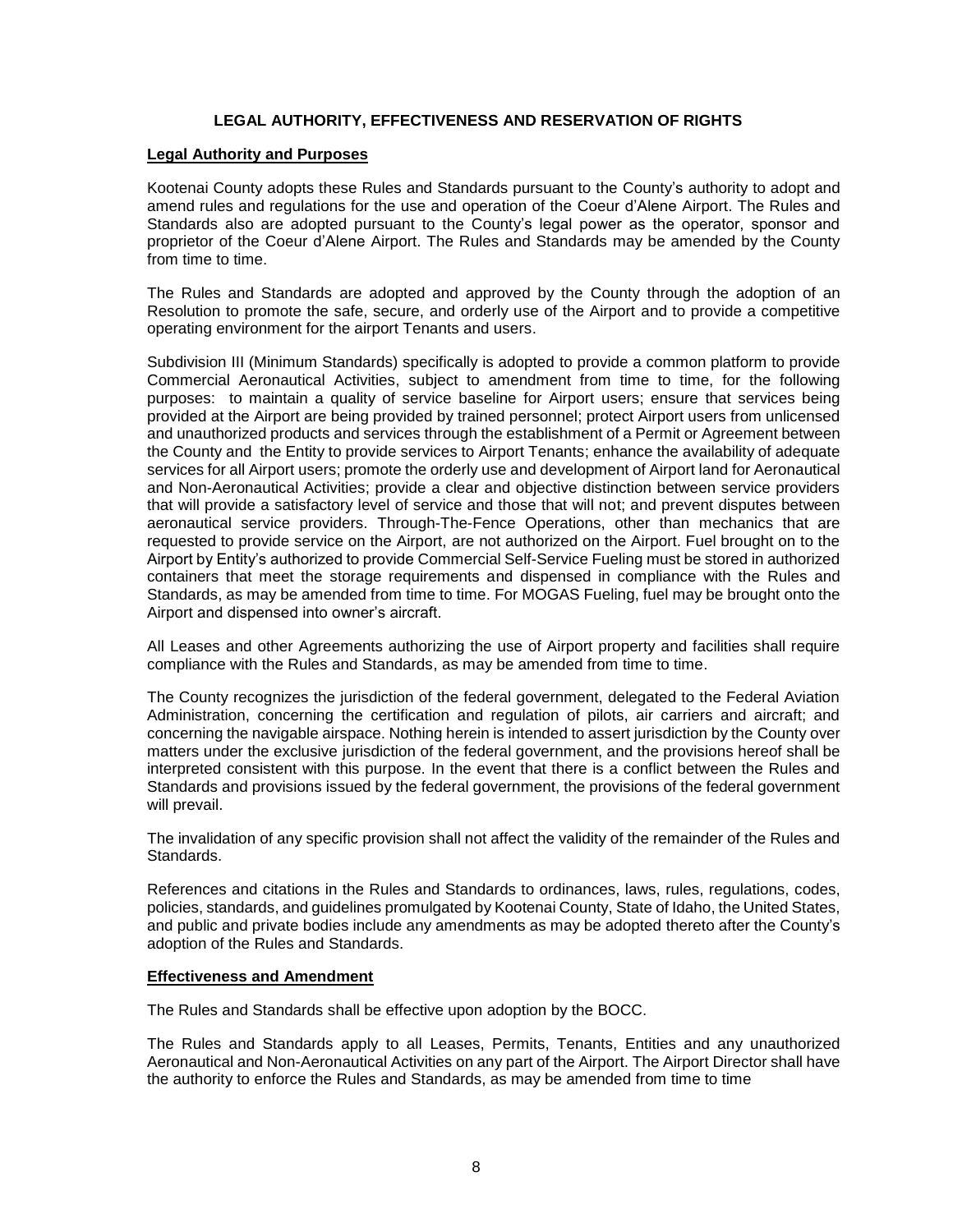The provisions of Subdivision II (Rules and Regulations) shall apply to the greatest extent permissible under any Agreement or Permit for use of the Airport, and all Agreements executed after the adoption of the Rules and Standards shall be made subject to all such Rules and Standards, as may be amended from time to time.

The provisions of Subdivision III (Minimum Standards) shall apply to any existing and new Agreement authorizing a Commercial Aeronautical Activity at the Airport. If there is a conflict between an existing Agreement and the Rules and Standards, the terms and conditions of the existing Agreement shall prevail through the Term of the Agreement. The waiver of the current Minimum Standards will not apply to any new Agreement that may be entered into with the County.

Upon the expiration of an Agreement authorizing a Commercial Aeronautical Activity, the Entity will have the right of first refusal to enter into a new Agreement under terms and conditions offered by the County.

The County may, at its sole discretion, waive all or any provision of these Rules and Standards for the benefit of government or governmental agencies conducting Aeronautical Activities at the Airport, but only upon determining that any such waiver will not materially impact safety. The County may waive all or any provision of these Rules and Standards in the event of a bona fide emergency.

The Rules and Standards, as adopted and amended from time to time, by the BOCC, cancel and supersede all previous rules and standards and/or Minimum Standards governing use of the Airport, including the Kootenai County Rules and Regulations and Minimum Standards for Commercial Aeronautical Activities adopted in 1991.

The County may amend the Rules and Standards to further promote and advance the purposes and policies set forth herein and to promote the safe use and growth of the Airport.

#### <span id="page-10-0"></span>**Reservation of Rights**

The County reserves the right to permit use of the Airport for the conduct of Aeronautical Activities and Non-Aeronautical Activities, pursuant to the Rules and Standards and applicable federal, state and local laws, ordinances, regulations, codes, and other requirements pertaining to such Aeronautical Activities and Non-Aeronautical Activities.

The grant of a privilege to conduct Aeronautical Activities at the Airport by a Lease or Agreement shall not be considered in any manner as affording the Aeronautical operator an exclusive right to conduct an Aeronautical Activity at the Airport, other than the use of premises which may be leased or subleased exclusively to it, and then only to the extent provided in a Lease, Permit, or Agreement.

The County reserves the right to decline to execute a Lease, Permit, or Agreement with any Entity wishing to conduct an Aeronautical Activity or Non-Aeronautical Activity at the Coeur d'Alene Airport if the County determines upon examination that the Entity refuses or will be unable to comply with the Rules and Standards throughout the term of the Lease, Permit, or Agreement.

The County reserves the right to plan and develop the Airport in the best interest of the County, Tenants, and Airport users. Relocation of existing Tenants will be subject to and conducted in the manner provided in a Lease, Permit, or Agreement, by mutual agreement, or by exercise of eminent domain by the County.

The County reserves the right to inspect facilities used for Aeronautical Activities and Non-Aeronautical Activities with reasonable notice for the limited purpose of ensuring compliance with the Rules and Standards and FAA requirements. The County further reserves the right to audit records of Entities with a Lease, Permit, or Agreement to conduct Aeronautical and Non-Aeronautical Activities at the Coeur d'Alene Airport for the limited purpose of ensuring proper payment of rates and charges as may be imposed hereunder and/or in a Lease, Permit, or Agreement.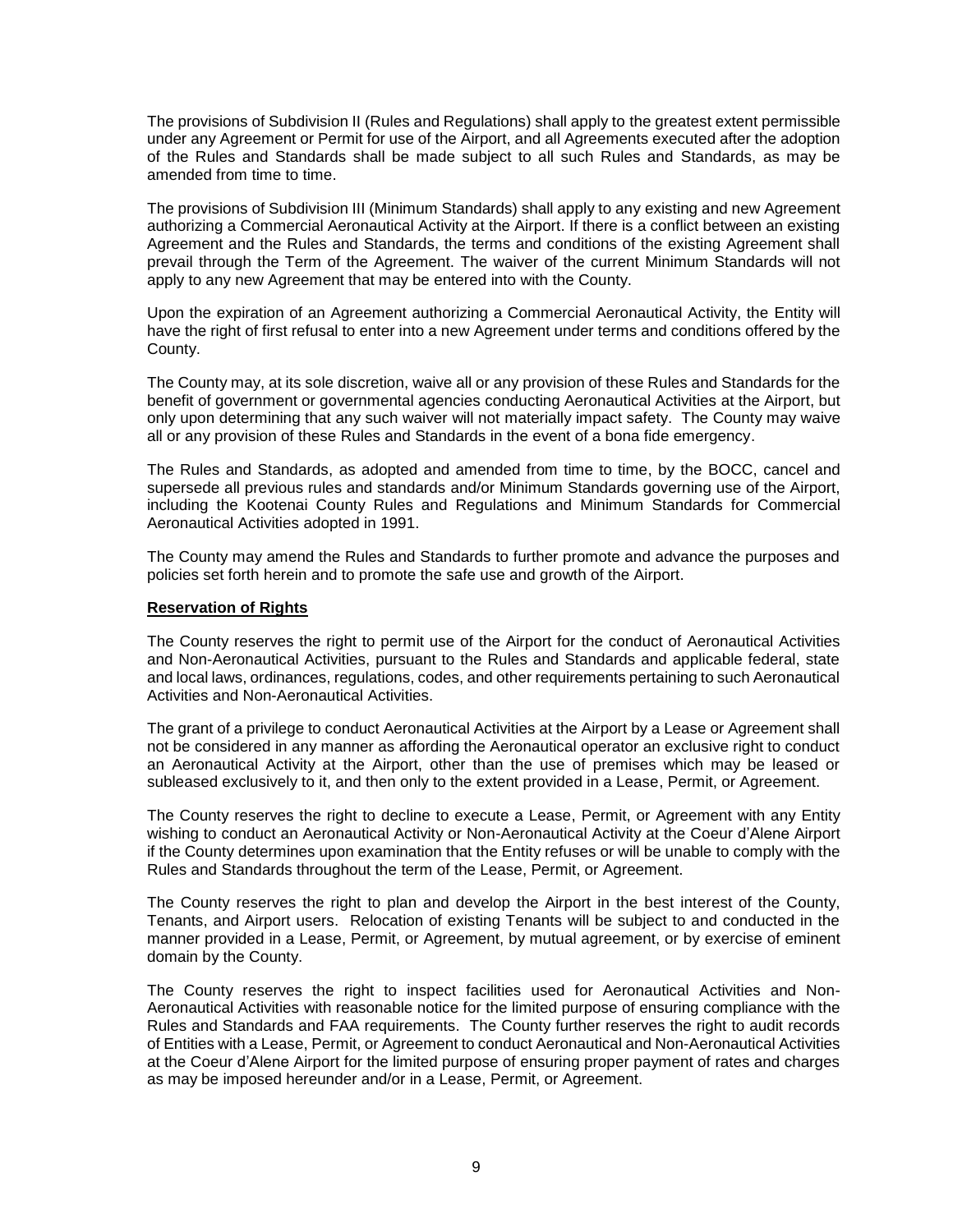The County reserves the right to install security devices on the Airport as may be deemed necessary by the Airport Director in furtherance of the Airport Security, Wildlife Program or other required FAA directives. Security devices installed within a Tenant's leased premises shall be located only along the Airport perimeter, in public use areas or locations to best protect the airport.

The County reserves the right to limit certain operations that are unsafe or that create significant inefficiency at the airport. The Airport Director shall make a recommendation to temporarily limit certain operations to the Airport Advisory board. The Airport Advisory Board shall vote to approve, deny or modify the recommendation based upon the merits of each recommendation. All users affected may appeal the limit to the Board of County Commissioners.

# **ADMINISTRATION, ENFORCEMENT, PENALTIES AND APPEALS**

# <span id="page-11-1"></span><span id="page-11-0"></span>**Administration**

The Airport Director has primary responsibility for the interpretation and application of the Rules and Standards and is authorized to issue directives and interpretive guidance in conformity with the Rules and Standards. The decisions of the Airport Director hereunder are subject to appeal, as provided in Subsection II (Administrative Appeal).

County employees, agents, contractors, and consultants are authorized to assist in the application and implementation of the Rules and Standards, principally through communications with Tenants and Airport users on the content and proper interpretation of the Rules and Standards.

The most current version of the Rules and Standards shall remain on file in the office of the Airport Director. Tenants and users shall have the sole responsibility to ensure compliance with the most currently adopted version of the Rules and Standards.

County employees, as designated by the Airport Director, have the right to enter and inspect any and all facilities and structures on the Airport, with reasonable notice for leased premises, for the limited purpose of ensuring compliance with the Rules and Standards.

The Airport Director or law enforcement officers of Kootenai County through the adoption of a Resolution authorizing such actions and in conjunction with the Airport Director, are authorized to issue citations, summonses, or notices to appear for violations of the Rules and Standards.

County Law Enforcement officers of Kootenai County through the adoption of a Resolution authorizing such actions and in conjunction with the Airport Director are authorized to detain and remove individuals for violation of the Rules and Standards, the County Code, or the laws of the State of Idaho.

# <span id="page-11-2"></span>**Administrative Appeal**

A Person directly and substantially affected by an action or decision of the Airport Director, or designee, in interpreting and applying the Rules and Standards may appeal the action or decision as provided in this subsection. This right of administrative appeal shall not apply to the imposition of penalties hereunder, which may be appealed only as provided in Subsection III (Penalties).

A Person may request reconsideration to the Airport Director of an action or decision hereunder. A request for reconsideration must be set forth in writing, containing a complete description of the reasons why reconsideration is proper, along with any relevant documentary evidence. The Airport Director shall provide a written response within thirty (30) calendar days of receipt of a complete request for reconsideration.

A Person may subsequently appeal the Airport Director's denial of a request for reconsideration to the BOCC. A request for review must be made in writing including all information presented to the Airport Director for consideration and submitted to the BOCC. The item will be placed on the agenda for the next available BOCC meeting. The BOCC shall establish a procedure for each appeal, including the opportunity for a verbal presentation by the appellant and/or by the Airport Director or designee. No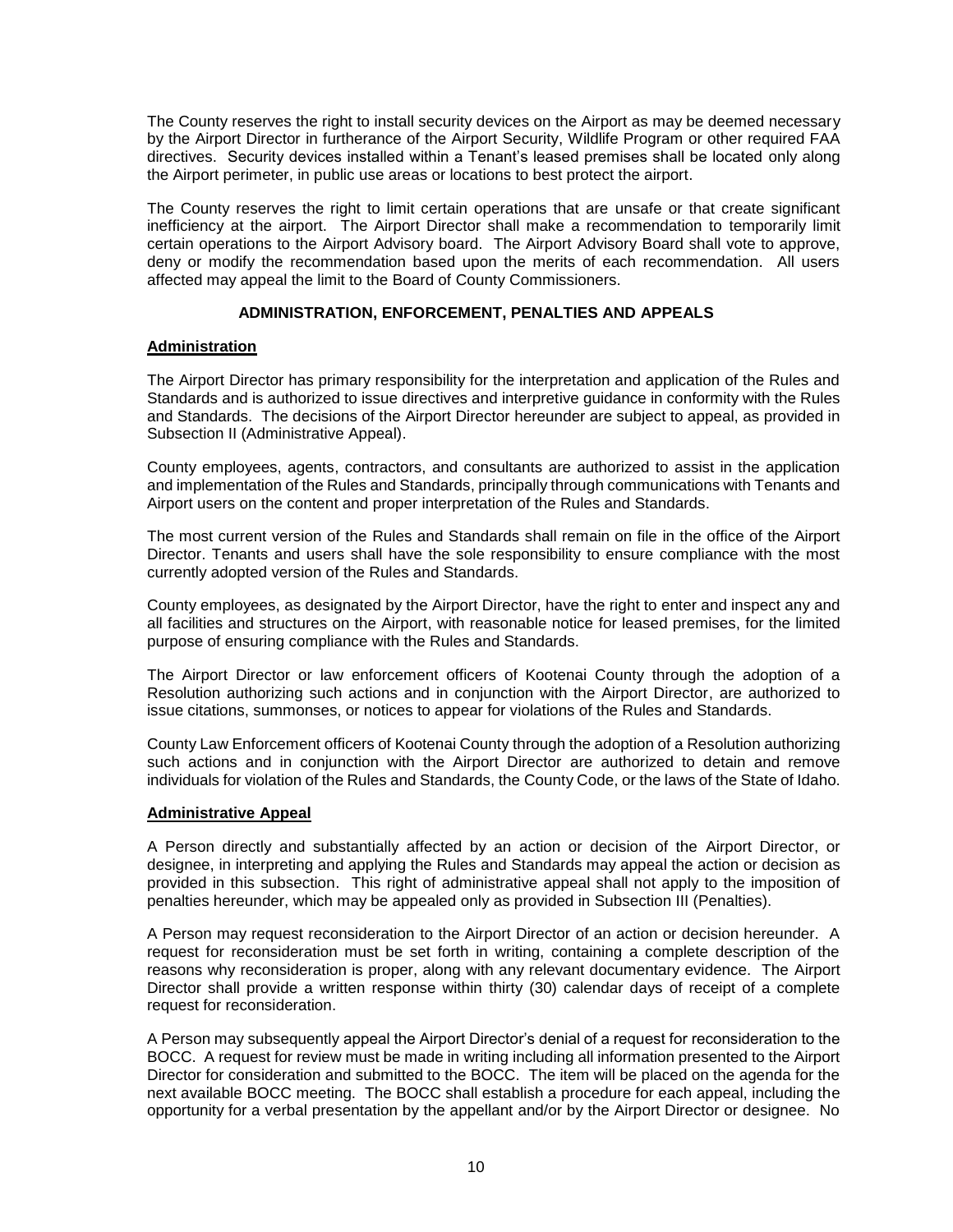appeal shall be made to the BOCC without first requesting reconsideration by the Airport Director pursuant to the preceding paragraph.

# <span id="page-12-0"></span>**Penalties**

The County shall enforce the Rules and Standards through graduated penalties, to include one or more of the following, separately or in combination: verbal and written warnings; written notices of violation; administrative and/or civil penalties; revocation of Permits issued by the County; termination of Leases and eviction; referral to the County Attorney's Office for criminal prosecution; and removal from the Airport by County Law Enforcement.

The principal means of enforcing the provisions of Subdivision III (Minimum Standards) will be through a Lease or Agreement authorizing an Entity to conduct a Commercial Aeronautical and/or Non-Aeronautical Activity.

The County intends to promote voluntary compliance with the Rules and Standards without resorting to administrative fines and penalties, whenever possible. When a violation of the Rules and Standards is brought to the attention of the County, the Airport Director or designee will notify the offender in writing and advise the offender to cease the violation and/or take corrective action. The Airport Director reserves the right to waive the imposition of any penalties prescribed herein upon the successful completion of corrective action in a reasonable timeframe as determined by the Airport Director by a Person or Entity that has violated the Rules and Standards.

The County may establish a schedule of administrative fines and penalties as identified in (**Appendix 2)** for violations of the Rules and Standards and to amend the schedule from time to time. The then current schedule of fines and penalties shall remain on file in the office of the Airport Director. The County reserves the right to accelerate penalties or the response timeframe depending on the severity of the violation. This provision shall be at the sole discretion of the BOCC.

These enforcement procedures are in addition to any remedies or penalties authorized by a Lease, Permit, or Agreement, or pursuant to law or regulation.

Violation of the Rules and Standards may constitute default under a Lease, Permit, or Agreement, and the County may pursue termination and eviction in such event in accordance with the terms of the Lease, Permit, or Agreement and applicable Idaho Laws. In the event of such termination, the Tenant or Entity shall peaceably vacate the Airport and surrender possession of the premises contained under the Lease, Permit, or Agreement to the County and cease all operations at the Airport. Termination will be pursued only after all rights of appeal are pursued. Should the Tenant or Entity fail to make such surrender under the terms of the Lease, Permit, or Agreement, the County shall have the right, at once and without further notice to the Tenant or Entity, to enter and take full possession of the space occupied by the Tenant at the Airport by force or otherwise, and remove any and all parties, goods, and properties not belonging to the County found within or upon the same at the expense of the Tenant.

The County may decline to enter into a Lease, Permit, or Agreement with a Person or Entity found to have violated the Rules and Standards.

In addition to all other rights and remedies provided in these Rules and Standards, the County shall have any and all rights and remedies at law or in equity, including the equitable remedy of injunction, to enforce the Rules and Standards, to obtain compliance herewith, and to impose administrative fines and penalties.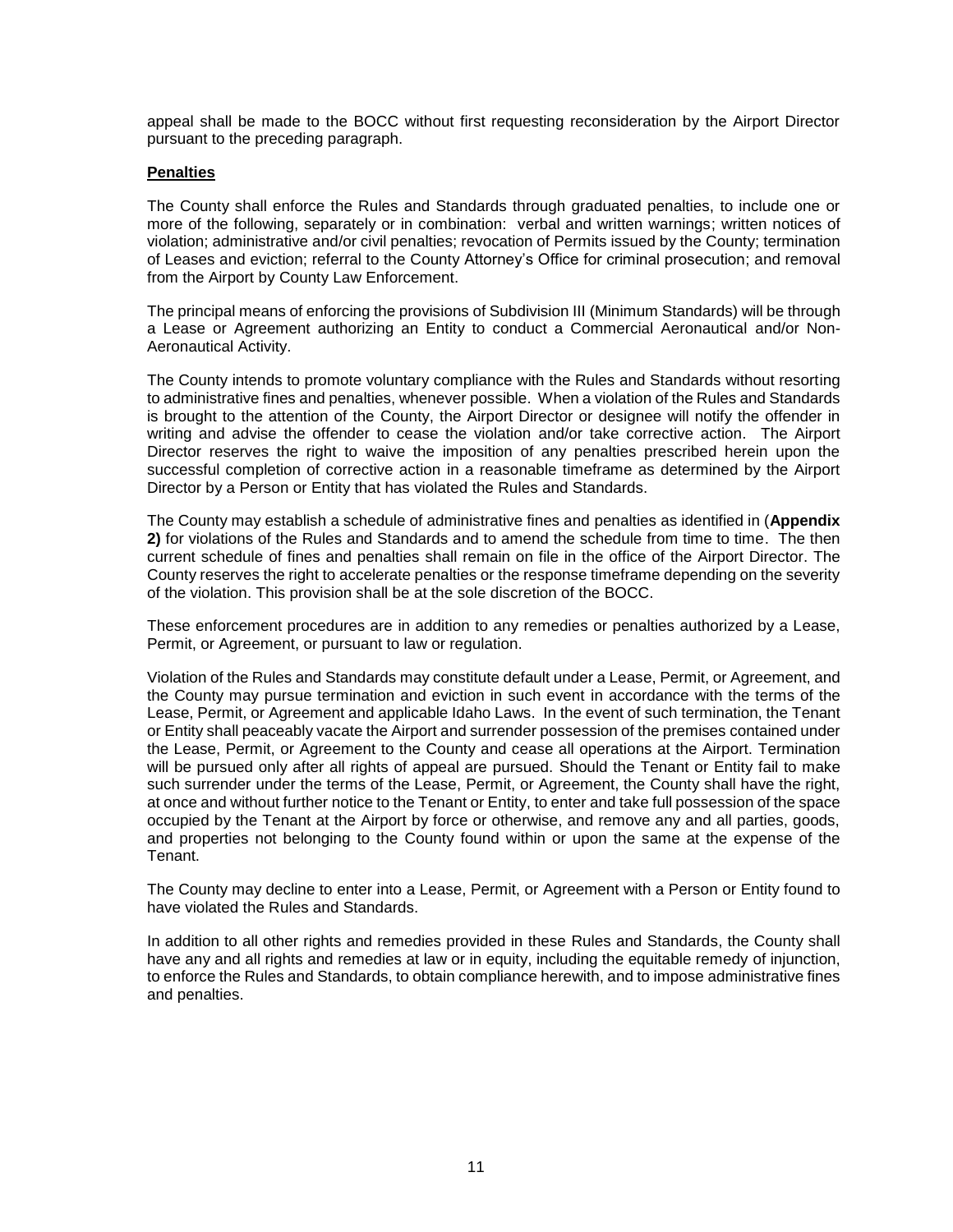# **RENTAL RATES, FEES, AND CHARGES**

# <span id="page-13-1"></span><span id="page-13-0"></span>**General**

The County reserves the right to impose fair market rental rates, fees, and charges for use of the Airport in compliance with FAA grant assurance requirements for the following purposes: to compensate the County for its costs to operate, maintain and develop the Airport; to make the Airport as financially self-sustaining as possible; to provide local funding for non-grant funded capital improvement projects; to compensate the County for the privilege of conducting Commercial Aeronautical Activities and Non-Aeronautical Activities on and generating revenue from the Airport; and to derive a reasonable rate of return from the use of Airport facilities.

The County may impose rental rates, fees, and charges, including, but not limited to: landing fees; fuel flowage fees; rent for County owned and managed land and facilities; aircraft parking fees for County owned aircraft parking apron areas; access fees; concession and privilege fees; fines; and permit and administrative fees. The County will impose similar rates and charges for similarly-situated Entities conducting Commercial Aeronautical Activities and Non-Aeronautical Activities at the Airport.

The County's imposition of any and all such rental rates, fees, and charges shall not affect an Entity's obligation to pay any taxes as may be assessed by an authorized taxing jurisdiction, including without limitation possessory interest, sales, and fuel taxes.

# <span id="page-13-2"></span>**Adoption and Administration**

The County will adopt and implement a schedule of rental rates, fees, and charges annually. The rental rates, fees, and charges may be adjusted from time to time by the adoption following notice and publication of a new schedule. Neither the adoption nor amendment of the schedule of rental rates, fees, and charges shall require an amendment to the Rules and Standards, Agreements, Leases, or Permits.

Rental rates may be reviewed annually by the Airport Advisory Board and a recommendation made to the BOCC for the adoption of the final rental rates. Rental rates will be established based on a combination of any of the following criteria: 1) A survey of similarly situated airports in the Northwest region that offer similar services with the fair market rate being an average of the subject properties and land factoring in age, access to utilities, infrastructure condition, dimensions, capacity, and other conditions that impact the value of the property (ex. insulation, supplemental heating, additional electrical capacity, tenant finishes, etc.); 2) An airport based appraisal based on a portfolio of airport properties and improvements comparable to what is in place at COE; 3) Cost of the improvements and repairs associated with the facility; 4) The required revenue from the land and improvements required in order to meet the financial self-sufficiency Grant Assurance for the Airport; 5) Whether the land or improvement is being used for an Aeronautical Activity or Non-Aeronautical Activity; 6) The Consumer Price Index ("CPI") for the northwest region; and 7) the goal to have the Airport be financially self-sufficient.

Fees and charges will be reviewed annually by the Airport Advisory Board and a recommendation made to the BOCC for the adoption of the fees and charges. Fees and charges will be established based on a combination of any of the following criteria: 1) Historical fees and charges; 2) A survey of fees and charges for comparable services provided in the Northwest region; 3) Cost recovery with a reasonable margin to reimburse the County for the cost of providing the service covered by the fee or charge; 4) Cost reimbursement for indirect costs to the Airport for providing the service covered by the fee or charge; and 5) The Consumer Price Index ("CPI") for the northwest region.

All Entities on the Airport shall be liable to pay the then-current rental rates, fees, and charges applicable to their use of, and activities on the Airport, effective as of the date of adoption, except in the event that a rate or charge is established by an Agreement and such Agreement does not permit or provide for adjustment of the rental rates, fees, and charges by the means provided herein.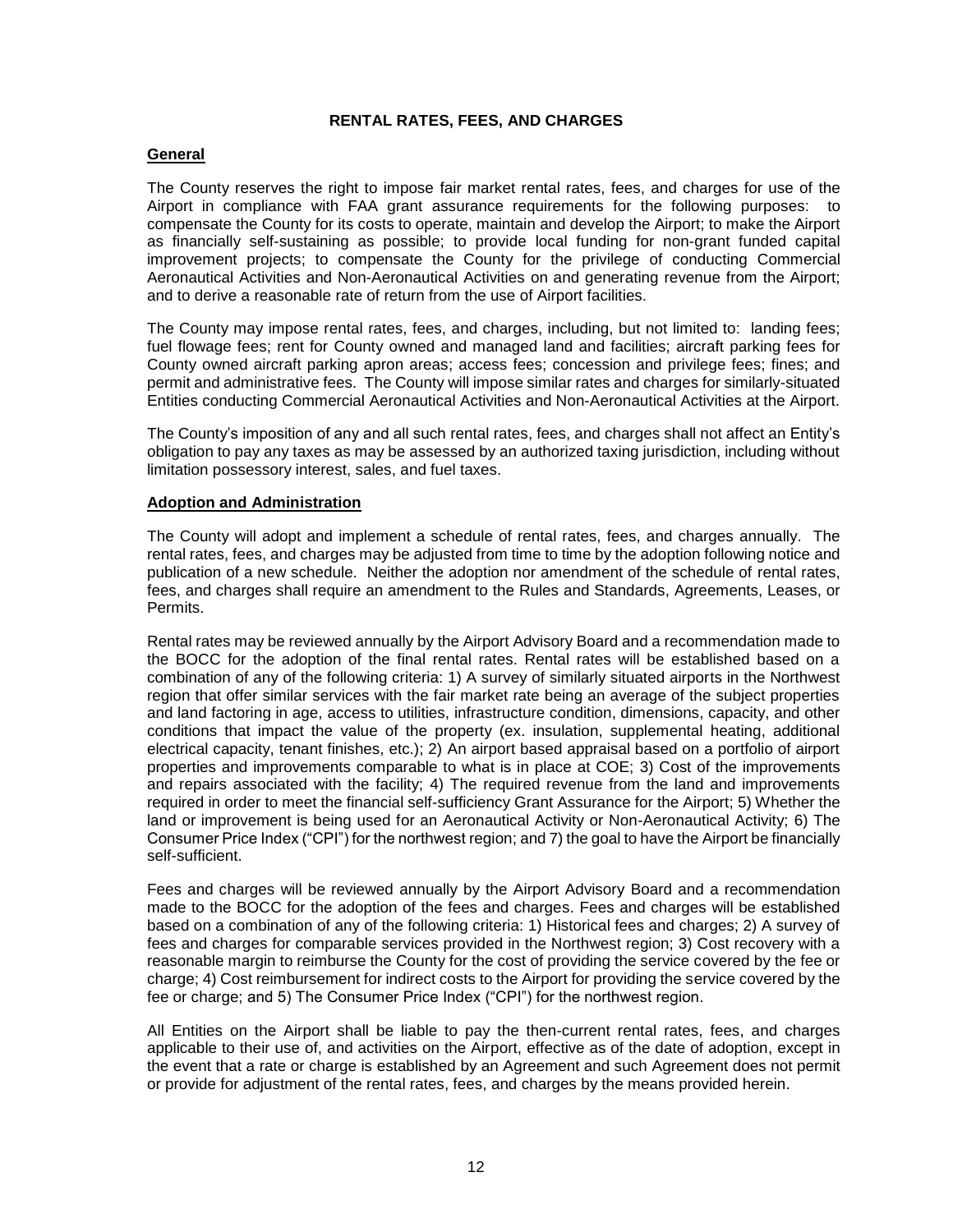Non-payment of rental rates, fees, and charges in accordance with the published schedule(s) of rental rates, fees, and charges or an Agreement defined rental rate, fee, or charge may result in termination of the Agreement as called for therein; eviction from any leased premises; the suspension or revocation of the right or privilege to conduct a Commercial Aeronautical Activity or Non-Aeronautical Activity at the Airport; and/or the impoundment or lien on aircraft and property, as may be authorized pursuant to federal and Idaho law.

# **LEASING POLICY**

# <span id="page-14-1"></span><span id="page-14-0"></span>**General**

The County will confer the right of exclusive, preferential, or joint use possession of a portion of the Airport by means of a Lease, Permit, or other Agreement. All Leases, Permits, and Agreements shall be for a defined period of time, shall be in writing, and shall not be effective unless and until approved and executed by the County and the Entity.

The County may lease improved or unimproved Airport property and facilities. The County may lease Airport land and improvements to Commercial Aeronautical Operators, and other entities for the conduct of commercial and non-commercial Aeronautical Activities and Non-Aeronautical Activities.

The County shall lease land and improvements for uses consistent with the then-current Airport Layout Plan and Airport Master Plan. If a proposed use requires an amendment to the Airport Layout Plan, the Airport Layout Plan amendment must be submitted to the FAA before the Lease can be effective.

The County will lease land and improvements on a first-come-first-served basis or initiate a procurement action, at its sole discretion, to determine whether any other Entity is interested in leasing the same land and improvements.

All new Leases that are entered into by the County following the adoption of these Rules and Standards by the BOCC shall contain a provision in the Lease indicating that upon termination of the Lease, Tenant has the right of first refusal to enter into a new Lease Agreement with the County for the premises, as described in the original lease, under terms and conditions as determined by the County at that time; or, the Tenant shall have the right to remove the improvements thereon, at its sole expense, and the ground returned to its original condition. If the Tenant does not enter into a new Lease Agreement or remove the improvements, ownership of the improvements in existence or constructed by the Tenant on the Premises during the Term of the Lease Agreement shall revert to the County, free and clear of all liens, claims and other encumbrances or adverse interest in the Premises if the County so desires. The Premises shall be the property or the assets described in the lease.

The County will lease only as much land as is necessary to enable an Entity to accommodate demonstrated and reasonable future needs, in addition to any other contiguous Airport land that would be rendered commercially unmarketable by virtue of its size, access, configuration, utility capacity, or other conditions.

Any Entity wishing to lease property at the Airport must demonstrate sufficient financial capacity to make any required capital investment and any continuing investment and to pay rent and other rental rates, fees, and charges throughout the term of the Lease on a timely basis. Information to be provided includes, but is not limited to: a) name of Entity and identification of owners; b) a letter from the financial institution confirming that the Entity meets the lending institution's requirements to enter into the Agreement; and c) references as determined by the Airport Director.

The County reserves the right to establish a waiting list for hangar facilities owned and operated by the County. Upon the vacancy of any such County owned and operated facilities, the County shall extend the opportunity to the first Entity listed on the waiting list and the Entity will have thirty (30)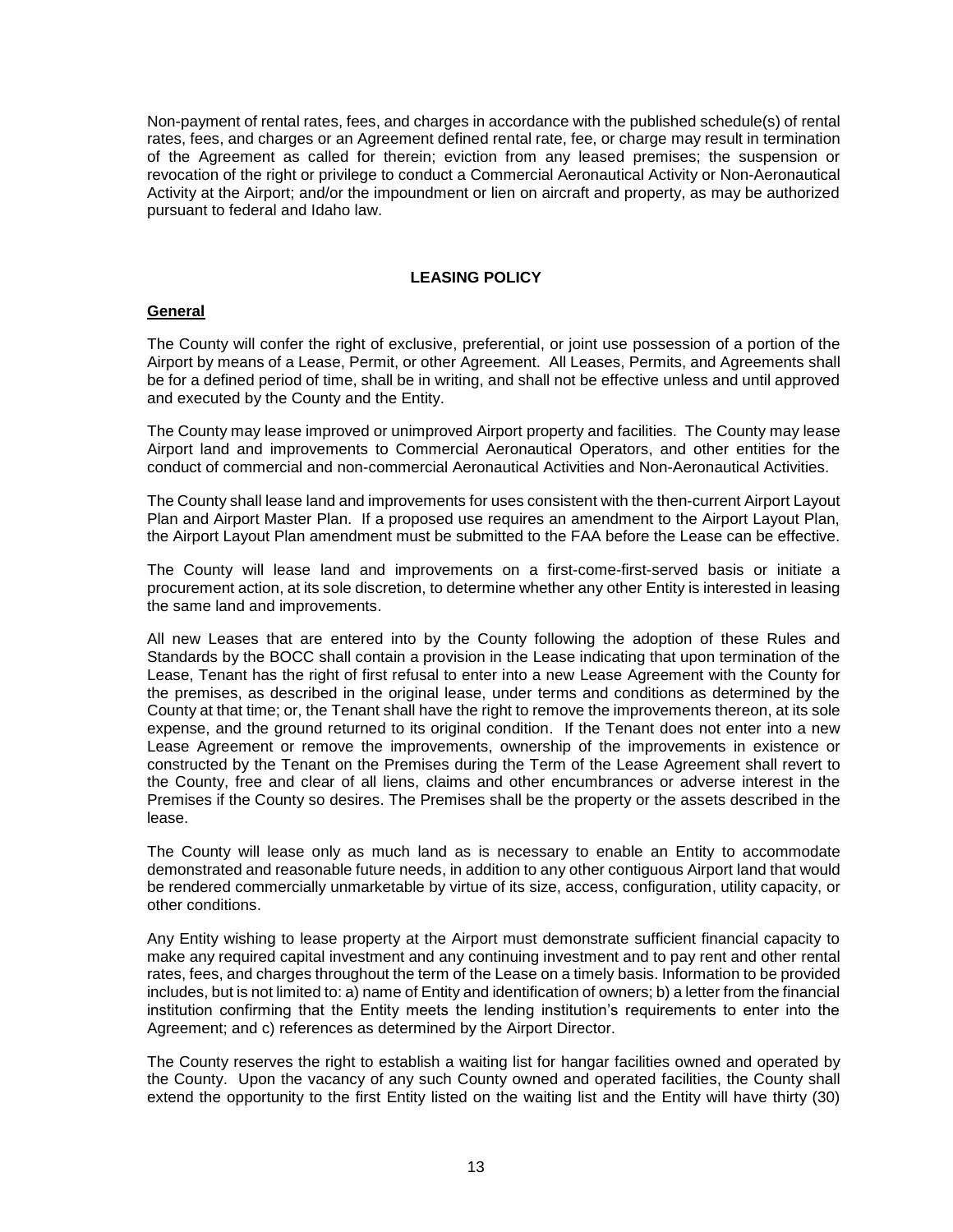calendar days to enter into an Agreement with the County. If the Entity does not execute an Agreement in the thirty (30) calendar day timeframe, the Entity will lose its rights and the next Entity on the waiting list will be solicited. No Entity may sublease a hangar owned and operated by the County without the County's prior written approval. Tenants are specifically prohibited from transferring Agreements without the prior written approval of the County.

Upon the sale to another party by an Entity of improvements it constructed pursuant to a land Lease, at the request of the Lessee and the buyer, the County may approve an assignment of the Lease to the buyer including the release for the Lessee of any further obligations under the terms of the Lease. Such assignment shall be subject to the assignee satisfying all the terms and conditions of the Lease as contained therein.

# <span id="page-15-0"></span>**Lease Terms**

The County may develop standard form Leases, Permits, or Agreements that may be presented to new Entities for execution. The County reserves the right to update or revise its standard form Lease(s), Permits, or Agreement(s) at any time to meet the conditions of individual transactions acceptable to the County.

For existing Leases, Permits, or Agreements in effect at the time of the adoption of these Rules and Standards, all terms and conditions contained in the existing Lease, Permit, or Agreement shall prevail.

New Leases for facilities that will be developed by third parties following adoption of these Rules and Standards that require substantial capital investment shall be for a base term mutually agreed upon between the parties commensurate with the Entity's financial investment in the property or facility, but in no event, shall exceed a base term of twenty-five (25) years. The County reserves the right, at the County's sole discretion, to grant one (1) additional twenty-five (25) year option term based on the overall level of investment or reinvestment required for the property or improvement. If offered and agreed between the parties, option term must be executed at least one (1) year prior to the expiration of the base term or the offer for the option term will be cancelled.

For new Leases or Agreements for existing facilities owned and operated by the County up to a value of one million dollars (\$1,000,000), excluding T-Hangars,, the maximum base lease term shall be two (2) years with the potential for one additional two (2) year option term to be exercised based on mutual agreement as agreed to between the parties at least six (6) months prior to the expiration of the base term. The County reserves its rights to agree to any such option term and to make decisions in the best interest of the County, at its sole discretion.

For new Leases or Agreements for existing facilities owned and operated by the County valued at over one million dollars (\$1,000,000), the maximum base lease term shall be five (5) years with the potential for one additional five (5) year term to be exercises based on the mutual agreement as agreed to between the parties at least six (6) months prior to the expiration of the base term. The County reserves its rights to agree to any such option term and to make decisions in the best interest of the County, at its sole discretion.

New T-Hangar Leases for facilities owned and operated by the County shall be for a maximum of one (1) year renewable annually upon mutual agreement. Payment for T-hangars for the annual Lease shall be paid in full for the year in advance.

New Leases shall provide for escalation of rent as called for in Subdivision I, Section D above (Rentals, Fees, and Charges).

The County may require major maintenance investments in County owned premises during the term of the Lease depending on the length of the lease term and/or option term to ensure the proper maintenance and improvement of the property or improvement and that the property and improvement shall be usable for the expected useful life.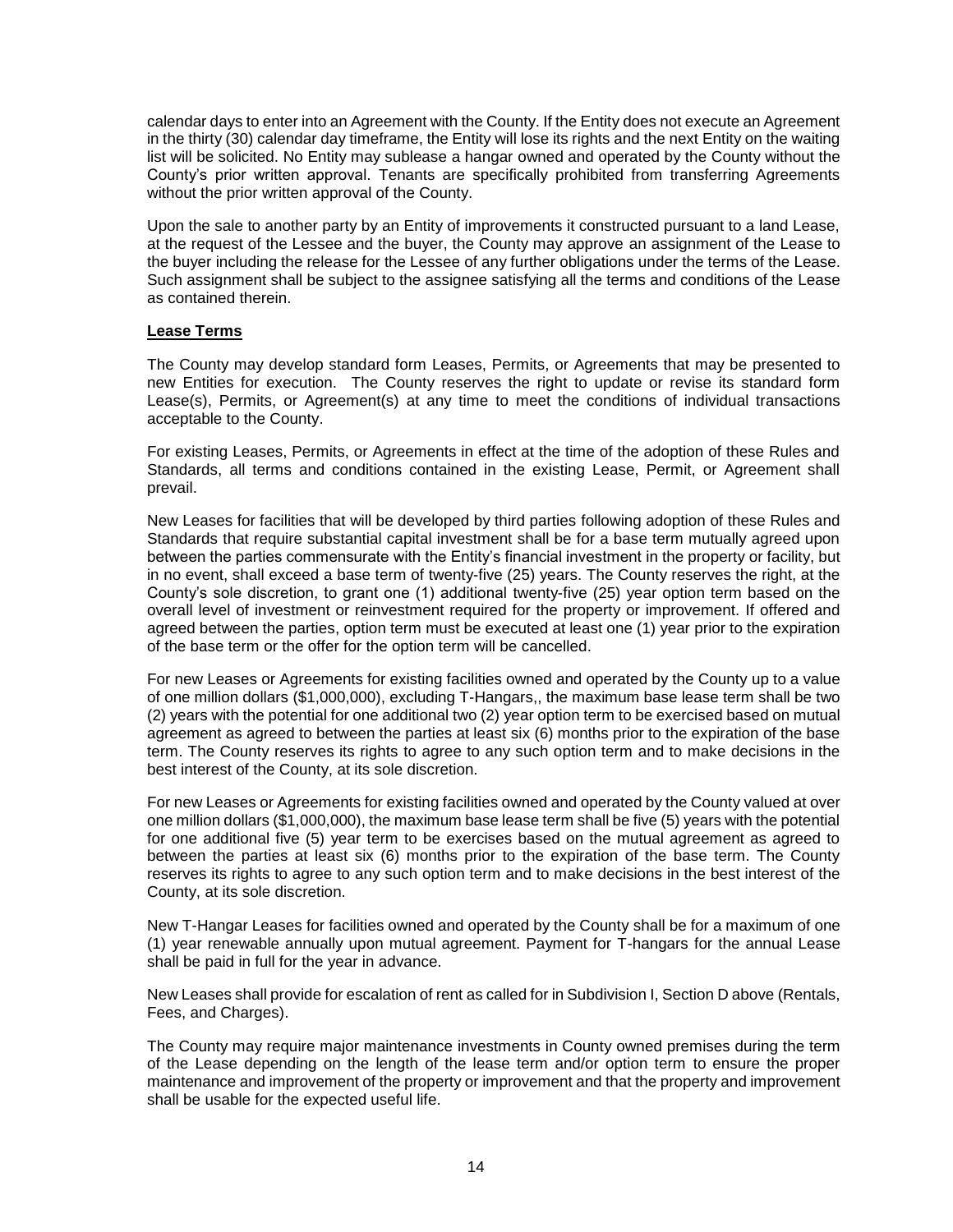The provisions of this Subsection II (Lease Terms) shall not alter or modify the terms of a Lease, Permit, or Agreement in effect at the time of initial adoption of the Rules and Standards. In the event of a conflict between the Rules and Standards and an existing Lease, Permit, or Agreement, the Lease, Permit, or Agreement terms shall prevail until the expiration of the existing Agreement, at which point, the provisions of these Rules and Standards shall apply.

# **DEVELOPMENT STANDARDS**

<span id="page-16-0"></span>The Coeur d'Alene Airport Advisory Board will review each development request prior to the County entering into a Lease, Permit, or Agreement for Airport property. The Airport Advisory Board will make recommendations to the BOCC for each Lease, Permit, or Agreement to ensure compatibility with the structural designs of other buildings and structures at the Airport.

# <span id="page-16-1"></span>**Construction**

Buildings, structures, pavements, or any other improvements or additions requiring a building, grading, or similar permit from a local, state, or federal government agency shall not be placed, constructed, altered, or removed without the prior written approval of the Airport Director.

All development must follow all applicable County Ordinances related to development.

The BOCC may require a performance bond to guarantee the completion of the construction or renovation consistent with the conditions and schedule included in a Lease, Permit, or Agreement. Entities performing construction shall prevent and/or eliminate any liens placed on projects within forty eight (48) hours of written notice received by the County.

Plans and construction must comply with applicable FAA design standards, the Idaho State Fire Code, and the Kootenai County Building Code, and any other applicable requirements as each may be amended from time to time.

Plans and construction must be consistent with the then-current and/or approved versions of the Airport Master Plan, Airport Layout Plan, Airport Certification Manual, Airport Security Program, and the Rules and Standards. These documents shall be available from the office of the Airport Director, with the exception of the Airport Security Program, which is Sensitive Security Information and not available for public review. It is the responsibility of the Entity to ensure compliance with the most current version of all referenced documents.

Required notices submitted pursuant to 14 C.F.R. Part 77, Objects Affecting Navigable Airspace, must be submitted through the Airport Director and approved in writing prior to the commencement of construction. The cost of development of the submission and obtaining approval shall be at the sole cost of the Entity proposing such construction.

No facility or structure may be constructed or placed on the Airport that has been determined by the FAA to constitute an obstruction or hazard to air navigation.

Windows and large areas of glass shall be oriented to avoid glint and glare which could distract pilots landing at, taking off from, or taxiing on the Airport.

Detailed plans and specifications must be submitted in writing, reviewed, and approved in writing by the Airport Director **before** construction may commence. The Entity takes full responsibility for executing contracts for any and all requested construction.

All signs shall be installed in accordance with Federal Aviation Administration regulations.

Construction shall be in conformance with the approved plans and specifications.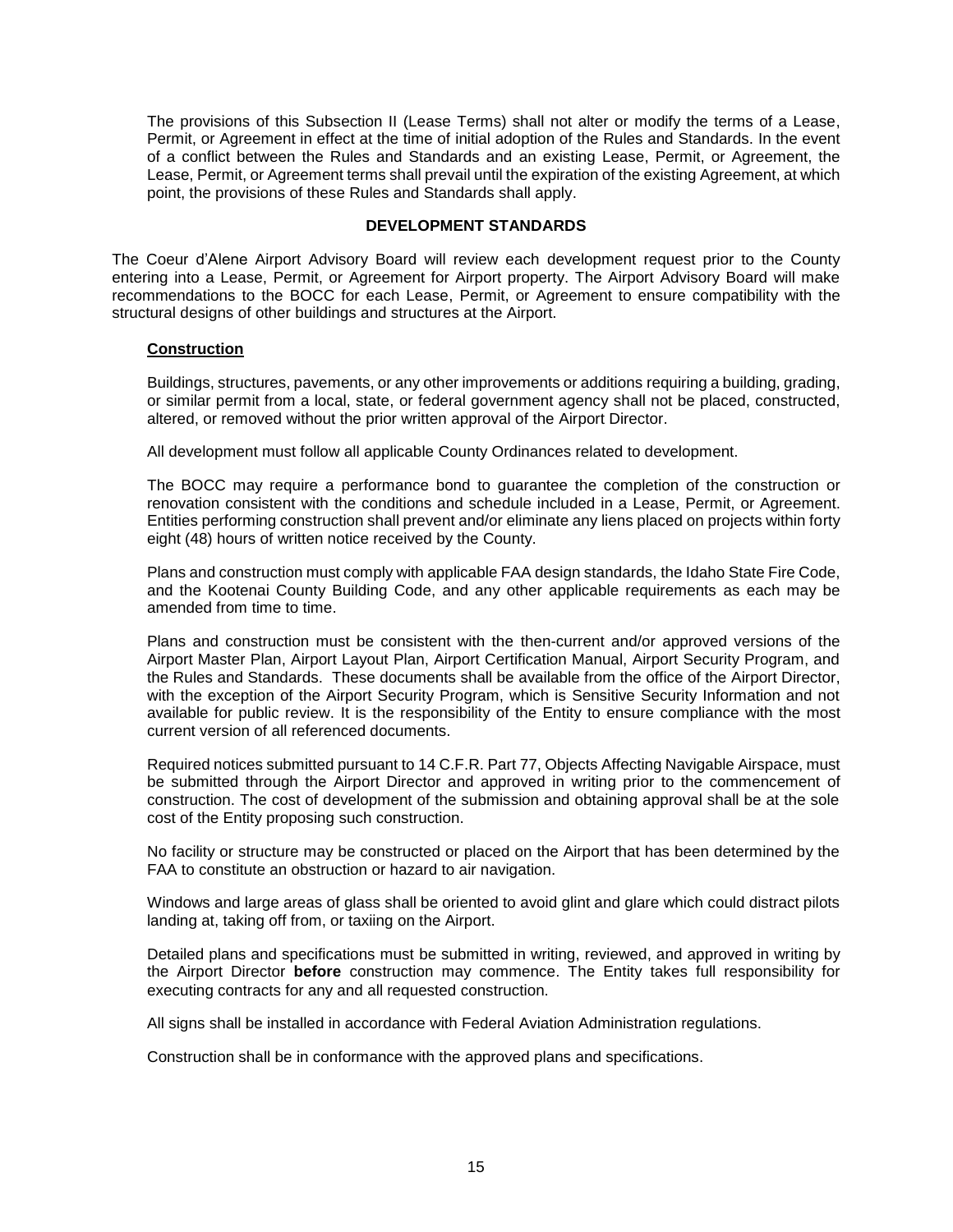Contractors must maintain insurance coverage as determined by the County. The County must be named as an additional insured on all policies. Policies may not be cancelled without thirty (30) day prior notice to the County.

Entity will hold the County, its contractors, agents, and employees harmless for all claims as a result of the project.

Tenants shall deliver to the Airport Director one paper copy and one electronic copy on CADD "as built" plans within thirty (30) days of the completion of construction.

The County is not responsible for any fees and other costs for building permits or other required approvals.

#### <span id="page-17-0"></span>**Signage**

Signs must comply with all County ordinances. Signage requests shall be submitted to the Airport Director or designee and written approval provided prior to construction.

#### <span id="page-17-1"></span>**Utilities, Landscaping and Design**

All facilities requiring sanitary and/or water service shall connect to a public system. All use fees and connection fees from the premises to the main utility line shall be at the sole expense of the Tenant.

All electrical and telephone service shall be underground and the connection and user charges shall be the sole responsibility of the Entity.

All landscaping plans must be in conformance with County requirements and must be approved by the Airport Director in writing prior and endorsed by the Airport Advisory Board prior to submission to the BOCC for approval.

Landscaping plans shall be included in the submission package and shall not include items where growth of natural objects or accumulation of water would constitute an obstruction or hazard to air navigation, interfere with aircraft and Airport operations, or attract potentially hazardous wildlife.

Building specifications shall be approved in advance in writing by the Airport Director prior to construction.

All customer facilities and accommodations for passengers and crews of transient aircraft must include an accessible ramp or other access in compliance with the Americans with Disabilities Act (42 U.S.C. § 12101 *et seq.*) for the disabled and sanitary restrooms available for use by the disabled.

Automobile parking in locations which do not interfere with aircraft operations shall be provided near aircraft storage hangars. All aircraft storage hangars shall provide a personnel entrance door.

The Tenant shall provide a paved aircraft apron within the leased area to accommodate all Tenantrelated aircraft movement from the Tenant's building to the public ramps, taxiways and runways.

All construction or alteration on the Airport shall be designed so as to conform to the Americans with Disabilities Act (42 U.S.C. § 12101 *et seq.*) and implementing regulations and guidelines, as determined by the County.

The County reserves the right to charge for all new facilities the cost of development for all utility infrastructure.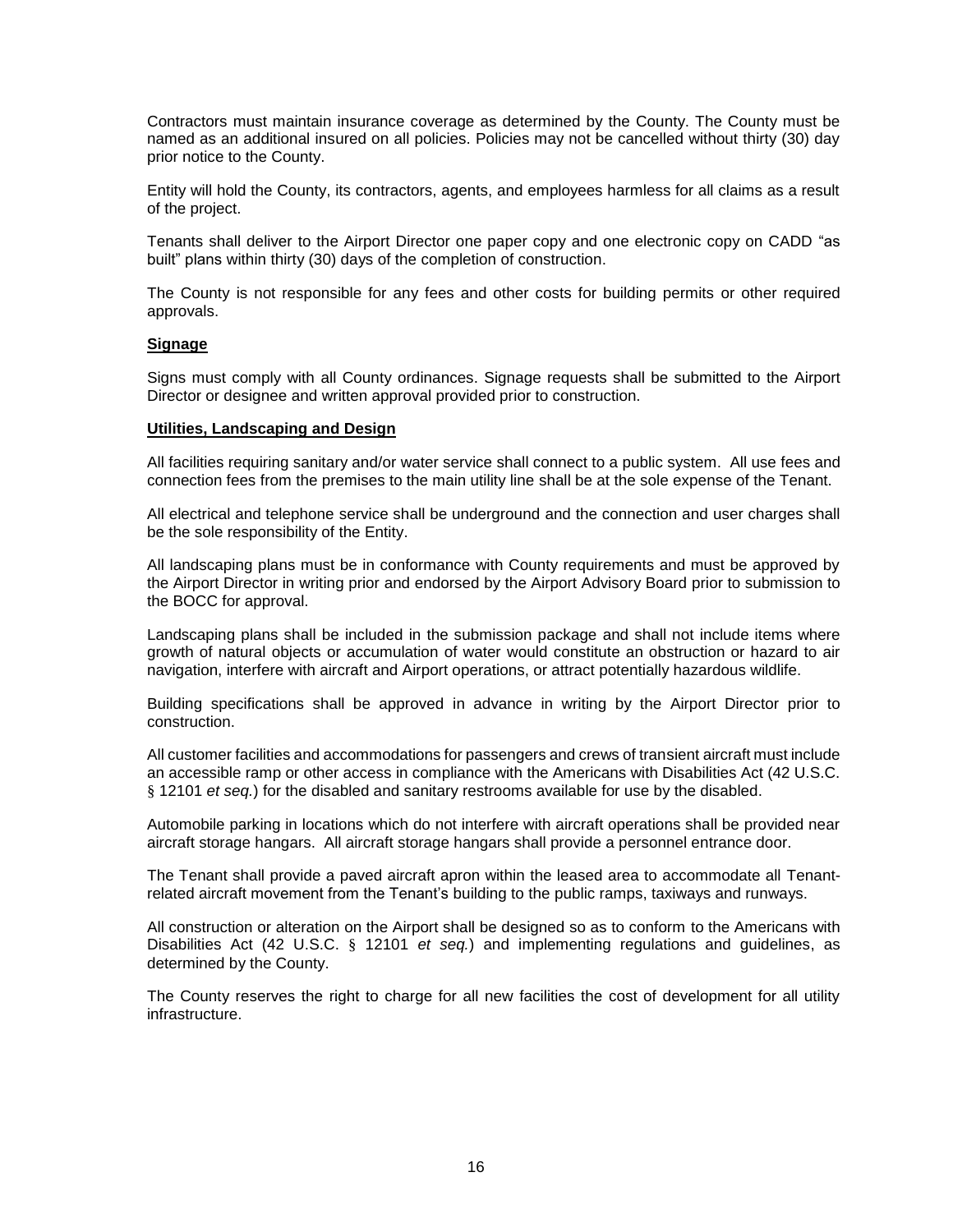# **FLYING CLUBS**

# <span id="page-18-1"></span><span id="page-18-0"></span>**General**

According to the FAA Airport Compliance Manual, Order 5190.6B, "the FAA defines a flying club as a nonprofit or not-for-profit entity (e.g., corporation, association, or partnership) organized for the express purpose of providing its members with aircraft for their personal use and enjoyment only." Essentially, it's an aviation co-op group of people coming together to share the cost of ownership to make flying more affordable.

Members of a Flying Club shall share equally in the property rights, assets, interests, liabilities, and obligations of the club, and no part of the net earnings of the club will inure to the benefit of any individual in any form. Flying Clubs must comply with FAA Order 5190.6B, Paragraph 10.6, including the April 4, 2016 amendments to paragraphs 10.6(c)(3) and (4) and the addition of paragraphs 10.6 (c)(8) and (9).

Each Flying Club must be registered with the State of Idaho as a non-profit corporation or partnership.

Each Flying Club shall maintain all information and documents required to be compliant with Idaho law, and they will be made available to the Airport Director upon request.

The Flying Club shall maintain a roster of current club members, made available to the Airport Director upon request. In general, members are shareowners of the club's aircraft, lessors of the club's aircraft, and/or regular dues-paying members.

Flying Club aircraft are designated for the expressed use of the club's members and shall not be used for commercial operations. Flight instruction may be provided to the club's members in accordance with FAA Order 5190.6B, subparagraph 10.6 (c) (3).

A Flying Club operating at the Airport shall have the right to provide Self-Service maintenance for authorized Flying Club aircraft in accordance with FAA Order 5190.6B, subparagraph 10.6 (c)(4).

A Flying Club operating at the Airport shall not be required to meet the requirements of Subdivision III (Minimum Standards) hereof, provided each of the following conditions is met:

a. The Flying Club does not lease or sell any goods or services whatsoever to any Person or Entity other than a member of such club at the Airport, except that the Flying Club may sell or exchange its capital equipment.

The Flying Club specifically does not offer or conduct retail fuel sales, charter, air taxi, or aircraft rental services for non-members.

- 1. Insurance shall be provided and paid for by the Flying Club as provided in Appendix 1.
- 2. "Available upon request" shall mean a response is due within seven (7) business days.

# <span id="page-18-2"></span>**Violations**

If a Flying Club is determined to be in violation of the Rules and Standards, the Airport Director will notify the club in writing of such violations. If the club fails to correct these violations within fifteen (15) calendar days following the notice date, the Airport Director is authorized to penalize noncompliance in the following manner, depending on the nature and severity of the violation:

Terminate a Self-Fueling Permit or Agreement and prohibit self-servicing of Flying Club aircraft.

Require Flying Club or club members to apply for the right to conduct a Commercial Aeronautical Activity in accordance with Subdivision III (Minimum Standards) hereof.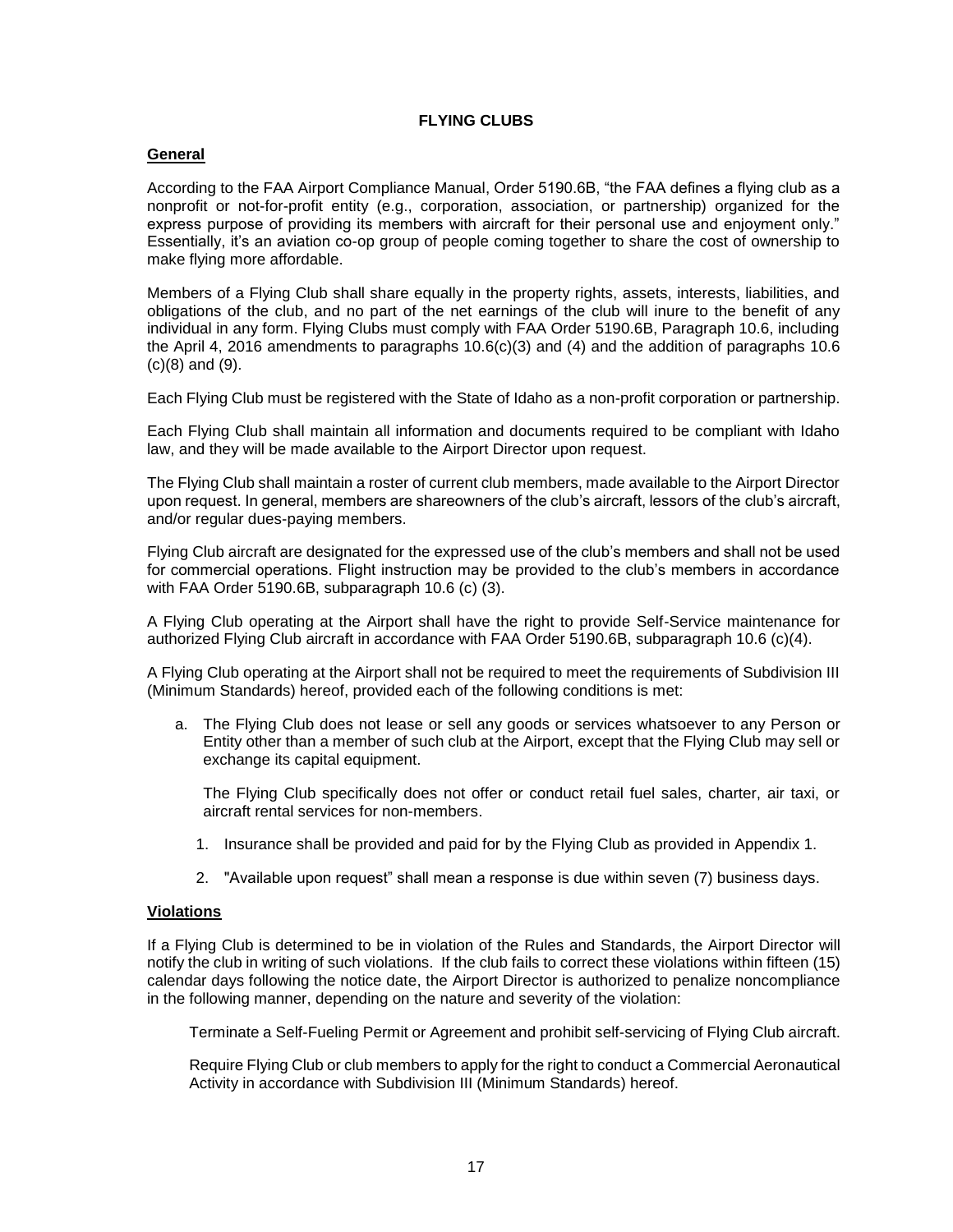Require a Flying Club to cease all operations following written notice.

Impose such other penalties as are authorized in Section C hereof.

# **OTHER POLICIES**

# <span id="page-19-1"></span><span id="page-19-0"></span>**Special Aeronautical Events**

Any Special Aeronautical Event held on the Airport by any Tenant or other Airport user, organization, civic, or government entity must be conducted in accordance with an Agreement or Permit endorsed by the Airport Advisory Board, approved in writing by the BOCC, and executed by the parties prior to the start of the Special Aeronautical Event. The Agreement or Permit shall specify the dates and times of the Special Aeronautical Event; areas of the Airport authorized for use as agreed to by the Airport Director during the Special Aeronautical Event; insurance and indemnification for the County to be provided by the Special Aeronautical Event sponsor; a plan to ensure safety and security during the Special Aeronautical Event; special arrangements for ground vehicle and aircraft parking, arrangements for crowd control and pedestrian access to the AOA, compensation to the County for expenses incurred, the provisioning of concessions, and such other terms and conditions as the Airport Director may require. The sponsor is explicitly prohibited from offering any service not approved in the Agreement. Failure to comply shall be grounds for immediate revocation of the Agreement without recourse by the Entity.

# <span id="page-19-2"></span>**Through-the-Fence Operations**

The County has determined that Through-the-Fence Operations by aircraft and aeronautical and nonaeronautical service providers, excluding certified FAA mechanics who have obtained Permits from the County to operate on the Airport, have the potential to compromise safety and the efficient use and operation of the Airport and its Tenants. The County will not authorize an Entity to conduct an Aeronautical Activity or Non-Aeronautical Activity requiring through-the-fence access except for A&P mechanics who have active Permits. The County reserves the right to restrict access to the Airport to violators.

# <span id="page-19-3"></span>**Advertising Policy**

The Airport and its facilities shall be used for authorized aeronautical and non-aeronautical purposes, as authorized by Kootenai County and as authorized in Leases, Permits, and Agreements between Tenants and the County.

The County, at its sole discretion, may permit use of portions of the facilities and the Airport for various forms of advertising. The County's primary purpose in permitting advertising is to generate revenue and promote the Airport. The County may permit commercial and promotional advertising that promotes the sale, rental, or availability of goods, products and services from Airport Entities; the promotion of special events at the Airport; the availability of leasable land and premises; governmental advertising to advance specific governmental purposes; and public service announcements. All advertising requires prior written approval by the Airport Director.

The decision to permit or deny any particular advertising shall be made by the Airport Director and subject to appeal as provided in Section C (II) (Administrative Appeal).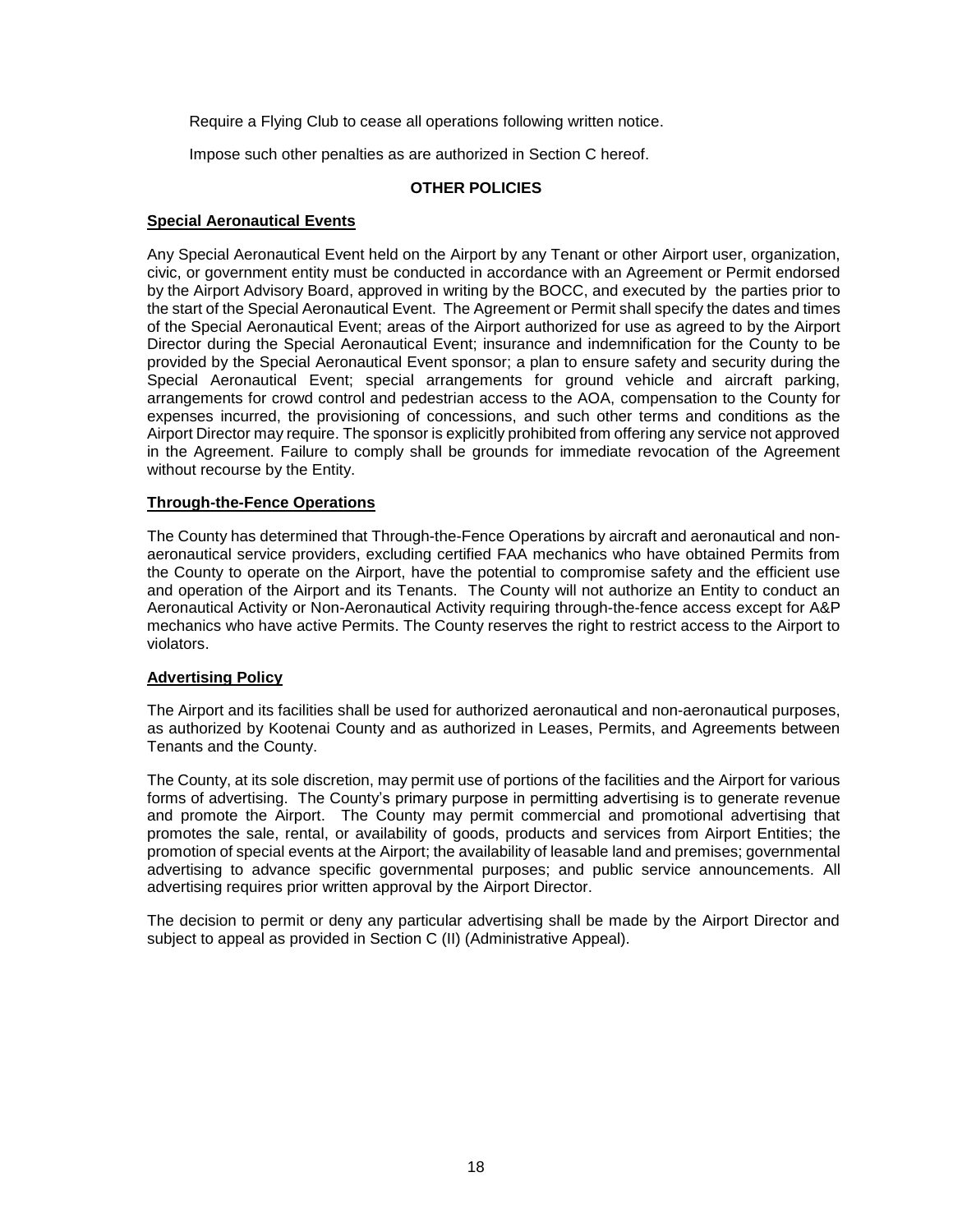# **– RULES AND REGULATIONS IMPACTED PARTIES: ALL TENANTS AND USERS**

# **PERSONAL CONDUCT**

#### <span id="page-20-2"></span><span id="page-20-1"></span><span id="page-20-0"></span>**General**

No Person shall obstruct, impair, or interfere with the safe, orderly, and efficient use of the Airport by any other Person, vehicle, or aircraft.

No Person shall commit any disorderly, obscene, or indecent act on the Airport.

No Person shall engage in, conduct, aid in, or abet any form of gambling on the Airport in County owned and operated premises, except as may be approved in writing by the Airport Director in conformance with Idaho law.

No Person may consume alcoholic beverages on the Airport in County owned and operated premises. No Person may consume or otherwise use controlled substances on the Airport.

No Person shall abandon, park, or store personal property in public view, including, but not limited to, motor vehicles (excluding vehicles that are parking in the hangar during periods when the aircraft is being used), recreational vehicles, trailers, boats, pontoons, personal watercraft, inoperative ground support equipment, or inoperative aircraft on land or in premises that are Leased, under Permit, or under other forms of Agreements. All short terms parking of vehicles on the leased premises shall have current license plates and tabs.

#### <span id="page-20-3"></span>**Refuse Disposal and Management**

No Person shall throw, dump, or deposit any waste, refuse, or garbage on the Airport except in designated receptacles. All waste, refuse, or garbage shall be placed and kept in proper containers until disposed of in an appropriate and timely manner.

Tenants are required to keep their leased premises clean and clear of all rubbish, junk, and debris. If, after written warning by the Airport Director, or designee, the area is not cleaned, the Airport Director may have the premises cleaned and paid for by the Tenant at the Tenant's sole expense. Payment is due and payable upon receipt.

No Person shall knowingly, recklessly, or negligently cause debris to be left within the AOA in such manner as may pose a risk to the operation of aircraft. All Persons with access to the AOA shall keep the same clear of Foreign Object Debris (FOD) by collecting and disposing of debris in covered containers to prevent potential engine intake or damage to aircraft.

# <span id="page-20-4"></span>**Animals**

No Person shall enter the AOA with an animal unless the animal is restrained by a leash, harness, or container at all times, except supervised animals used in law enforcement, search and rescue, and wildlife management by persons authorized by the County may be permitted in the AOA without actual physical control.

No Person shall feed or encourage the congregation of birds, deer, or other animals on the Airport.

#### <span id="page-20-5"></span>**Firearms and Explosive Devices**

No Person other than a duly authorized federal, state, or local law enforcement officer shall fire or discharge any firearm of any description on the Airport or onto the Airport. The foregoing restrictions on discharging firearms do not apply to individuals engaged in wildlife management in accordance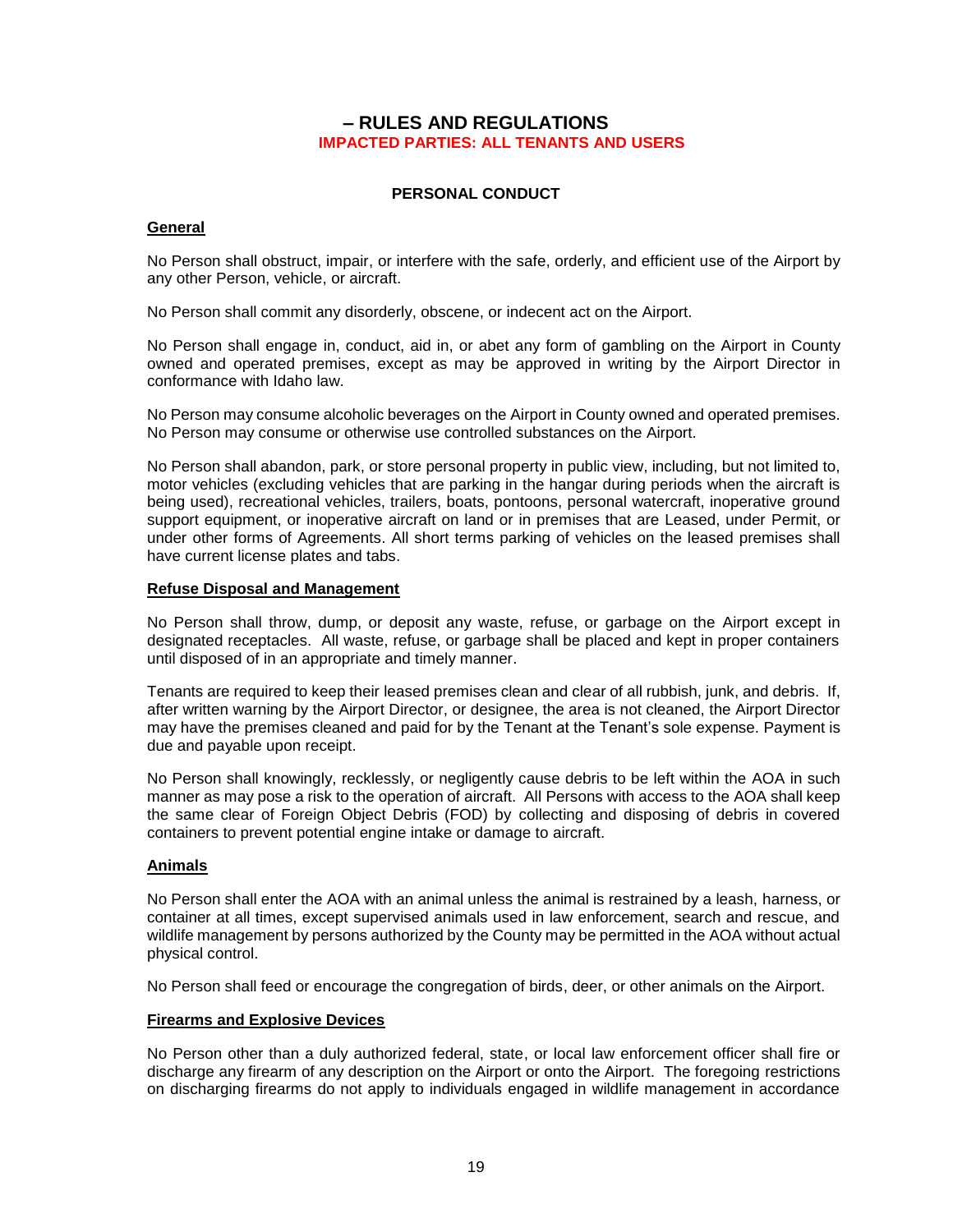with a wildlife hazard management plan or as authorized by the Airport Director, or in the defense of one's life. This provision does not prohibit carrying of authorized firearms under the State Law.

No Person shall possess on the Airport any explosive device or any hoax device. The foregoing restriction on explosives does not apply to individuals engaged in wildlife management in accordance with a wildlife hazard management plan or as authorized by the Airport Director. The foregoing restriction also does not apply to the possession and use of explosive devices in connection with the design, manufacture, repair, refurbishment, or operation of aircraft. For purposes of these Rules and Regulations, a hoax device shall include any object that would cause a Person to reasonably believe that the object is or contains a destructive, incendiary, or explosive device.

# <span id="page-21-0"></span>**Hunting**

No Person shall hunt, pursue, trip, catch, injure, or kill any animal on the Airport. The foregoing prohibition does not apply to individuals engaged in wildlife management in accordance with a wildlife hazard management plan or as authorized by the Airport Director or pest control programs initiated by Tenants.

# <span id="page-21-1"></span>**Smoking**

Smoking is prohibited in all indoor areas of County owned and controlled facilities.

Smoking is prohibited in exterior areas of County owned and controlled facilities, including (i) within ten (10) feet of any door to a County owned and operated building on the Airport, (ii) within one hundred (100) feet of any fuel storage facility or fuel dispensing facility on the Airport or equipment, and (iii) within fifty (50) feet of any facility owned and operated by the County.

The County may designate specific exterior areas of the County owned and controlled facilities at the Airport in which smoking is permitted.

# <span id="page-21-2"></span>**Vandalism and Damage to Airport Property**

No Person shall willfully destroy, injure, damage, or deface in any way public property of any nature located on the Airport. Any Person causing or liable for damage of any nature shall report such damage to the Airport Director and, upon demand by such office, shall reimburse the County for the full amount of the damage. The cost of repairing any such vandalism or damage shall be paid for by the offending party.

# <span id="page-21-3"></span>**Residential Use**

No building or facility on the Airport shall be used for residential use. The foregoing prohibition shall not apply to pilot resting facilities and similar facilities designed and used for temporary occupancy. Hangar use must adhere to all County code requirements.

No Person shall engage in Through-the-Fence Operations by taxiing an aircraft between any location on the Airport and any off-Airport property used for residential purposes.

# <span id="page-21-4"></span>**Non-Aeronautical Use of Airport Facilities**

No hangar, T-hangar, or similar aeronautical structure on the Airport designated for use for aeronautical purposes, shall be used for non-aeronautical purposes in accordance with 14 C.F.R. Chapter I effective July 1, 2017, as may be amended from time to time, without the prior written permission of the Airport Director. There shall be no use of hangars for non-aeronautical purposes as long as there is an aeronautical user that is willing to execute a Lease, Permit, or other Agreement with the County.

Provided the hangar is used primarily for aeronautical purposes, the County may permit nonaeronautical items to be stored in hangars provided the items do not interfere with the aeronautical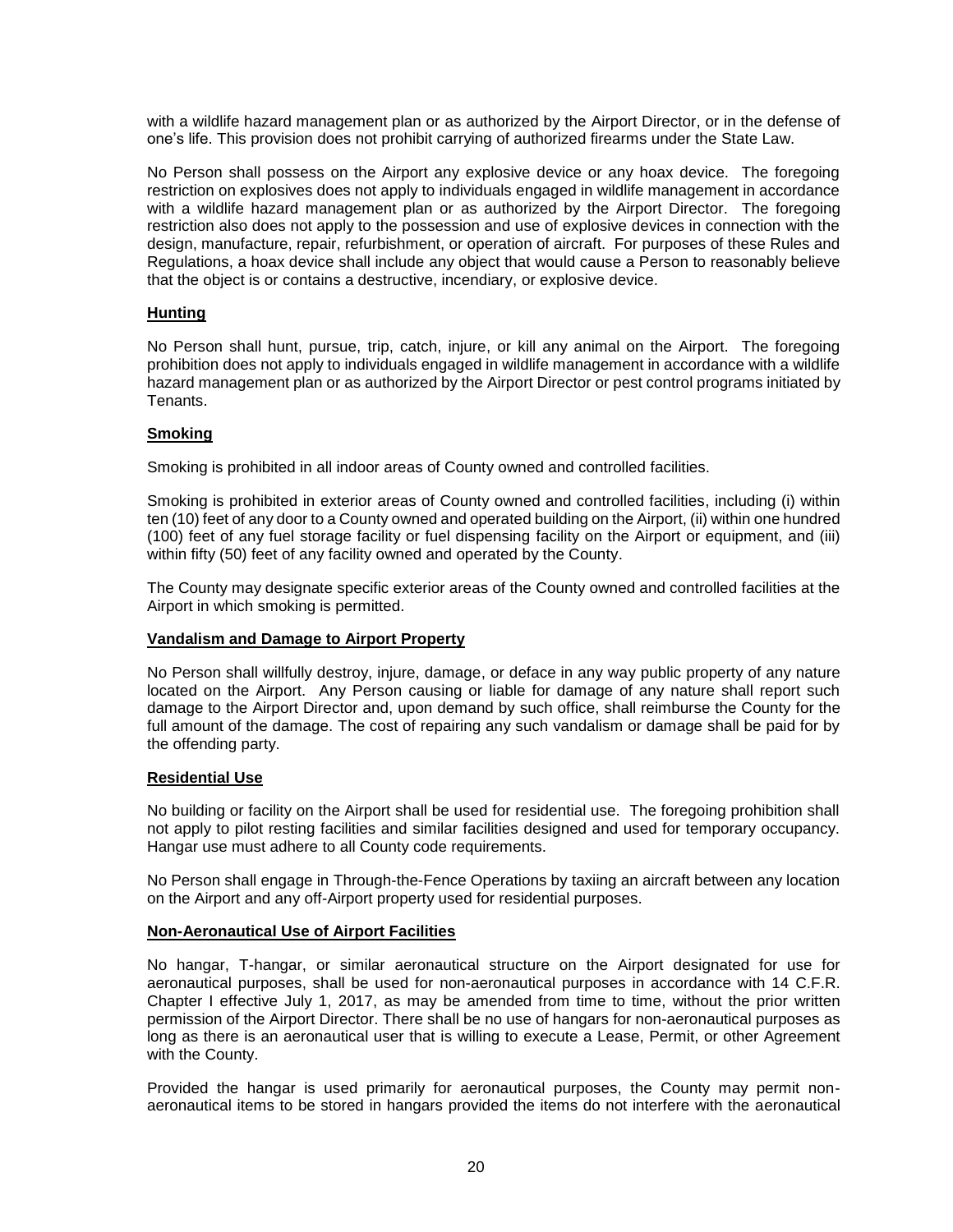use of the hangar. The County will generally not consider items to interfere with the aeronautical use of the hangar unless the items:

1. Impede the movement of the aircraft in and out of the hangar or impede access to aircraft or other aeronautical contents of the hangar.

2. Displace the aeronautical contents of the hangar. A vehicle parked at/in the hangar while the vehicle owner is using the aircraft will not be considered to displace the aircraft.

3. Impede access to aircraft or other aeronautical contents of the hangar.

4. Are used for the conduct of a non-aeronautical business.

5. Are stored in violation of airport rules and regulations, lease provisions, building codes, or local ordinances.

Any prohibited item shall be removed by the Entity upon written notice and a reasonable cure period by the Airport Director and, if not removed as outlined in the written notice, shall be subject to removal by the at the sole expense of the Entity. Reimbursement for such action shall be due and payable upon demand.

Hangars located on airport property must be used for an aeronautical purposes, or be available for use for an aeronautical purposes, unless otherwise approved by the FAA Office of Airports as described in Section III. b. Aeronautical uses for hangars include:

- 1. Storage of active aircraft.
- 2. Final assembly of aircraft under construction.
- 3. Non-commercial construction of amateur-built or kit-built aircraft.

4. Maintenance, repair, or refurbishment of aircraft, but not the indefinite storage of nonoperational aircraft.

5. Storage of aircraft handling equipment, e.g., tow bars, glider tow equipment, workbenches, and tools and materials used in the servicing, maintenance, repair or outfitting of aircraft.

#### <span id="page-22-0"></span>**Solicitation and Picketing**

#### **Solicitation**

No Entity shall distribute any literature, circulars, pictures, sketches, drawings or other forms of printed or written material or engage in any form of solicitation not exclusively leased on the Airport without the prior written permission of the Airport Director.

#### **Picketing, marching, demonstrations**

Each Entity wishing to engage in picketing, marching, or demonstrations on County owned and operated premises at the Airport shall first obtain a written Permit from the Airport Director, or designee. Each Permit shall specify the area of the Airport on which picketing, marching, or demonstrating shall be permitted, the date and time such activity shall be permitted, and any other reasonable conditions that the Airport Director may deem necessary for the safety of persons and property or for the efficient operation and security of the Airport.

All authorized picketing, marching, and demonstrations shall be conducted on County owned and controlled premises (i) in a peaceful and orderly manner; (ii) without physical harm, molestation, threat,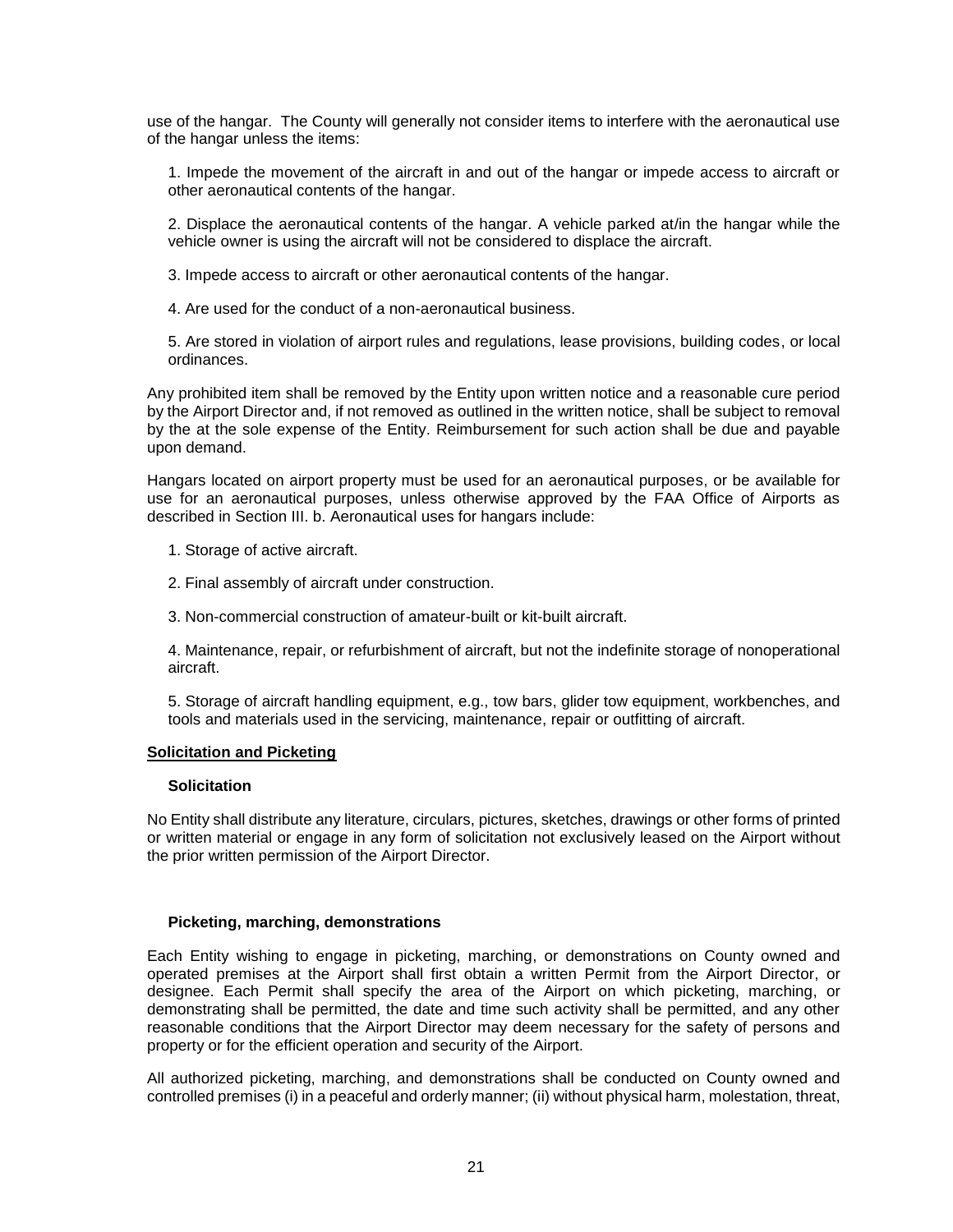or harassment of any person; (iii) without obscenities, violence, breach of the peace, or other unlawful conduct; (iv) without obstructing the use of the Airport by others; (v) without hindrance to or interference with the proper, safe, orderly and efficient access to/from, and operation of, the Airport and activities conducted thereon; and (vi) in strict conformance with any operating procedures governing such activities on the Airport and the direction and conditions prescribed in writing by the Airport Director.

# **AIRCRAFT OPERATIONS**

# <span id="page-23-1"></span><span id="page-23-0"></span>**General Responsibilities**

The operation of aircraft on the Airport shall be conducted in conformity with FAA regulations; Idaho law; directives and orders of the Air Traffic Control Tower (when in operation); TSA regulations, if applicable; and with these Rules and Standards. Persons operating aircraft are responsible for the safe operation of their aircraft and the safety of others exposed to such operation.

All aircraft operating at the Airport shall display on board the aircraft a valid airworthiness certificate to the extent required and issued by the FAA or appropriate foreign government, and further shall display on the exterior of the aircraft a valid registration number as may be issued by the FAA or appropriate foreign government.

No Person may operate aircraft at the Airport in a reckless or negligent manner; in disregard of the rights and safety of others; without due caution and circumspection; or at a speed or in a manner which endangers, or is likely to endanger, persons or property. No Person shall operate aircraft constructed, equipped or loaded in such a manner as to endanger, or to be likely to endanger, persons or property.

In addition to any other penalties prescribed by these Rules and Standards or that may be imposed by FAA for the same conduct, the Airport Director is authorized to restrict access to the Airport by (i) any Person who has been found by the FAA to have violated applicable FAA regulations concerning the operation of aircraft, where such violation would, at the sole discretion of the Airport Director, present a real and present danger to the safety of persons or property on the Airport; or (ii) who has been found by the County to have violated the preceding provision of the Rules and Standards concerning the safe operation of aircraft on the Airport.

As provided in FAA regulations and Idaho law, no Person shall operate or have actual physical control of any aircraft while under the influence of alcohol, drugs, or other controlled substances. This provision is intended to provide an additional mechanism to ensure safe aircraft operations by requiring compliance with FAA regulations, currently found at 14 C.F.R. § 91.17. This provision is not intended to create new or different standards than provided in FAA regulations or Idaho law.

It is strongly recommended that no Person shall land at, take off from, or taxi on the Movement Areas of the Airport in an aircraft that is not equipped with a functioning radio transmitter and receiver if the air traffic control tower is in operation. In the event of inadvertent radio failure, if the air traffic control tower is not in operation, or if the aircraft is not equipped with a radio, standard light signals shall be observed.

Any aircraft owner or operator causing damage to Airport property shall be fully liable to the County for repair of any such damage, in addition to any other penalties prescribed herein.

# <span id="page-23-2"></span>**Parking, Ground Movement, and Engine Run-Up**

No aircraft shall be parked or stored at the Airport except in areas designated by the County for such purposes. Aircraft operators are solely responsible for properly securing the aircraft while parked or stored to avoid damage to the aircraft, other aircraft, or buildings/improvements and for maintaining the aircraft in a safe and mobile condition.

No aircraft shall be left unattended on the Airport unless it is in a hangar or adequately secured.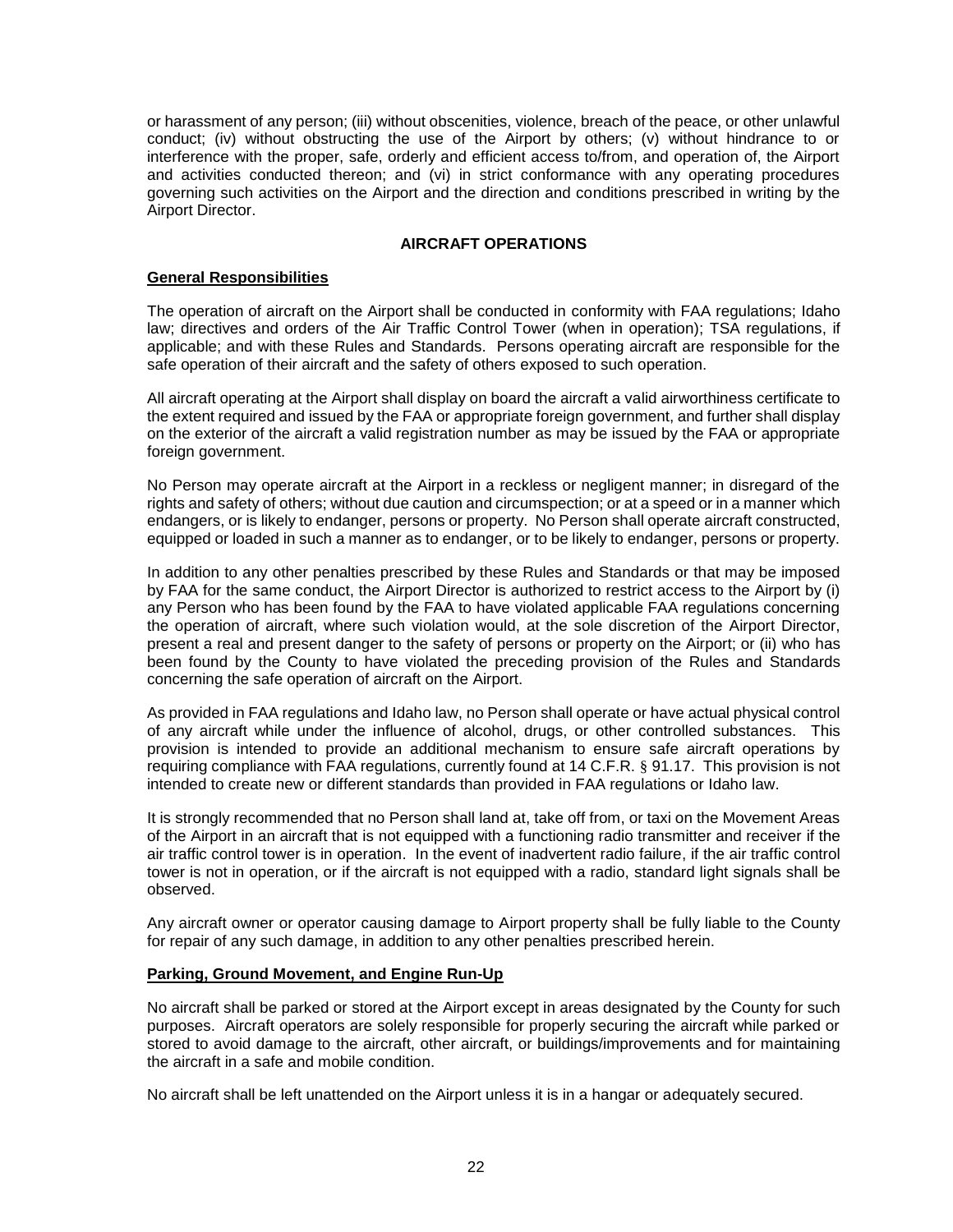All Airport users shall have the right in common with others so authorized to use Common Use Areas of the Airport. Common Use Areas shall be kept clear and available for aircraft traffic. No one shall use any Common Use Area for parking or storing of aircraft or vehicles. Common use designations may be changed from time to time by the County following written notice.

Aircraft shall not be parked so as to block movement on taxiways, public ramps, or in Common Use Areas. At the direction of the Airport Director, or designee, the operator, owner, or pilot of any illegally parked aircraft on the Airport shall move the aircraft to a legally designated parking area on the Airport. If the operator refuses to comply with such direction, the County may tow said aircraft to such designated area at the owner's operator's sole expense. The County will be held harmless for any such action and will not be liable for any damage to the aircraft resulting from such actions.

Tenants shall park and store all aircraft and equipment used for their operations within their Leased Premises.

Abandoned Aircraft are prohibited on the Airport. The Airport Director may cause Abandoned Aircraft to be removed at the sole risk and expense of the aircraft owner or operator. Aircraft in any active stage of manufacture, repair, or refurbishment will not be considered abandoned provided that the aircraft is under the care, custody, and control of an Entity and the Entity has the present intention of completing or restoring the aircraft to an airworthy condition. The Airport Director may request evidence to demonstrate the Entity's intention to complete or restore an aircraft to an airworthy condition.

Non-airworthy aircraft shall not be permitted within the common use tie-down, or ramp areas, without prior approval of the Airport Director. Aircraft in any active stage of manufacture, repair or refurbishment may be parked within the entity's controlled tie-down or ramp areas provided that the aircraft is under the care, custody, and control of an Entity and the Entity has the present intention of completing or restoring the aircraft to an airworthy condition.

Aircraft operators shall obey all pavement markings, signage, and lighted signals.

No Person shall taxi an aircraft until the Person has ascertained by visual inspection of the area or through guidance from the Air Traffic Control Tower, when operative, that there will be no danger of collision with any Person or object in the immediate area.

Fixed wing aircraft taking off or landing at the Airport shall do so only from designated runways and in full compliance with FAA regulations.

Run-up of jet, turboprop, or piston engines shall be performed only in the areas designated for such purpose by the Airport Director.

No Person owning, controlling, or operating any aircraft shall start, operate, or allow the aircraft's engine to run, or allow the same to be started, operated, or run unless applicable FAA regulations and all reasonable safety procedures are followed. A portion of aircraft run-up for testing, maintenance, and pre-flight checks may be conducted without an operator at the controls so long as the run-up occurs in a designated area, all safety precautions prescribed by FAA regulations and best industry practices are employed, and the aircraft is incapable of moving during the period an operator is not at the controls.

Aircraft shall not be started within any County owned and operated structures on the Airport, provided that aircraft and aircraft engines may be started in structures on the Airport during research and development, manufacture, and repair.

No Person shall start the engine of any aircraft unless the wheels of said aircraft are then blocked or unless adequate brakes thereon have been actuated.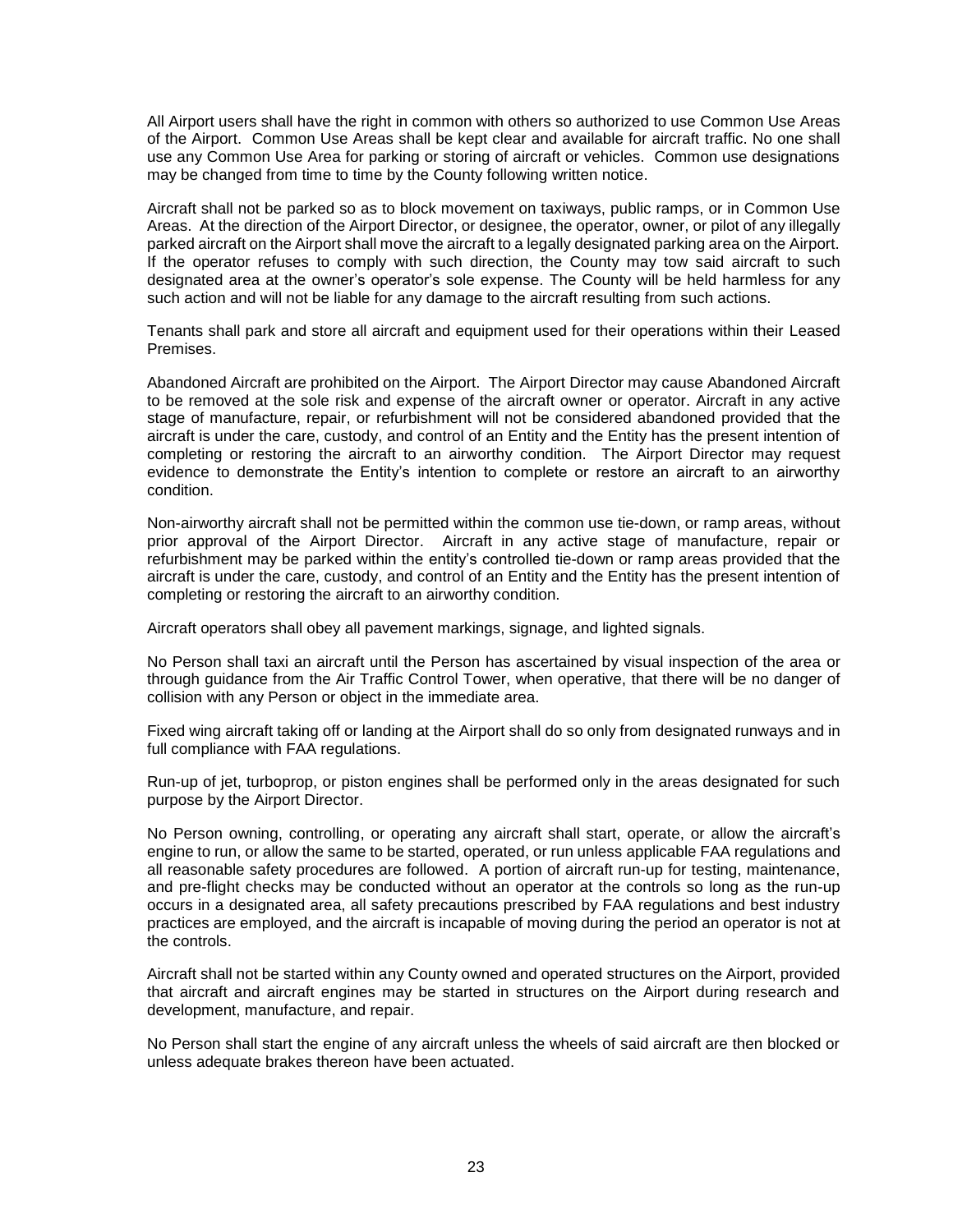Positioning, starting, or taxiing of aircraft shall be done in such a manner so as not to cause jet blast or prop wash that may result in injury to Persons or damage to property.

No helicopter shall be operated within fifty (50) feet of any building and shall operate only from areas designated by the County without a variance. A variance as called for herein may be granted where there is a history of safe operations by the Tenant or where the variance is granted as part of an Agreement. Once a variance is issued, it shall remain in effect with the Lessee for the Term of the Agreement provided the Lessee is in compliance with the terms and conditions of the variance.

No Person shall operate an aircraft on pavement designed solely for ground vehicle or pedestrian traffic.

# <span id="page-25-0"></span>**Aircraft Accidents**

The pilot of an aircraft involved in an accident on the Airport shall report the accident to the Airport Director immediately, in addition to any and all other notifications and reports required to be made to other federal, state, and local authorities. In the event said pilot is not able to make such report to the Airport Director on a timely basis, the owner of the aircraft or owner's agent shall make such report.

In the event of an accident on the Airport, the County, through the Airport Director may, upon receipt of removal authority from the FAA Regional Operations Center or National Transportation Safety Board, direct the owner, pilot or authorized insurance company to make arrangements to have the aircraft moved and, if not completed within a reasonable period of time, move damaged aircraft from the landing areas, ramps, aprons, or other areas at the expense of the owner and without liability to the County for damage resulting from such moving.

Airport property damaged or destroyed by accident or otherwise shall be repaired or replaced immediately at the sole expense of the responsible parties.

The pilot or owner of any aircraft that sustains material damage affecting the airworthiness of the aircraft while conducting operations on the Airport shall immediately notify the Airport Director.

# <span id="page-25-1"></span>**Airport Closure**

The Airport Director, or designee, has the right at any time to close the Airport, or any portion thereof, to air traffic; to delay or restrict any flight or other aircraft operation; and to deny the use of the Airport or any portion thereof when necessary in the interest of safety and security, including without limitation in the event of aircraft incidents and accidents and certain airfield surface conditions. Upon approval by the FAA, the Airport Director shall have the right to temporarily close the Airport for Special Aeronautical Events. In the event the Airport Director, or designee, believes the condition of the Airport to be unsafe for landings or take offs, he or she may issue, or cause to be issued, a Notice to Airmen closing the Airport or any portion thereof.

# <span id="page-25-2"></span>**Self-Service**

An Entity has the right to Self Service an aircraft that the Entity owns; aircraft that the Entity has under its exclusive use and operational control pursuant to a long-term lease or other similar agreement; or aircraft that are under the care, custody, and control of an Entity during manufacturing and warranty work. The right to Self-Service includes the right to tie down, adjust, repair, fuel, defuel, clean, and otherwise service an aircraft. Certificated pilots are permitted to perform or have performed by qualified providers, preventive maintenance in accordance with 14 C.F.R. Part 43.

Each FBO and/or SASO Entity authorized to engage in Self-Service Fueling shall have the requisite training and/or certification as may be required by the Rules and Standards and FAA regulations.

The County does not recognize aircraft managers, co-ops, or hangar associations to be the owner or lessee of an aircraft, and each such Entity is not permitted to Self-Service. Flying Clubs and fractional aircraft owners pursuant to 14 C.F.R. Part 91 are permitted to Self-Service aircraft based at the Airport.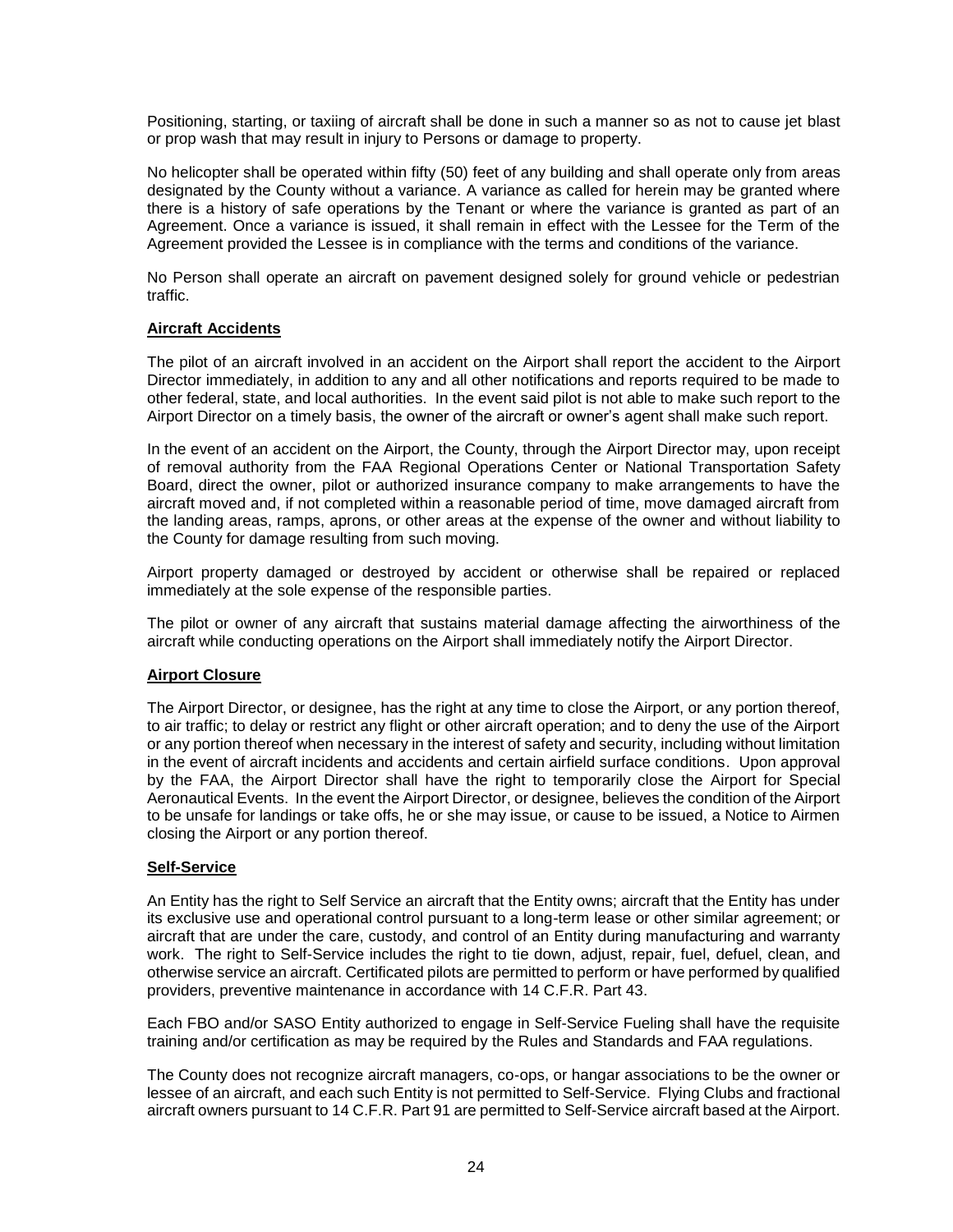Aircraft manufacturers are permitted to Self-Service aircraft under their care, custody, and control prior to delivery to customers and during warranty work. Self-Service may be conducted only by the aircraft owner or operator, including an employee or contractor of an Entity.

The County reserves the right to designate areas on the Airport where aircraft owners and operators may engage in Self-Service.

# <span id="page-26-0"></span>**Cleaning, Painting, and Maintenance of Aircraft**

Aircraft maintenance shall be performed within hangars, provided such activity does not pose a fire or safety hazard.

Aircraft painting shall be performed in compliance with all Environmental Protection Agency ("EPA") guidelines.

Aircraft cleaning shall be performed only in the areas and in the manner prescribed by the County and in compliance with the Airport Storm Water Management Plan.

#### <span id="page-26-1"></span>**Limits on Aeronautical Activities**

The following types of aircraft and other aerial devices may not be operated on the Airport without the prior written authorization from the Airport Director:

Unmanned aerial vehicles.

Kites, model airplanes, tethered or non-tethered balloons, rockets, and similar aerial devices.

Ultralight aircraft use is specifically prohibited on the Airport.

Use of any portion of the Airport as a designated drop zone for parachute jumping or skydiving shall be specifically prohibited unless authorized by an approved Permit.

The Airport Director may seek review by the FAA upon receipt of an application to conduct one of the foregoing Aeronautical Activities or another Aeronautical Activity not then occurring on the Airport. In the event that the Airport Director grants approval to conduct an Aeronautical Activity, the Director's approval shall be in the form of a directive authorizing the submitting party, and other similarly-situated Entities, the right to conduct the Aeronautical Activity and prescribing specific conditions for use of the Airport for the Aeronautical Activity which shall be at the sole discretion of the Airport Director. The authorized Aeronautical Activity shall be conducted in conformance with such directive, all applicable requirements contained in FAA regulations, and any other conditions as may be imposed by the Airport Traffic Control Tower. Failure to comply may result in the immediate revocation of the Entity's right to conduct such activity which shall be determined at the sole discretion of the Airport Director.

# **FUELING AND ENVIRONMENTAL PROTECTION**

# <span id="page-26-3"></span><span id="page-26-2"></span>**General**

All aviation fuels and oil based products for sale on Airport property shall be dispensed only by Entities qualifying as an authorized fueling provider and so authorized in a Lease, Permit, or other Agreement. No other Entities shall sell, transport, store, dispense, or otherwise introduce fuels and oils for sale onto Airport property. All stored Commercial Fueling and Commercial Self Service Fueling fuel must be stored in areas that provide for secondary sufficient to prevent the discharge of fuel onto the property in the event of a spill and/or leak. The requirement for containment shall also apply to any areas where fueling vehicles containing stored fuel are located. The quantity of the secondary containment must be approved in writing by the Airport Director prior to the construction or placement of any fuel storage facility or fuel dispensing equipment parking area.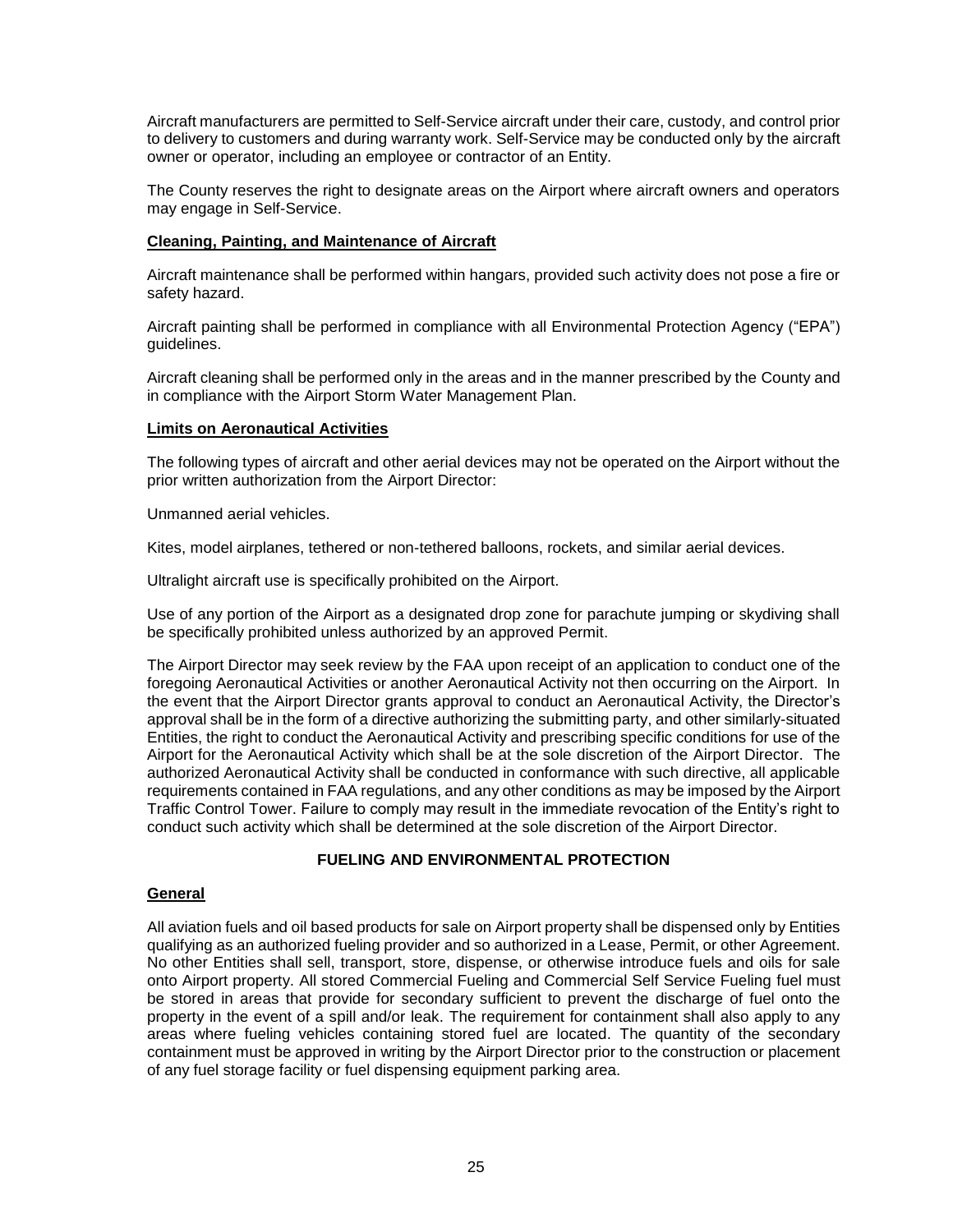For purposes of this section, "Permittee" shall refer to the owner or exclusive operator of an aircraft authorized to self-fuel pursuant to a Self-Fueling Permit or Agreement.

# <span id="page-27-0"></span>**Aircraft Fueling Operations**

All fuel handling and dispensing on the Airport shall be done in compliance with the following:

FAA Advisory Circular 150/5230-4B (Aircraft Fuel Storage, Handling and Dispensing on Airports)

FAA Advisory Circular 00-34A (Aircraft Ground Handling and Servicing)

National Fire Prevention Association (NFPA)'s Code No. 407 (Standard for Aircraft Fuel Servicing); and Code No. 30 (Flammable and Combustible Liquids Code)

Air Transport Association Specification 103 (Standards for Jet Fuel Quality)

Underwriters Laboratories 2085 (Protected Aboveground Tanks for Flammable and Combustible Liquids)

Only an authorized FBO shall be permitted to engage in the sale of aviation fuel and other petroleum products to the public at large through an attended operation at the Airport. Commercial Self Fueling may be provided by either an FBO or a SASO who meet the requirements and are compliant with the requirements outlined in the Minimum Standards

Each Fueler shall provide the County with a comprehensive quality control and management plan identifying quality control procedures and qualification of personnel to be used in the aircraft fueling operations.

Each Fueler will provide all applicable insurance required by the County and shall indemnify and hold harmless the County and its employees, contractors, agents, and representatives from occurrences resulting in environmental contamination, injury to Persons, or damage to property.

In order to engage in self-fueling, the Commercial Aeronautical Operator must seek and obtain a Self-Fueling Permit or other Agreement from the County. Self-fueling, excluding MOGAS Fueling, shall be subject to the Self-Fueling Permit or Agreement and the Rules and Standards. No Person shall be required to self-fuel; the purchase of fuel from an authorized Fueler shall remain an available option. MOGAS fueling shall, however, be required to comply with items required below.

The transportation of fuel onto the Airport, via truck or otherwise, for the purpose of selling fuel other than by FBO's and authorized SASO's authorized to sell fuel is prohibited. No truck-to-truck (fuel transport truck to aircraft fuel service truck) operations may be conducted unless prior written approval has been granted by the Airport Director.

No Through the Fence Operator will be allowed to store, sell, transport, or dispense fuel on the Airport.

No aircraft shall be fueled while one or more of its engines are running, except under procedures approved by the FAA and consistent with proper safety procedures.

No aircraft shall be fueled or de-fueled while passengers are on board the aircraft unless a properly trained operator is conducting the activity.

All fueling operations shall be conducted in accordance with NFPA 407 and fueling trucks must be pointed away from fueled aircraft and have a clear route of egress in case of emergency.

Smoking or lighting of an open flame shall be prohibited within fifty (50) feet of any fueling operation. No Person shall use any material during fueling or de-fueling of aircraft which is likely to cause a spark or be a source of ignition.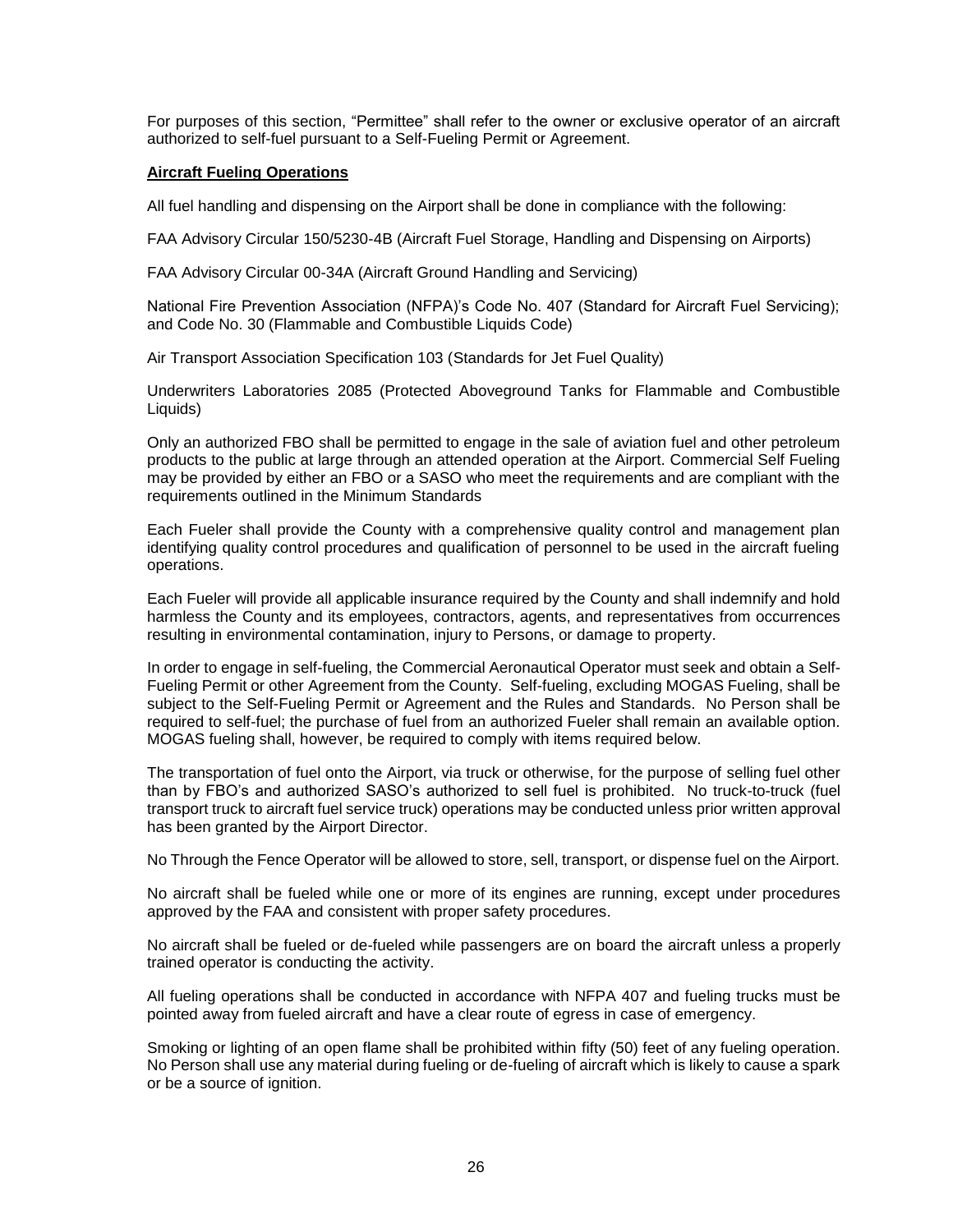No Person shall operate any radio transmitter or receiver or switch electrical components on or off in an aircraft during fueling or de-fueling except those systems that may need to be operated by a trained operator during fueling operations.

During fueling operations of any kind, dispensing equipment and receiving equipment such as fuel trucks, fuel farms, and aircraft shall be grounded at all times to neutralize electrical discharge potential.

Fueling and defueling operations shall be conducted with adequate fire extinguishers immediately available. All extinguishers shall be inspected and certified, as required by law, and all Fuelers shall be properly trained on the use of fire extinguishers.

All fuel dispensing equipment, hoses, funnels, or apparatus used in fueling or defueling shall be maintained in good condition and be properly grounded in accordance with FAA and NFPA guidelines, and in compliance with the Federal Water Pollution Control Act.

Fuel hoses and equipment shall be maintained in a safe, sound, and non-leaking condition.

Trained personnel shall be present during the entire fueling operation.

MOGAS dispensed into aircraft on the Airport shall only be into aircraft certified for its use and further shall be in accordance with all applicable FAA and industry guidelines as well as federal, state, and local laws and regulations relating to fuel handling and storage.

# <span id="page-28-0"></span>**Training**

Employees of all Fuelers and agents handling aviation fuels at the Airport must be properly trained as required by 14 C.F.R. § 139.321. Separate fuel safety training programs are required for supervisors and line service personnel.

At least one supervisor with each fueling agent must have completed an FAA authorized aviation fuel training course in fire safety. The individual must be trained prior to initial performance of duties, or enrolled in an authorized aviation fuel training course that will be completed within ninety (90) days of initiating duties, and receive recurrent instruction at least every twenty four (24) consecutive calendar months.

All other employees who fuel aircraft, accept fuel shipments, or otherwise handle fuel must receive at least initial on-the-job training and recurrent instruction every twenty four (24) consecutive calendar months in fire safety from a trained supervisor.

Line service fuel safety training may be provided by a supervisor who has completed an FAAauthorized supervisory fuel safety training course or an authorized fuel safety training program. Training for employees may also be completed through the use of an approved line service fuel safety course. Written records documenting the training must be retained and made available to the County upon demand. Records must be retained throughout the Term of any Lease or Agreement and must be retained for a minimum of seven (7) years following termination of the Lease or Agreement.

Fuelers must maintain a copy of the certificate of completion for any supervisors or employees completing the required fuel safety training for twelve (12) consecutive calendar months. Certificates shall comply with the requirements of FAA Advisory Circular 150/5230-4B at Chapter 4, Section 3.

Fuelers must provide the County a written confirmation once every twelve (12) consecutive calendar months that the training required by 14 C.F.R. § 139.321(e) has been completed.

# <span id="page-28-1"></span>**Fuel Storage**

No fuel storage or dispensing equipment shall be installed or used at the Airport without the prior written approval of the Airport Director. Only those Tenants having fuel storage rights specified in their Lease or other Agreement shall be considered eligible for fuel storage.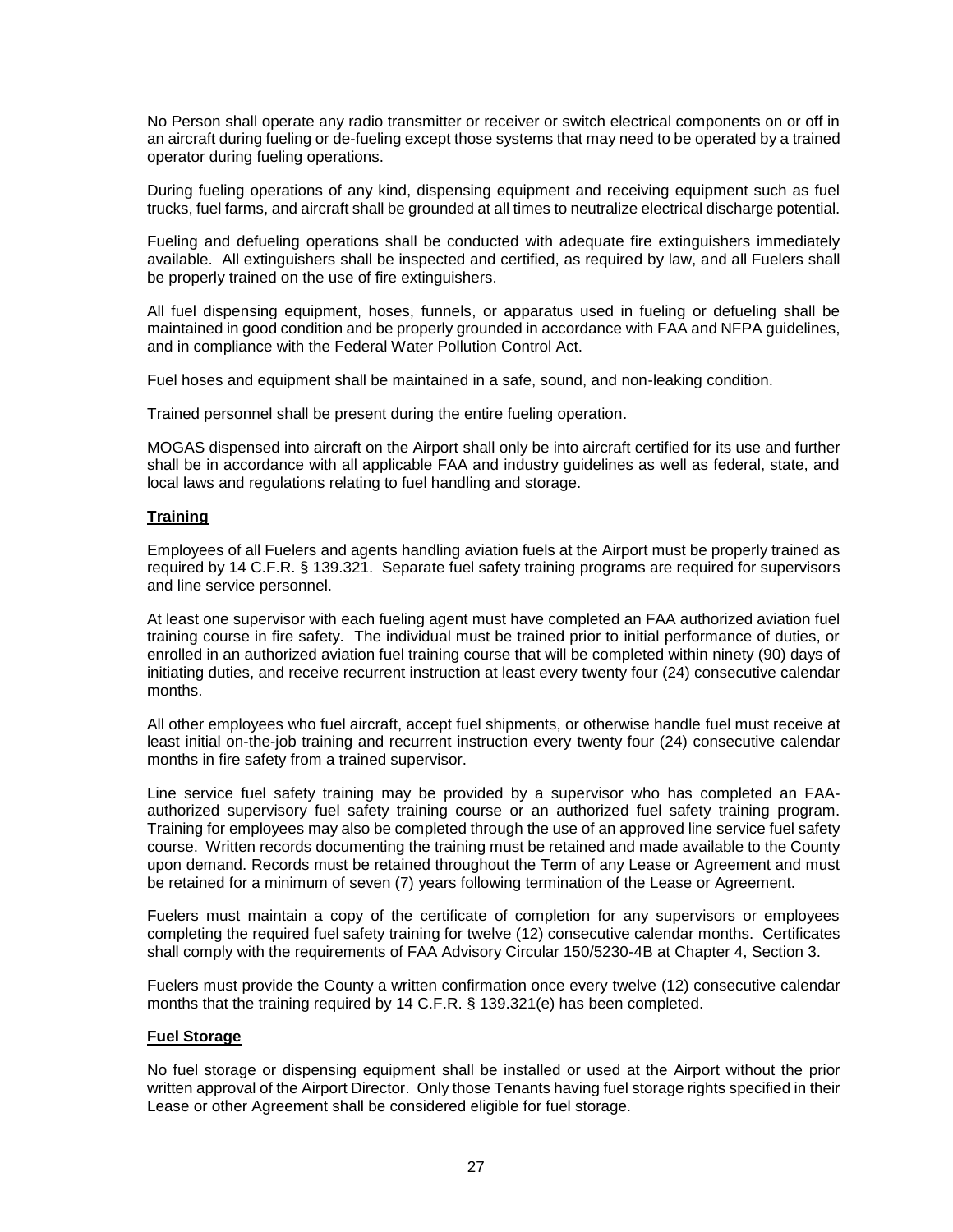All fuel storage or dispensing equipment shall be in compliance with FAA and NFPA requirements, shall be maintained in a safe and non-leaking condition, and shall be installed and maintained at the sole expense of the Fueler.

Unless otherwise approved by the Airport Director, all storage tanks shall be located above ground (i.e., less than 10% of the total volume of the storage and delivery system to be underground) and made to comply with current requirements, and adapted to meet future requirements of federal, state, and local laws and regulations relating to fuel storage, following written notice of non-compliance and a reasonable cure period. All storage tanks shall be operated in accordance with FAA Advisory Circular 150/5230-4B, NFPA 407, and the National Air Transportation Association's Refueling and Quality Control Procedures for Airport Service and Support Operations, as each may be amended or superseded.

Existing non-complaint private storage and distribution systems in place as of the date of adoption of these Rules and Standards shall be permitted to remain until a retrofit plan and timeline is agreed to by the County and the Entity. Under no circumstances shall the non-compliant storage tanks be in place following the adoption of these Rules and Standards beyond the existing Agreement term. In the event of a sale, expansion, authorized transfer, or major maintenance of a storage and/or distribution system, the storage and distribution systems must be abandoned, remediated if required, and replaced with a fully compliant storage and distribution system. The Entity shall not expand the product capacity or number of storage tanks in existing facilities without prior written approval of the County. The County must provide prior written approval of the location, design, and construction of any new fuel storage or fuel dispensing facility prior to the issuance to proceed. Establishment of any new fuel storage facilities at the Airport must be in accordance with then current federal, state, and local environmental and safety regulations and policy and the then current ALP.

All fuel shall be stored in and dispensed from facilities located in areas designated by the County leased to the owner.

New fuel storage facilities shall comply with the requirements for secondary containment as prescribed in any federal, State, and local laws and ordinances.

Fuel storage equipment shall be provided with automatic metering, recording, and ticket printing devices or electronic conveyance system that maintain and produce accurate receipts of fuel dispensed from the facility and that are properly calibrated. Specifications for metering equipment shall be submitted to the Airport Director for review and approval. All approved systems will provide an accurate and reliable audit trail for administrative requirements and leak detection purposes.

Distribution of fuel into aircraft shall be via mobile or stationary pumping equipment. Over the road tankers are prohibited on the AOA unless properly escorted. Storage sites shall provide adequate access and circulation pavements to accommodate both the fuel delivery tanker and the aircraft refueling vehicles. All pavements subject to heavy tanker delivery truck traffic and fuel spill potential must be appropriately designed and constructed by the Fueler.

Security for each fuel storage facility shall be provided by a minimum of an eight-foot chain link fence around the perimeter and adequate lighting as prescribed in the Airport Security Program or required by the Airport Director.

Fuel storage for fuel transported on to the Airport by Airport Tenants for self-fueling as authorized in the Rules and Standards must be stored in bondable fuel storage containers if stored in aircraft storage or maintenance hangars.

# <span id="page-29-0"></span>**Fuel Spills**

Fuelers shall prepare, maintain, and implement a Spill Prevention Control & Containment Plan (SPCC Plan), except to the extent the Fueler's fueling operations are covered by the Airport SPCC Plan.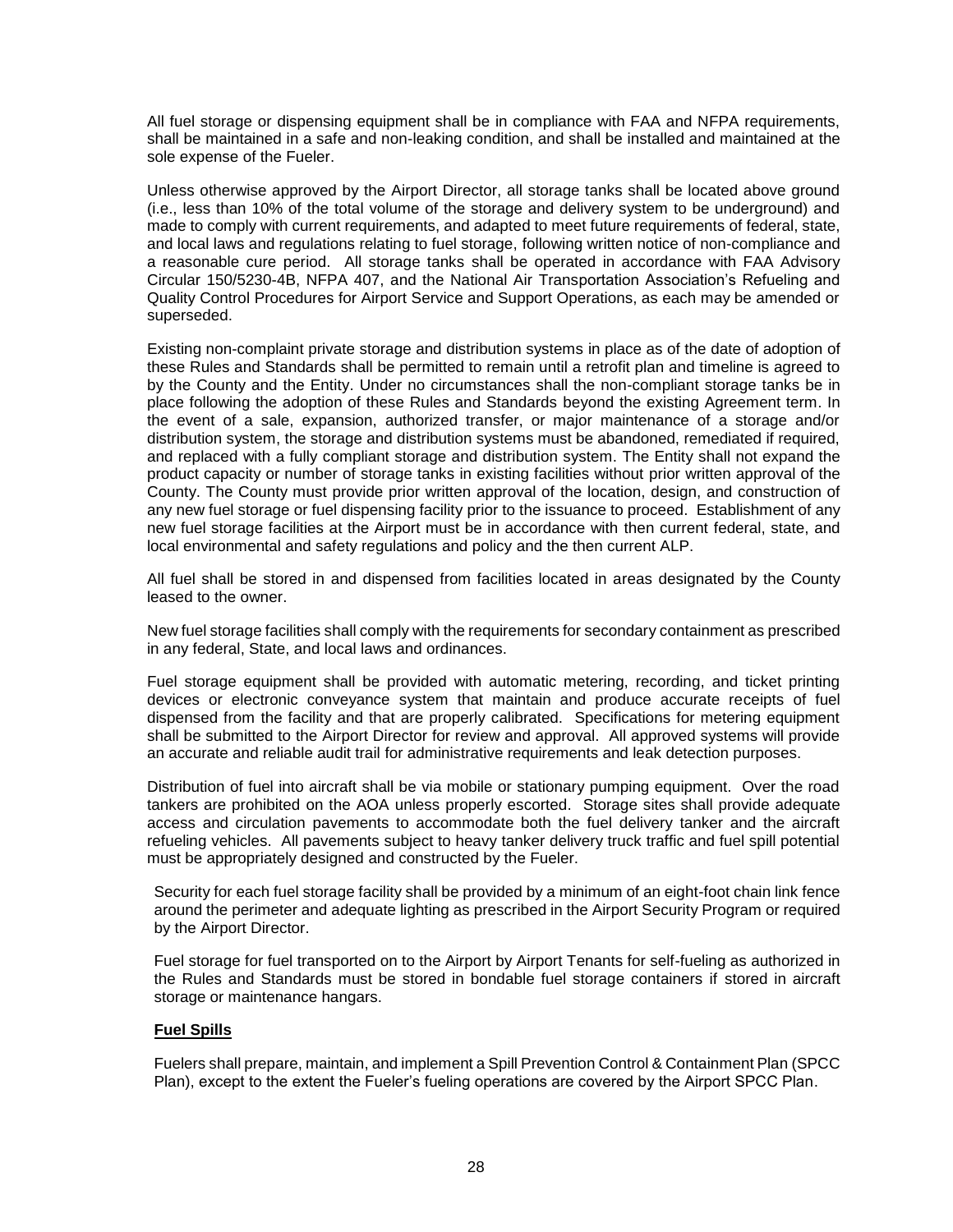Cleanup methods shall be consistent with the applicable SPCC Plan and must be approved by the Airport Director.

Fuelers shall provide adequate procedures to prevent and limit fuel spills and shall develop fuel spill contingency plans including notification and clean-up procedures.

Fuelers shall maintain an adequate supply of fuel absorbent materials readily available to respond in the event of a fuel spill. Fuelers shall have, at a minimum, enough fuel absorbent materials to respond to a fuel spill of up to ten (10) gallons.

Each Fueler will be fully responsible for the cost of all cleanup, remediation, and/or monitoring required due to fuel spillage or leakage from their facilities and equipment.

In the event of a fuel spill of five (5) gallons or more, the following safety procedures shall be followed:

Fueler shall immediately notify the Airport Director or designee.

Fueler shall take immediate action to begin containment and clean-up operations, which shall include the prevention of fuel from entering any storm or silt trench drain.

Fuel delivery devices and other vehicles shall not be moved or operated in the vicinity of the spill until the spillage is removed. A fireguard shall be promptly posted at any such spillage site and shall remain until authorized to be relieved by the Airport Director.

All contaminated absorbent material shall be placed in DOT approved metal containers and disposed of by the Fueler in compliance with all applicable federal, state, and local laws.

Where spills occur that are larger than Fueler can adequately handle, Fueler must immediately obtain the clean-up services of an approved hazardous material contractor. Fueler must provide a written cleanup plan to the Airport Director prior to the commencement of work.

Fueler shall be liable for all costs associated with the control, containment, clean-up, remediation, disposal, and any damages or fines that result from the spill or clean-up operations. If Fueler fails to promptly undertake remediation activities in response to a spill or discharge, the County may at its sole discretion, but is not obligated to, perform such remediation following written notice. Any costs incurred by the County associated with assessment, remediation, and cleanup of the spill shall be paid upon demand by Fueler. The County shall be held harmless with any activities associated with the cleanup and/or remediation activities

Copies of all reports submitted to any federal, state, or local agency relating to such spill shall be provided to the Airport Director at the time submitted to such agency. The Airport Director will be provided copies immediately of all correspondence between the Entity and the governing agency.

#### <span id="page-30-0"></span>**Fuel Servicing Vehicles**

Mobile fueling vehicles and their systems shall be maintained and operated in accordance with EPA, federal, state, and local regulations, codes and ordinances covering fuel dispensing on airports; FAA Advisory Circular 150/5230-4B; and NFPA 407.

Each fueling vehicle shall be conspicuously marked, per NFPA 407, in letters of contrasting color, with the word "flammable" on both sides and rear of the cargo tank in letters of at least six (6) inches high, and with the wording "emergency shut off" and other appropriate operating instructions required at the emergency operating devices in letters at least two (2) inches high. Each fueling vehicle will also be conspicuously marked on both sides and rear with the type and grade of fuel it contains in appropriate color schemes.

Fueling vehicles shall use only the entrance, exit, and route designated by the Airport Director, or designee, during the transportation and delivery of fuel to, from, and on the Airport.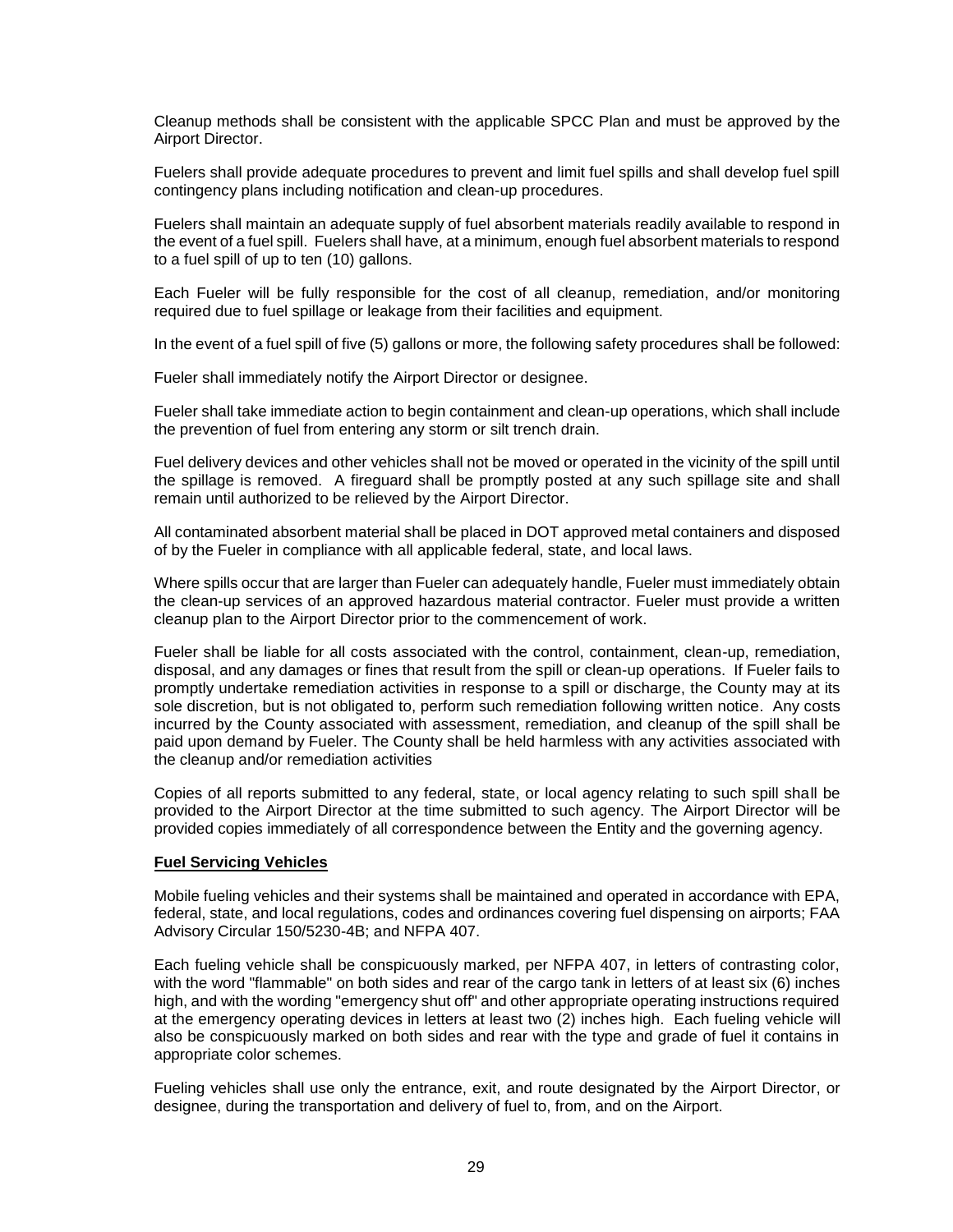Trained fueling personnel on duty shall be of sufficient number to safely operate the fuel storage and dispensing systems and perform periodic checks and inspections essential to their proper functioning. All fueling facilities and fueling vehicles may be inspected annually by the County. Fuelers shall address any and all deficiencies reported from the inspection within thirty (30) calendar days of receipt of written notice.

# <span id="page-31-0"></span>**Self-Fueling**

No SASO shall engage in self-fueling unless and until a Self-Fueling Permit authorizing such activity has been obtained from the County. The requirement to seek and obtain a Self-Fueling Permit shall not apply in the event that self-fueling operations are authorized and addressed fully in a Lease or other Agreement. MOGAS Fueling is exempted from the Permitting requirement in Section II. However, MOGAS fueling are required to follow above subsections f through l in the Section II.

To obtain a Self-Fueling Permit, an applicant must provide evidence of ownership or lease for every aircraft for which self-fueling privileges are requested.

Applicants for a Self-Fueling Permit shall pay a Permit fee as may be required by the County.

Permittees engaged in self-fueling shall provide the Airport Director with a current list of owned or leased aircraft verifying sole ownership by the owner, or that the lessee is the sole lessee of said aircraft.

Permittees may not sell or otherwise transfer fuel, oil, or other petroleum products to any other aeronautical user on the Airport.

An Applicant shall procure and deliver to the Airport Director, with the application for a Self-Fueling Permit, a current, original Certificate of Insurance acceptable to the Airport Director showing insurance coverage for the duration of the permit for at least the amounts specified in Appendix 1.

The term of a Self-Fueling Permit shall be no longer than the term of Permittee's lease or sublease at the Airport.

Permittee may only fuel aircraft identified on the Self-Fueling Permit. No other aircraft may be fueled by Permittee. Violations may result in the revocation of the Permit.

Permittee shall ensure that only Persons employed by or under contract to Permittee are involved in self-fueling and that all employees handling fuel are trained in accordance with Subsection III above prior to the commencement of the self-fueling. Permittee may be required to show proof that the Person fueling an aircraft is an employee or contractor of Permittee. Permittee shall submit to the Airport Director evidence of training in safety procedures received by each Person who will conduct aviation self-fueling operations and shall provide documentation verifying all required certifications and required recurrent training before self-fueling activities may take place.

Permittee shall dispense aviation fuel only on Permittee's leasehold.

Permittee may terminate the Self-Fueling Permit upon written notice to the County.

The County may revoke the Self-Fueling Permit upon ten (10) calendar days' written notice to the Permittee. The Airport Director may revoke the Self-Fueling Permit immediately in the event of an emergency, for any of the following reasons:

Non-compliance with the Rules and Standards following a written notice and reasonable cure period, at the sole discretion of the County

Failure to maintain the required insurance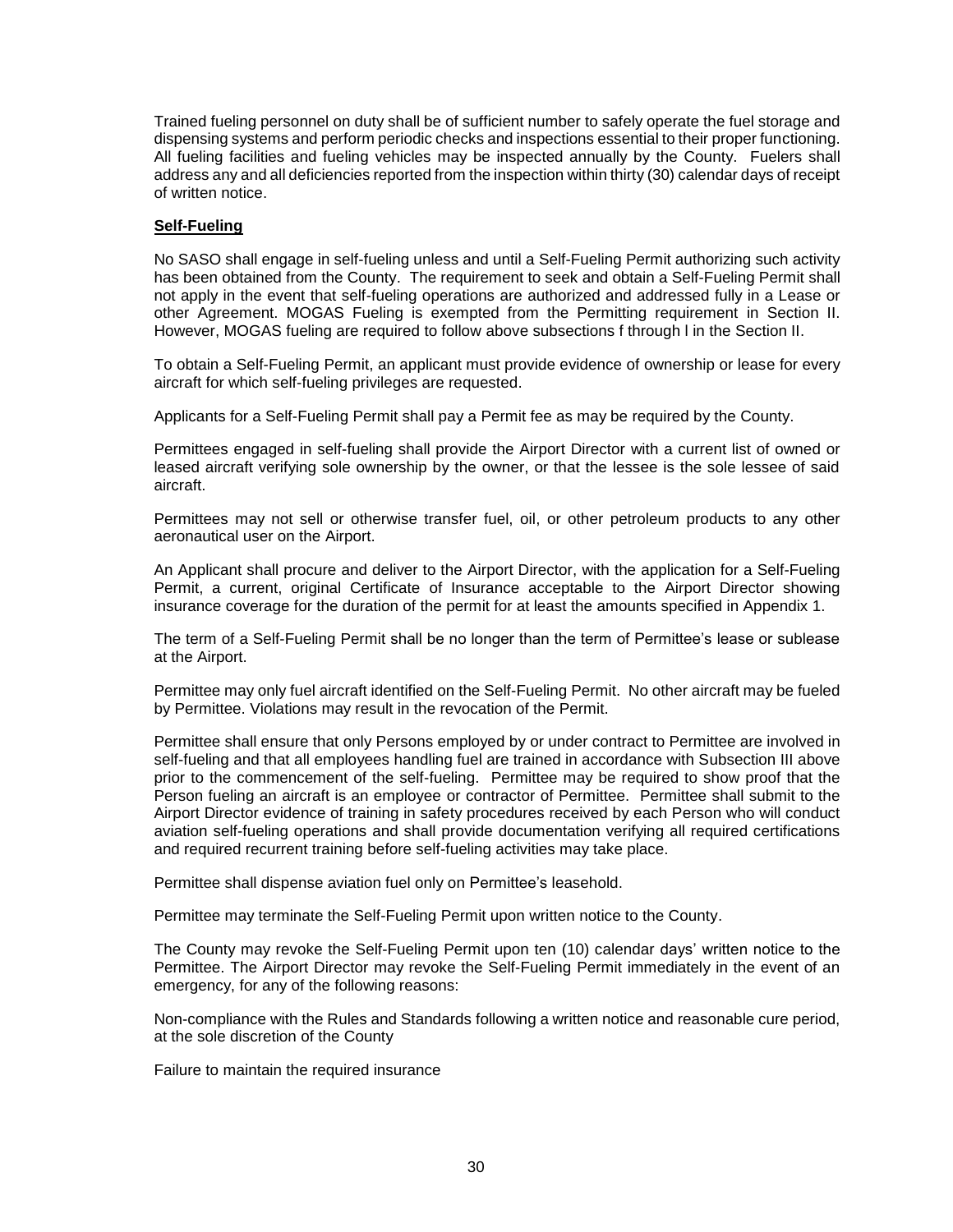Failure to pay any part of the fuel flowage fees due after such payments become due and payable to the County

Failure to repair any damage to the fuel storage facility within the time specified by the County

Failure to retrofit fuel storage facility to meet compliance standards outlined in these Rules and **Regulations** 

Fueling an aircraft that is not listed on the Self-Fueling Permit

Aircraft fueling by individuals who are not employees or contractors of Permittee

Discontinuation of fueling operations by Permittee for a period of one hundred eighty (180) consecutive days

Failing to report a fuel spill as required and in the manner required in these Rules and Regulations

Any violation of federal and/or Idaho environmental law or regulation concerning fuel storage and dispensing

For non-compliance with the secondary containment requirement as called for in the Agreement or Permit between the County and the Person or Entity

Permittee shall have the opportunity to appeal the revocation of a Self-Fueling Permit in accordance with Subdivision I, Section C (II) hereof. Upon revocation, Permittee may not reapply for a Self-Fueling Permit for a minimum of one (1) year from the date of revocation.

Permittee shall agree to assume liability in connection with fuel storage, handling, and dispensing, and to indemnify, hold harmless and defend the County, on terms prescribed by the Self-Fueling Permit.

A Self-Fueling Permit is not assignable or transferable.

# <span id="page-32-0"></span>**Commercial Self-Service Fueling Facilities**

The Fueler or authorized SASO may be permitted to install and maintain a fuel storage and dispensing facility for Commercial Self-Service Fueling provided the Fueler or SASO is in compliance with the Minimum Standards.

The facility shall be constructed on concrete rigid pavement and include above ground double wall tank(s), secondary containment of an adequate size as approved in writing by the Airport Director, fueling terminal, metering system, credit card charging system, emergency shut-off, lighting and protective enclosures, using pipe bollards or other suitable protection.

The facility shall include a control device that prevents unauthorized fuel dispensing.

The responsible Entity shall provide a properly serviced fire extinguisher, meeting NFPA 407 standards; easily recognizable markings to indicate the type of fuel; and placard instructions on the use of the facility, emergency telephone numbers and emergency procedures.

# <span id="page-32-1"></span>**Fuel Flowage Fee**

A fuel flowage fee at the rates established, subject to change by the County from time to time, shall be assessed on all fueling operations on the Airport from which revenue is derived. All Fuelers and SASO's authorized to conduct Commercial Self-Service Fueling facilities shall be required to pay the then-current fuel flowage fee, as established by the County, for each gallon of aviation fuel delivered to Fueler, except in the event that the amount of the fuel flowage fee shall be designated in a Lease, Self-Fueling Permit, or Agreement.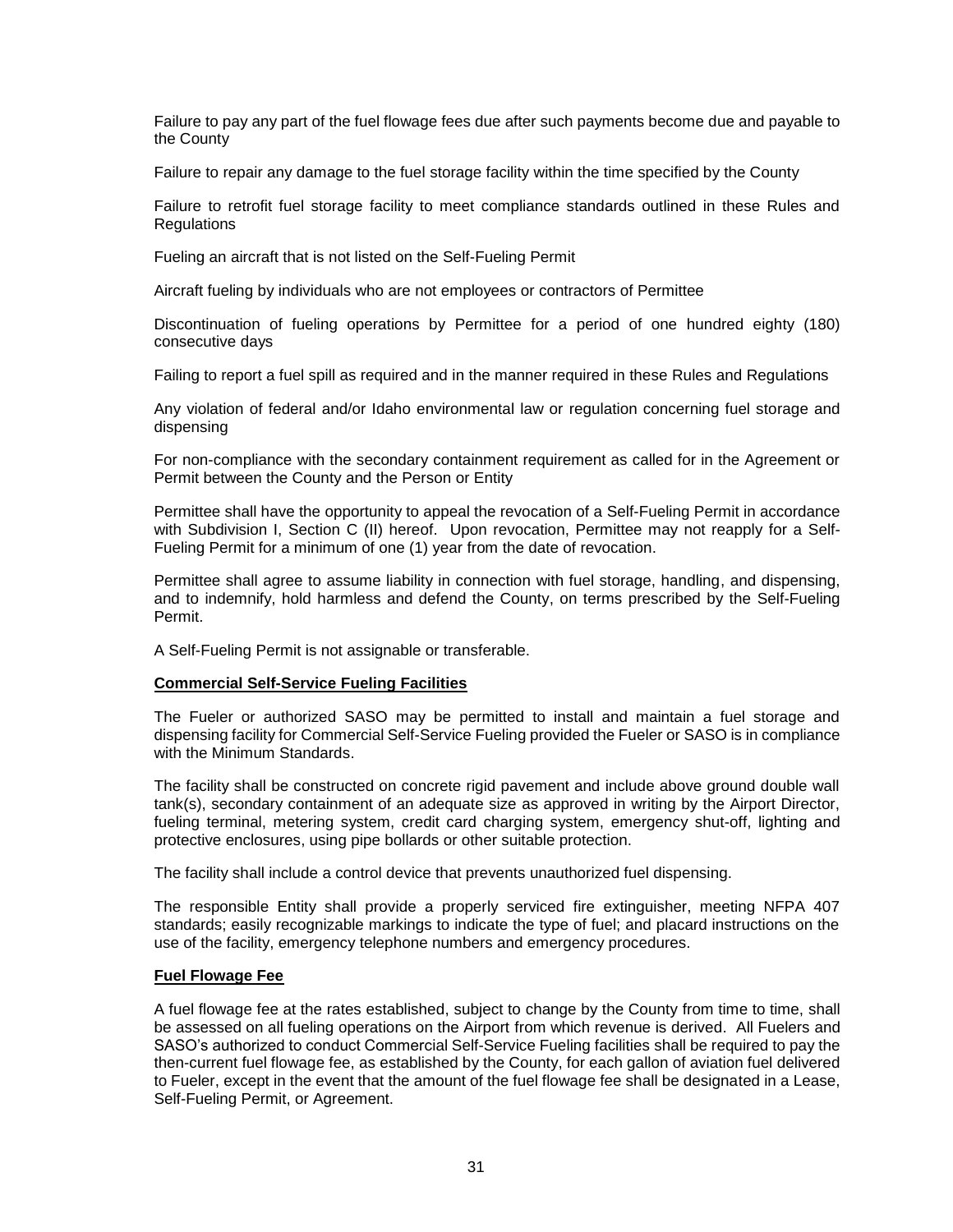The County shall have the right to adjust the fuel flowage fee rate from time to time. The County shall notify each Fueler in writing of the County's intent to adjust the then prevailing fuel flowage fee rate, indicating the new rate proposed and the date such rate is scheduled to go into effect, at least thirty (30) days prior to the proposed effective date.

The obligation to pay a fuel flowage fee may be in addition to any other rental rates, fees, and charges established by the County or any fuel tax imposed by an authorized taxing authority.

#### <span id="page-33-0"></span>**Flammable and Volatile Liquids**

Persons who intend to use flammable or volatile liquids on the Airport and/or fuel aircraft shall comply with the standards and requirements of the National Fire Protection Association (NFPA) 407 (Standard for Aircraft Fuel Servicing) and FAA Advisory Circular 150/5230-4B (Aircraft Fuel Storage, Handling, Training and Dispensing on Airports), as each may be amended or superseded.

The procedures and precautions outlined in this subsection shall be adhered to in all cleaning, painting, and refurbishing operations using flammable and volatile fluids, including the storage of such fluids.

Entities conducting aircraft fuel system maintenance shall comply with the standards and requirements of NFPA 410 (Standard on Aircraft Maintenance), as the same may be amended or superseded.

No Entity shall use flammable or volatile liquids having a flash point of less than 100 degrees Fahrenheit for any purpose other than fueling.

#### <span id="page-33-1"></span>**Toxic Substance Disposal**

Fuels, oils, dopes, paints, solvents, acids, and other hazardous materials shall not be disposed of or dumped into any storm water drains, on the ramps, catch basins, ditches (on or adjacent to the Airport), or elsewhere on the Airport. Used engine oil shall be disposed of following federal, state and local laws.

Floors, walkways, and paved surface areas in buildings shall be kept free of oil solvents or other fluids that may cause injury. The use of volatile, flammable solvents for cleaning floors is prohibited. Drip pans and other appropriate fluid catchment/holding devices or utensils shall be used when necessary.

Cylinders or flasks of compressed flammable gases shall be stored external to occupied buildings and hangars in facilities approved in writing by the Airport Director. Cylinders and flasks may be stored inside hangars or occupied buildings only if they are secured in a designated area. Aircraft oxygen bottles and FAA approved aircraft heaters are exempt.

# <span id="page-33-2"></span>**Sanitation and Hazardous Waste Management**

No Entity shall use, handle, treat, store, or transport hazardous materials on or at the Airport except as reasonably necessary in the ordinary course of the Entity's authorized activities on the Airport and only if such hazardous materials are properly labeled and contained, and notice of and a copy of the Material Safety Data Sheet is provided for each such hazardous material.

No Person shall use, handle, treat, store, or transport hazardous materials at, in or on the Airport at such time or place or in such manner or condition as to create an unreasonable risk of harm to persons, property or the environment.

All personnel whose duties and responsibilities involve the handling and storing of hazardous substances and materials must have received proper training, in accordance with Occupational Health and Safety Administration regulations.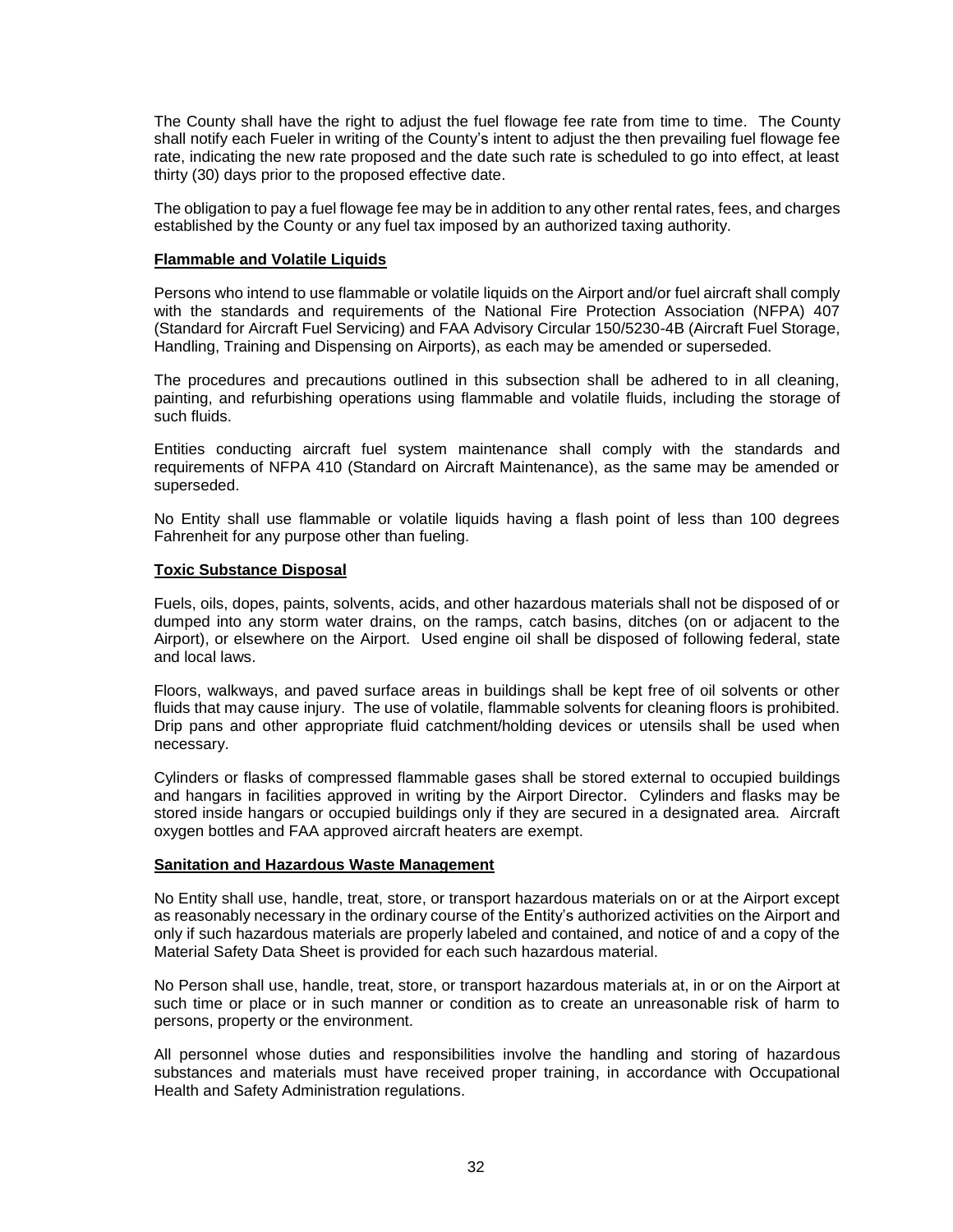No Entity shall discharge, dispose, or release any hazardous materials, wastes, or substances on the Airport or surrounding air, lands, or waters. In the event of a release, the responsible party promptly shall notify the Airport Director and any federal or state agency, as applicable.

All Persons shall comply fully with the Airport Storm Water Management Plan (SWMP) and any applicable National Pollutant Discharge Elimination System (NPDES) permit.

The storage of waste materials and trash at the Airport is prohibited unless placed in receptacles provided for such purposes.

All outdoor trash or garbage containers shall be covered. Such containers shall be located only in those areas approved for such use by the Airport Director.

No Person may burn refuse at the Airport, except as may be authorized in advance in writing by the Airport Director.

All operators using commercial trash receptacles shall be responsible for the cleanliness of the trash collection site.

All vehicles used for hauling trash, dirt, or other refuse materials on the Airport shall be constructed so as to prevent their contents from dropping, shifting, leaking or escaping.

No Entity shall dispose of any fill or building materials or any other discarded or waste materials on the Airport.

Lubricating oils and hazardous liquids shall be disposed of in compliance with the Airport SWMP, and federal, state, and local law.

No fuels, oils, dopes, paints, solvents, acids, or any other hazardous liquids shall be disposed of or dumped in drains, on ramp areas, catch basins or ditches or elsewhere on the Airport.

Responsible Entities shall be liable for all costs to remediate the release of any hazardous substances on the Airport. If the responsible Entity fails to promptly undertake remediation activities in response to the release of any hazardous substance, the County may, but is not obligated to, perform such remediation. Any costs incurred by the County associated with assessment and cleanup of the release shall be paid upon demand by the responsible Entity.

The County shall have the right at any time to access any portion of the Airport for the purpose of conducting inspections, sampling, and other testing to determine the nature and extent of contamination on or under the property.

# **GROUND VEHICLES, PEDESTRIANS AND PARKING**

#### <span id="page-34-1"></span><span id="page-34-0"></span>**Pedestrian Access**

No Person shall prevent or restrict any other Person's passage to, from and within the Airport, except for authorized conduct of federal, state and local law enforcement officers, and County employees.

No Person shall interfere with safe or efficient operation of an aircraft landing, taking off from, or operating on the Airport.

No Person shall loiter in any building owned and controlled by the County for a period of time longer than reasonably necessary to transact such business as such Person may have on the Airport.

#### <span id="page-34-2"></span>**Ground Vehicle Operations Generally**

Traffic laws of the State of Idaho and Kootenai County shall apply to the streets, roads, and vehicular parking areas on the Airport. All traffic, informational, and warning signs shall be obeyed.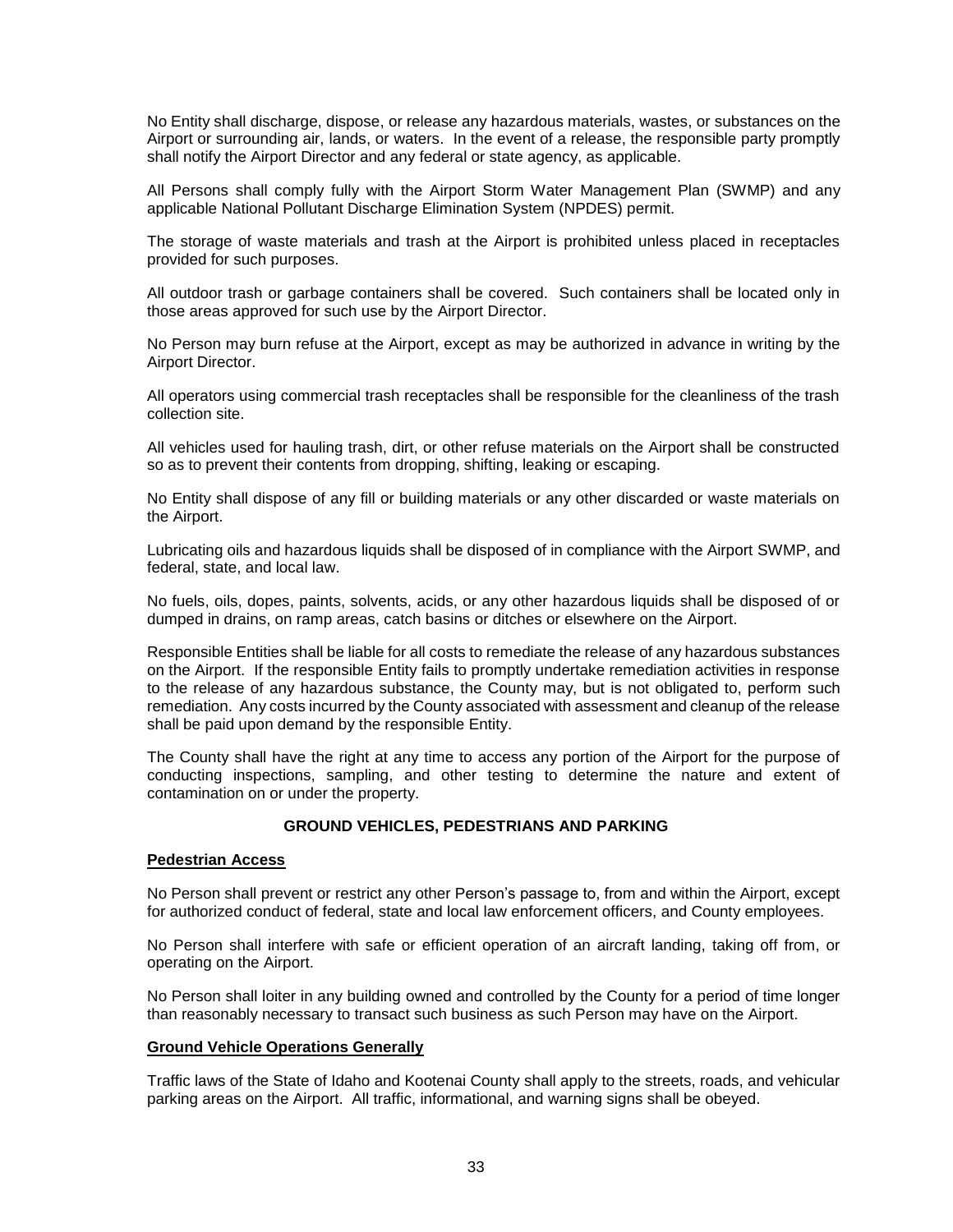No Person shall operate any motor vehicle on the Airport in a manner that would endanger his or her person or property or the safety of another's person or property.

No Person shall operate a motor vehicle on the Airport while under the influence of an intoxicant or controlled substance in accordance with State laws.

Abandoned Vehicles are prohibited on the Airport and must be removed upon the written request of the County at the sole risk and expense of the vehicle owner.

The County may cause vehicles in violation of the Rules and Standards to be ticketed or towed. In addition, the County may deny access to any ground vehicle if the owner or operator of the vehicle operates the vehicle in a reckless or negligent manner.

All vehicles operated on runways and taxiways must display an active flashing yellow beacon on the top of the vehicle and an aviation radio monitoring Unicom while operating in the designated areas. All vehicles operated on taxi-lanes shall be in accordance with Airports driving rules and regulations

#### <span id="page-35-0"></span>**Ground Vehicle Parking**

No parking areas shall be designated in areas on and along drives and roadways or in such other areas on Airport property as deemed necessary by the County for the safe, efficient and convenient operation of the Airport. All Airport Tenant employees, customers, or guests must park in their assigned areas.

The County may remove or cause to be removed any vehicle that is illegally parked, disabled, or abandoned; that impedes Airport operations or the orderly flow of traffic; or that creates a potential security threat.

The owner or operator of any such vehicle removed under this section shall be liable for payment of towing and storage and other applicable charges and any such vehicle shall be released to the owner or operator thereof only upon proper identification of the person making claim and payment of towing and storage and other applicable charges. Neither the County nor any of its agents shall be liable for damage to any vehicle resulting from the act of removal.

#### <span id="page-35-1"></span>**Ground Vehicles in the AOA, Movement Area and Safety Areas**

Ground vehicles are permitted in the Movement Area and Safety Areas only if necessary for Airport operations and only if authorized.

No vehicle shall operate in close proximity to an aircraft so as to create a hazard or interfere with the safe operation of the aircraft.

Ground vehicles shall always yield the right-of-way to aircraft.

When approaching taxiing aircraft, ground vehicles shall maintain a distance of at least one hundred (100) feet from the aircraft and shall stay to the rear of the aircraft.

No Person may operate a vehicle while on the AOA without a valid driver's license.

Except for authorized emergency vehicles, the maximum allowable speed on the AOA is fifteen (15) miles per hour.

Ground vehicles traveling to or from aircraft storage hangars shall minimize crossing of the AOA.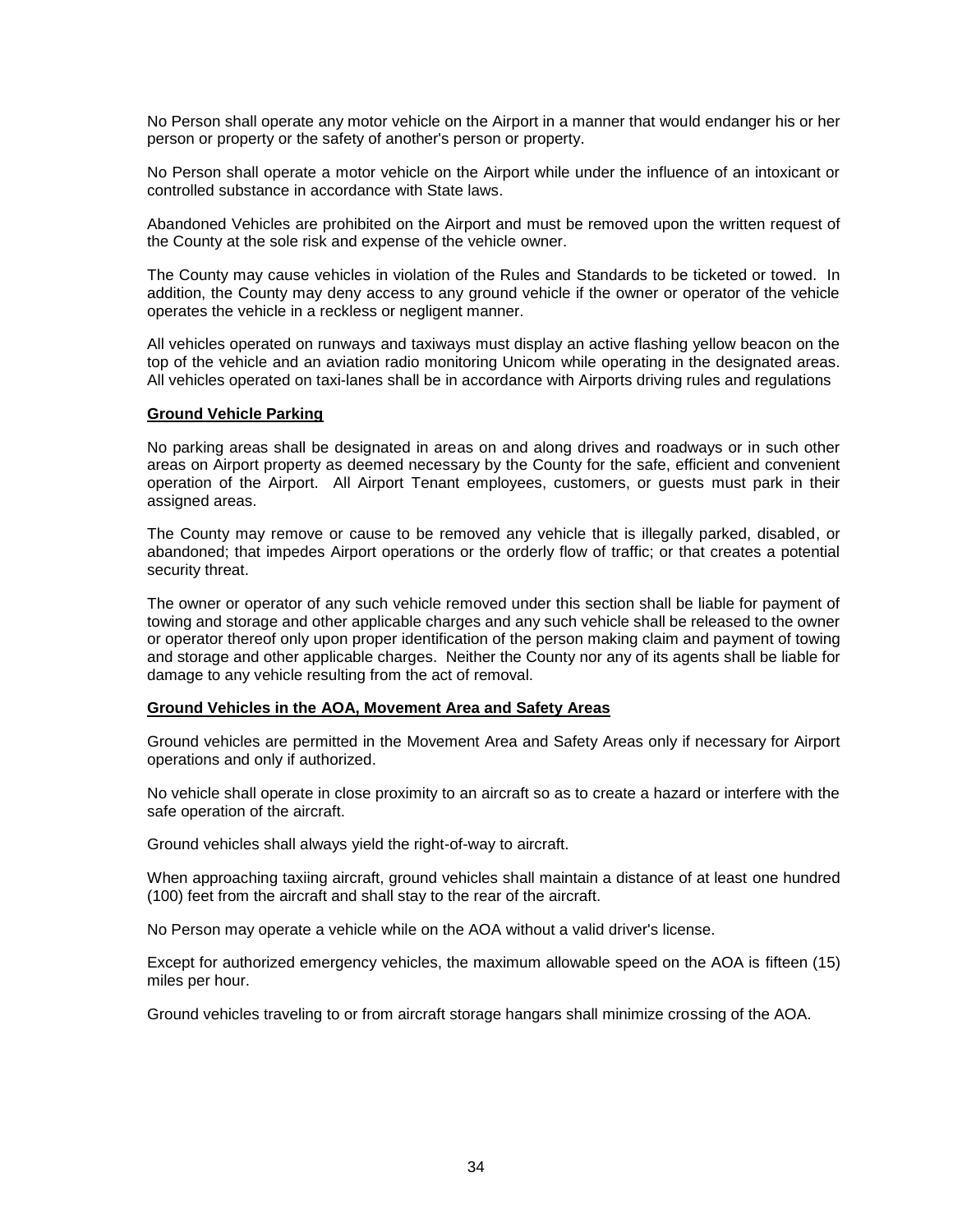# **SECURITY**

# <span id="page-36-1"></span><span id="page-36-0"></span>**General**

All Persons on the Airport shall follow security-related federal laws and regulations as may be applicable to their activities on, and use of, the Airport.

All Persons on the Airport shall follow the direction of on-duty federal, state and local law enforcement officers servicing the Airport.

The Airport Director may issue directives and orders to implement the Airport Security Program. The Airport Security Program is considered sensitive security information in accordance with federal law and regulation, and no Person is entitled to demand or obtain a copy from the County.

# <span id="page-36-2"></span>**Airport Driving Badges**

All Persons who are authorized to operate vehicles on the airport must obtain an Airport Driving Badge from the Airport Director's office prior to operating vehicles on the airport. Guests of the badge holder are the responsibiltiy of the badge holder.

Applicants for a new Airport Driving Badge or the reissuance of an Airport Driving Badge shall not pay a badging fee, and any reissuance fee. A charge will be assessed for replacement badges.

Any Person authorized to operate a vehicle on the airport must prominently display their Airport Driving Badge at all times while operating vehicles on the airport.

It shall be unlawful and grounds for immediate confiscation, suspension and possible permanent revocation of an Airport Driving Badge for any Person to:

Be operating a vehicle on the premises of the airport without an Airport Driving Badge or Escort

Permit any other person to use their Airport Driving Badge

Wear another Person's Airport Driving Badge to operate a vehicle on the airport

Alter the Airport Driving Badge

If an Airport Driving Badge is lost or misplaced, the badge holder must notify the office of the Airport Director immediately and follow all administrative procedures for reissuance of the Airport Driving Badge, including a reissuance fee.

Persons who operate vehicles on the airport shall ensure that access doors or gates that are required to be closed have completely secured or locked behind them before leaving the immediate vicinity of the door or gate.

# <span id="page-36-3"></span>**Tampering**

No Person shall willfully tamper, alter, move or otherwise affect any security device, sign, closed-circuit camera, personal identification pad, electromagnetic locking device or other such implement, or perimeter fence gate or gate tracking device.

No Person may place any object within ten (10) feet of the Airport perimeter fence or at any location that would aid in climbing or obscuring visibility of the fence line.

No Person shall willfully activate any security device or security alarm, when no threat to security or emergency condition exists.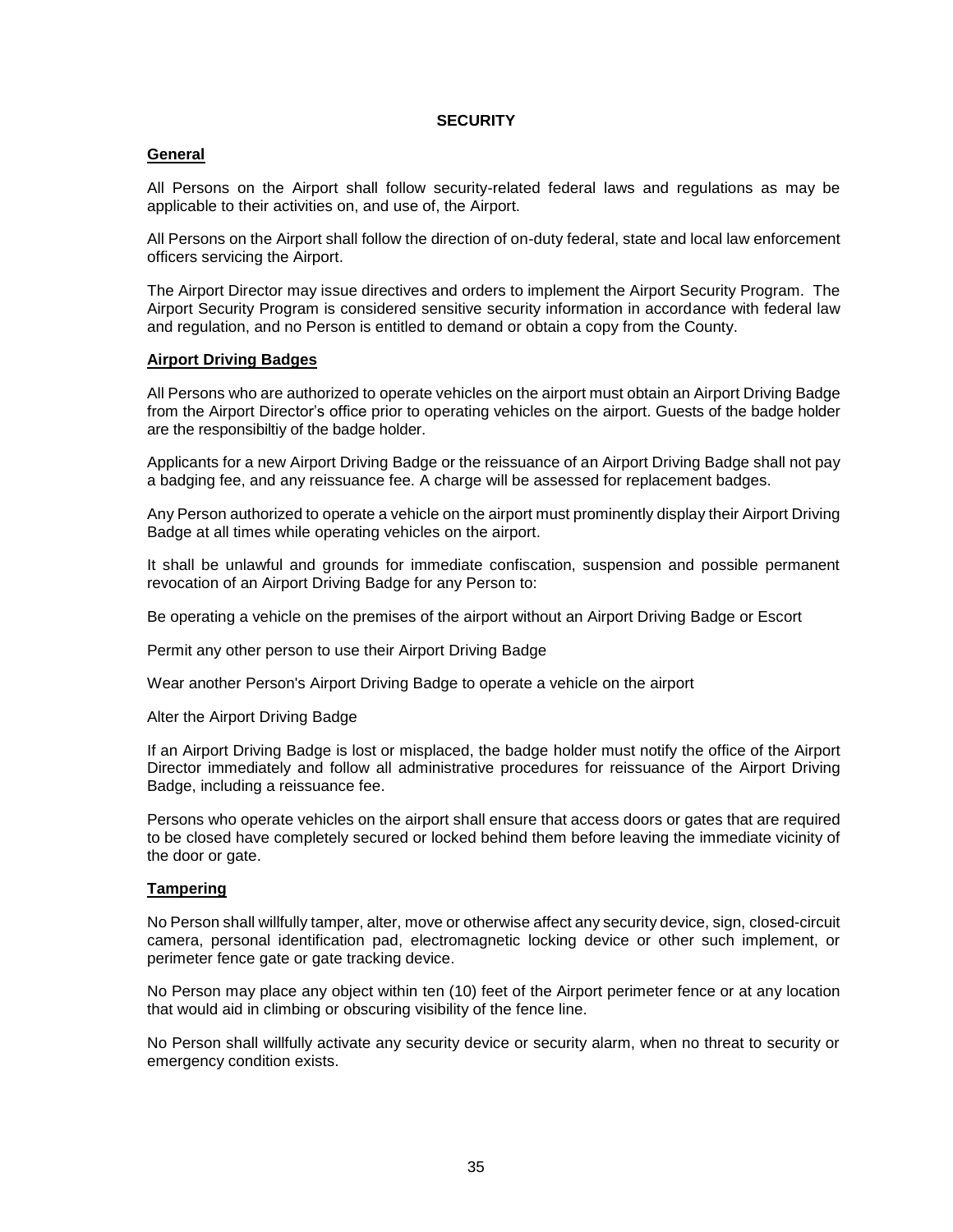No Person shall block or damage doors, gates or card readers or leave doors or gates open that could permit access to a restricted area by unauthorized persons.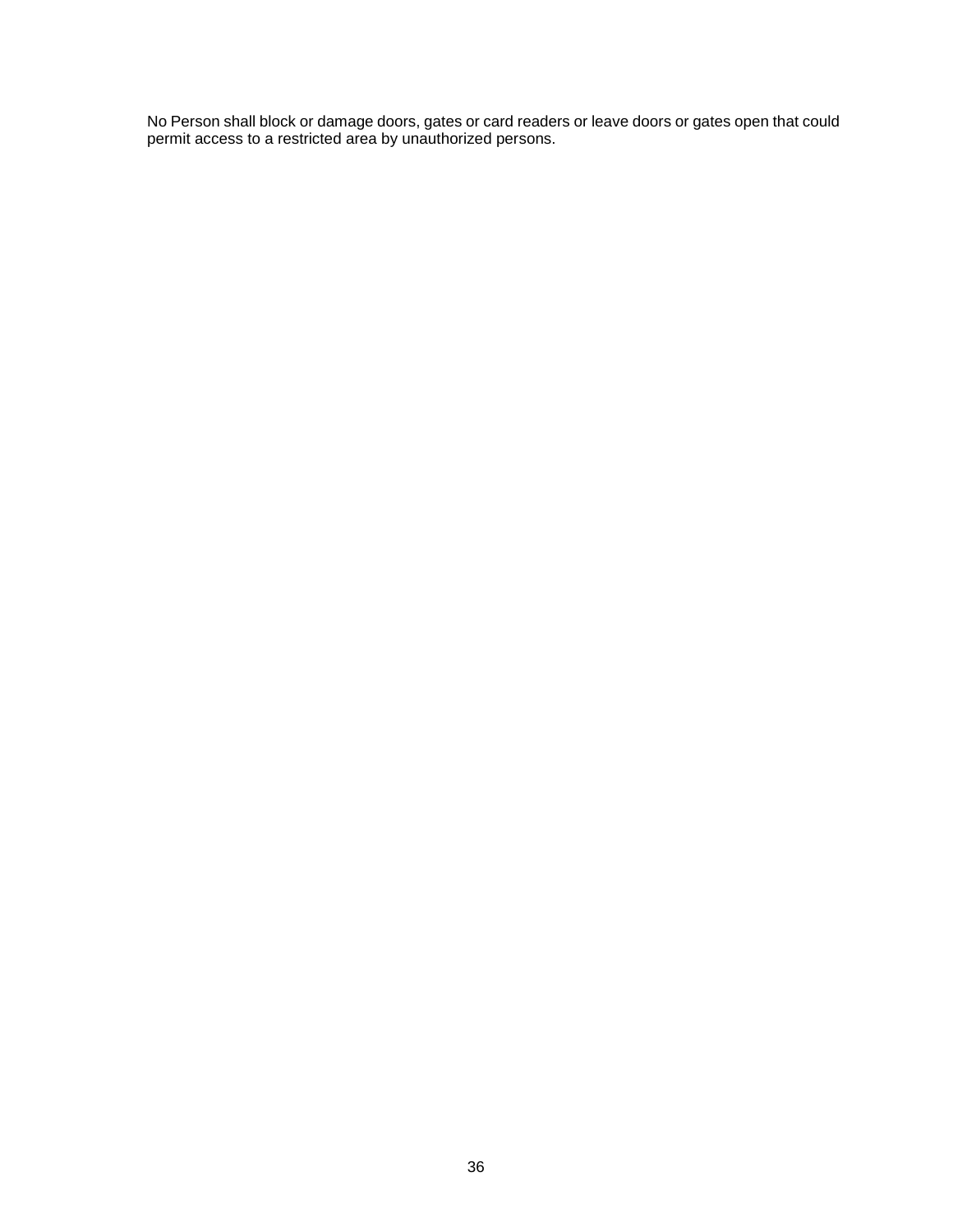# **SUBDIVISION III - MINIMUM STANDARDS IMPACTED PARTIES: COMMERCIAL OPERATORS**

# **GENERAL REQUIREMENTS**

# **SECTION A**

# <span id="page-38-3"></span><span id="page-38-2"></span><span id="page-38-1"></span><span id="page-38-0"></span>**I. Introduction to Minimum Standards**

- a. The Minimum Standards set forth the conditions that must be satisfied in exchange for the privilege of conducting Commercial Aeronautical Activities at the Airport.
- b. No Entity shall be permitted to engage in Commercial Aeronautical Activities at the Airport without (i) a Lease, Permit, or other Agreement with the County setting forth the terms by which the Entity will conduct the Commercial Aeronautical Activity, and (ii) demonstration of ability to meet the Minimum Standards throughout the term of the Lease, Permit, or other Agreement.
- c. Except as prescribed herein or pursuant to a Lease, Permit, or other Agreement, the standards and requirements of the Minimum Standards are minimums that must be satisfied in order to conduct the Commercial Aeronautical Activity and may be exceeded.

# <span id="page-38-4"></span>**II. Entities Subject to the Minimum Standards**

- a. The Minimum Standards shall apply to any Entity proposing to conduct a Commercial Aeronautical Activity for which Minimum Standards are prescribed herein. Commercial Aeronautical Operators subject to the Minimum Standards include Fixed Base Operators, Specialized Aviation Service Operators, and aeronautically related business selling goods and services at the Airport.
- b. No Entity shall be permitted to conduct a Commercial Aeronautical Activity at the Airport that is not expressly addressed in the Minimum Standards without the County's prior written approval. In reviewing a request, the County will consider the nature of the Commercial Aeronautical Activity, the proposed business terms, and the compatibility of the Aeronautical Activity with then-existing Airport operations and activities. The County further may request review by the FAA to consider, for example, and without limitation, whether the Aeronautical Activity may be conducted safely at the Airport. The County may decide, in its sole discretion, to amend the Rules and Standards prior to executing a Lease, Permit, or other Agreement authorizing the new Commercial Aeronautical Activity to, for example and without limitation, create a new category of Commercial Aeronautical Operator with attendant requirements and standards.
- c. No Entity shall be permitted to conduct a Commercial Aeronautical Activity at the Airport in support of an Aeronautical Activity that is prohibited by the FAA, the State of Idaho, or the County.

# <span id="page-38-5"></span>**III. Waivers and Variances**

- a. The Airport Director may waive all or any portion of the Minimum Standards for the benefit of any government or government agency performing public or emergency services, including, for example, and without limitation: law enforcement, disaster relief, search and rescue, fire prevention, and firefighting.
- b. The Airport Director, with endorsement of the Airport Advisory Board, may approve a temporary waiver of the Minimum Standards upon finding that each of the following conditions is satisfied: (i) the Commercial Aeronautical Operator seeking the waiver will be the only operator on the Airport to provide a specific product, service, or facility desired to be offered at the Airport as of the effective date of the Agreement; (ii) the operator has agreed to come into full compliance with the Minimum Standards within a prescribed schedule as agreed to by the Airport Director;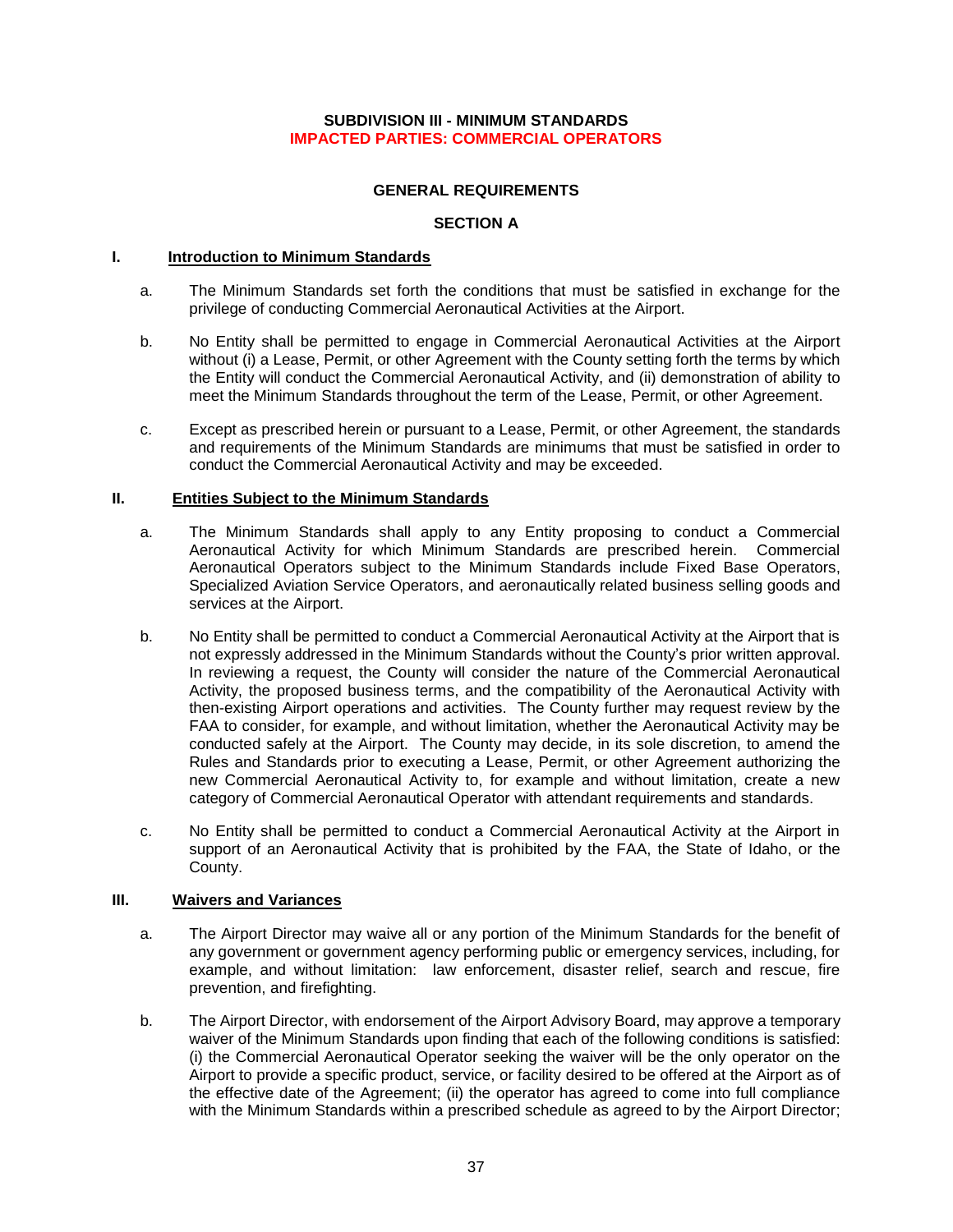(iii) the schedule is enforceable by the County; (iv) the temporary waiver is needed to mitigate the financial burden of initiating a new Commercial Aeronautical Activity at the Airport; and (v) the Airport Director finds that the temporary waiver will not materially interfere with the Commercial Aeronautical Operator's ability to provide high quality products, services and facilities to Airport users. Following the timeline identified in the temporary waiver, the County has the sole discretion to cancel the temporary waiver if compliance with the terms and conditions of the Minimum Standards is not satisfied by issuance of a written notice to the Commercial Aeronautical Operator identifying the date upon which the Operator shall no longer be allowed to provide the specific product, service, or facility for which the temporary waiver was granted.

- c. The Airport Director, with endorsement of the Airport Advisory Board, may approve a temporary variance of the Minimum Standards upon finding that each of the following conditions is satisfied: (i) a special condition or unique circumstance exists that makes the application of the Minimum Standards, as adopted, unduly burdensome; (ii) the temporary variance is narrowly tailored to address the special condition or unique circumstance; (iii) the operator has agreed to come into full compliance with the Minimum Standards within a prescribed schedule as agreed to by the Airport Director; (iv) the schedule is enforceable by the County; (v) the temporary variance will not create an unfair competitive relationship among similarly situated Commercial Aeronautical Operators at the Airport, and (vi) the Airport Director finds that the temporary variance will not materially interfere with the Commercial Aeronautical Operator's ability to provide high quality products, services and facilities to Airport users. Following the timeline identified in the temporary variance, the County has the sole discretion to cancel the temporary variance if compliance with the terms and conditions of the Minimum Standards is not satisfied by issuance of a written notice to the Commercial Aeronautical Operator identifying the date upon which the Operator shall no longer be allowed to provide the specific product, service, or facility for which the temporary variance was granted.
- d. Any temporary waiver or temporary variance approved by the Airport Director hereunder shall apply only to the specific Commercial Aeronautical Operator and the specific circumstance and shall not serve to amend, modify, or alter the Minimum Standards. Any temporary waiver or temporary variance will not serve as a precedent for requests by others for a waiver or variance request. Each situation will be judged on its own unique circumstances.

# <span id="page-39-0"></span>**Additive Standards and Conflicts**

The Minimum Standards are intended to be additive, except where otherwise provided herein, such as, for example, and without limitation, optional services by FBO's. A SASO may be required to satisfy multiple requirements hereunder if the SASO desires to perform multiple Commercial Aeronautical Activities.

In the event of conflicting Minimum Standards, the Commercial Aeronautical Operator will be required to satisfy the higher or more inclusive standard.

The Airport Director may permit a SASO conducting multiple Commercial Aeronautical Activities to satisfy a Minimum Standard that is less than the sum of the standards for each Commercial Aeronautical Activity, if the Airport Director finds that each of the following conditions is satisfied: (i) the offset will not affect the Commercial Aeronautical Operator's ability to provide high quality products, services, and facilities to Airport users in keeping with the intent of policies hereof; and (ii) the offset will not create an unfair competitive advantage among Commercial Aeronautical Operators at the Airport. An offset granted pursuant to this provision shall not constitute a temporary waiver or temporary variance as provided in Section B (III). Any offset granted shall not be considered as a precedent for other similar requests. Each offset will be reviewed based on the unique circumstances presented.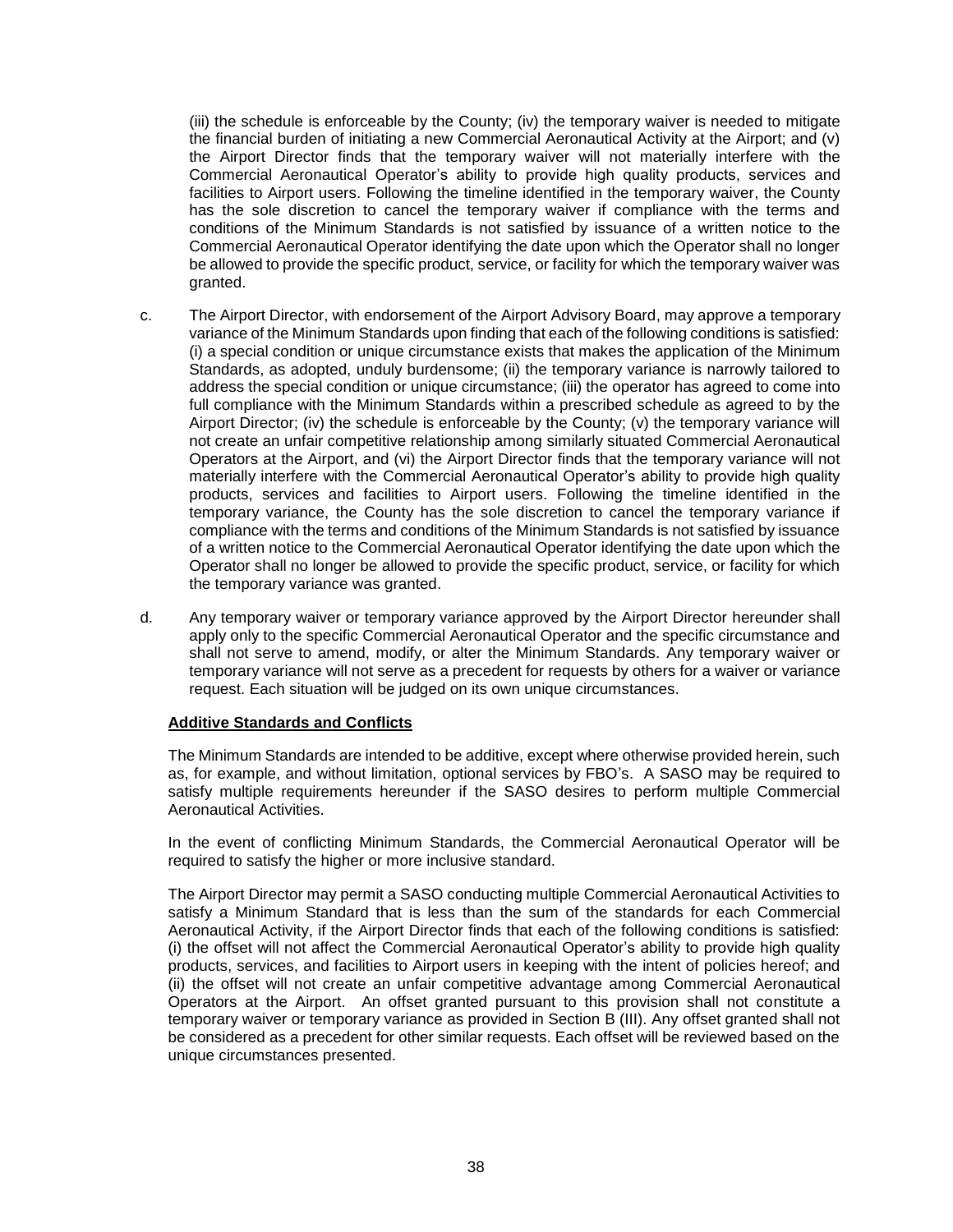# <span id="page-40-0"></span>**Non-Tenant Operators**

The County intends for all Commercial Aeronautical Operators to lease space and/or pay concession fees at the Airport for the minimum area prescribed by the Minimum Standards. The purpose of this policy is to ensure that Commercial Aeronautical Operators do not attempt to gain an unfair competitive advantage by operating without the same level of financial investment in the Airport and in their business operation as their competitors and to provide a service level that is not within the approved standards set by the County. Nevertheless, the County recognizes that there may be limited instances in which a Commercial Aeronautical Activity may be performed by an Entity that does not lease space at the Airport. Specifically, an Entity may be permitted to provide products and services at the Airport upon demonstrating, to the satisfaction of the Airport Director, that no Commercial Aeronautical Operator leasing space at the Airport has the requisite certificate, certified personnel, or access to equipment and parts to provide the product or perform the service. The Airport Director may approve a request and issue a Permit to an Entity meeting these conditions provided that (i) the Entity enters into an Permit or other Agreement with the County identifying the Commercial Aeronautical Activity that may be performed and the rates and charges assessed as determined by the County for the privilege of conducting the Commercial Aeronautical Activity, and (ii) the Entity satisfies all other applicable Minimum Standards prescribed herein for the Commercial Aeronautical Activity.

# **SECTION B. COMMERCIAL AERONAUTICAL ACTIVITY REQUEST**

# <span id="page-40-1"></span>**I. Request**

<span id="page-40-2"></span>a. An Entity seeking to conduct a Commercial Aeronautical Activity at the Airport must submit a written request to the Airport Director containing the following information and any such additional information as may be requested by the Airport Director:

**Operations Plan**. A written proposal detailing the nature of the proposed Commercial Aeronautical Activity to be conducted and the proposed location on the Airport. The proposed location must be in compliance with the then current Airport Layout Plan.

**Proposed Facility Requirements**. Identify what office, hangar, vehicle parking, and aircraft parking ramp space is being proposed to support the intended operation and how it will be connected to the taxiway system, if applicable, and a timeline for occupancy.

**Financial Responsibility**. Evidence of the proposer's financial responsibility, in such form as determined reasonably necessary by the Airport Director.

**Pricing Policy**. A written proposal of the pricing policies to be enacted for the goods and services being proposed for the proposed term

**Personnel**. A listing, with resumes, of key management personnel to be assigned to perform the services, along with a description of their duties and responsibilities.

**Insurance**. Evidence of insurance, or the specific intent to obtain insurance, consistent with the insurance requirements of the Minimum Standards.

**Fee**. The County reserves the right to request a deposit and/or charge a fee with the submittal of the submission to indicate the good faith intentions of the proposer and/or to off-set any costs incurred by the County in the consideration of the submission.

**Petitions in Bankruptcy**. Identify any and all bankruptcies relating to the proposer and the proposer's principals.

**Violations of FAA Regulations**. Disclose any and all documented violations by the proposer and/or the proposer's principals of FAA regulations.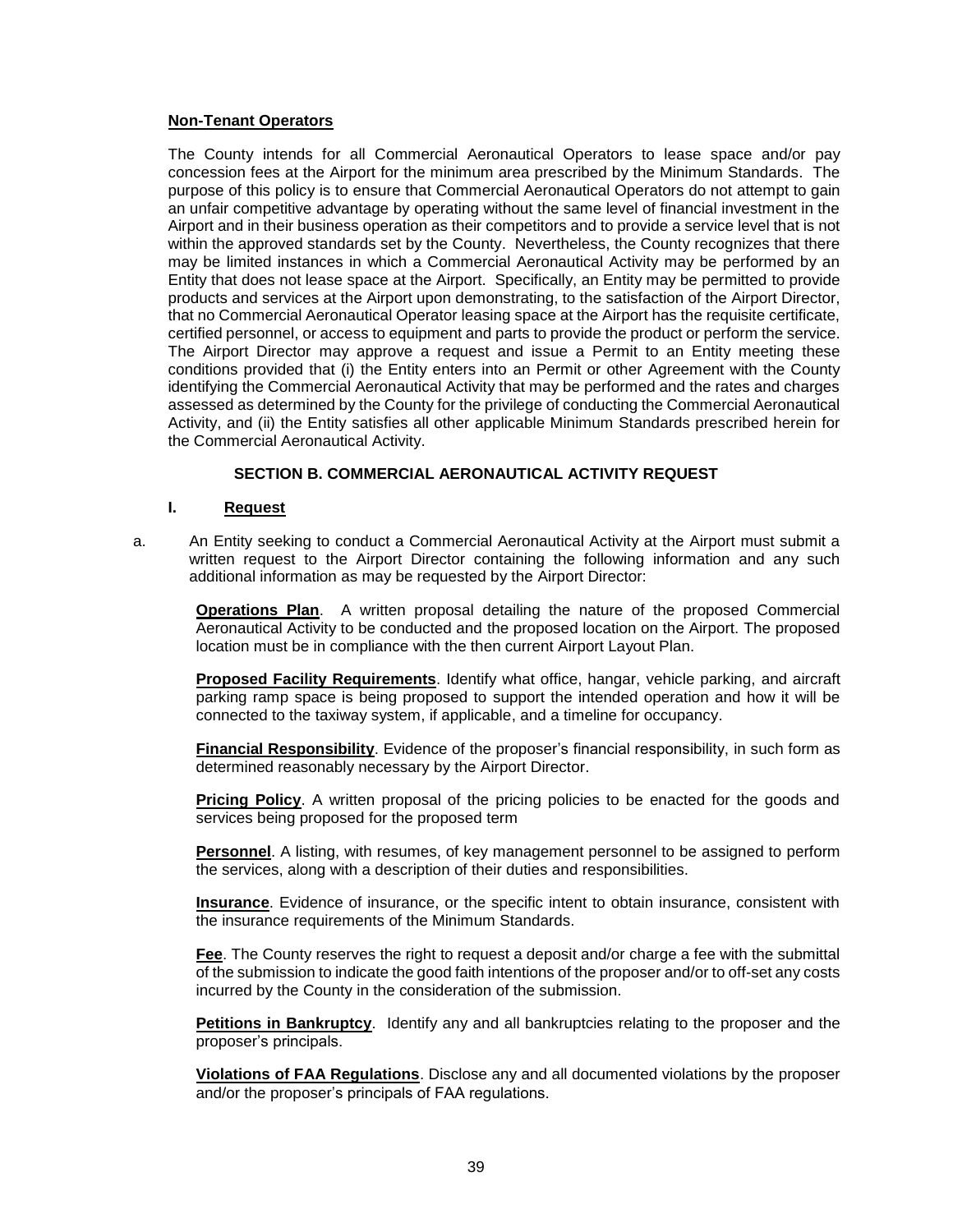**Term**. A proposed term length that the proposer is wishing to enter in to with the County. The County reserves the right to limit the term length at its sole discretion.

Requirements to provide documentary evidence of financial responsibility, petitions in bankruptcy, and information on violations of FAA regulations include the requirement to provide such materials and information pertaining to the Entity, its principals, and any other related Entity of whom the principals of the Entity are or were principals or managers.

#### **II. Action on Request**

- <span id="page-41-0"></span>a. Upon receipt of a submission, or a statement of interest, or on its own initiative, the County may issue a request for qualifications or proposals or otherwise select a Commercial Aeronautical Operator through a competitive solicitation, at its sole discretion.
- b. The Airport Director may deny any submission upon finding any of the following:

The Commercial Aeronautical Activity proposed by the proposer would not meet the Minimum Standards prescribed herein.

The Airport Director has determined, upon examination of the proposer's business plan, financial plan, and information submitted to establish financial responsibility, that the proposer is unlikely to be able to continue to meet the Minimum Standards prescribed herein throughout the term of an Agreement, including the payment of rental rates, fees, and charges.

The Proposer does not have sufficient financial backing to complete the investment and/or pay rental rates, fees, and charges required.

The proposer has supplied the County, or any other Person, with false or misleading information or has failed to make full disclosure in their submission or supporting documents.

There is no suitable space on the Airport to accommodate the proposed Commercial Aeronautical Activity without requiring the reduction in space leased to another Entity.

The proposed Commercial Aeronautical Activity is inconsistent with the Airport Layout Plan.

The FAA has determined that any proposed development would constitute an obstruction or hazard to air navigation or safety.

The proposed Commercial Aeronautical Activity would require the County to spend funds or to supply resources that the County is unwilling or unable to spend or supply, at its sole discretion.

The proposer, an immediate family member of the proposer, a principal of the proposer, or an Entity of which a principal of the proposer was a principal, was party to an Agreement with the County that was terminated for cause and/or the proposer, an immediate family member of the proposer, a principal of the proposer, or an Entity of which a principal of the proposer was a principal.

The proposer, an immediate family member of the proposer, a principal of the proposer, or an Entity, of which a principal of the proposer was previously a principal has been party to vexatious or frivolous litigation, including, without limitation, administrative litigation, against the County concerning Commercial Aeronautical Activities at the Airport.

The proposer, an immediate family member of the proposer, a principal of the proposer, or an Entity of which a principal of the proposer was a principal, has been determined to be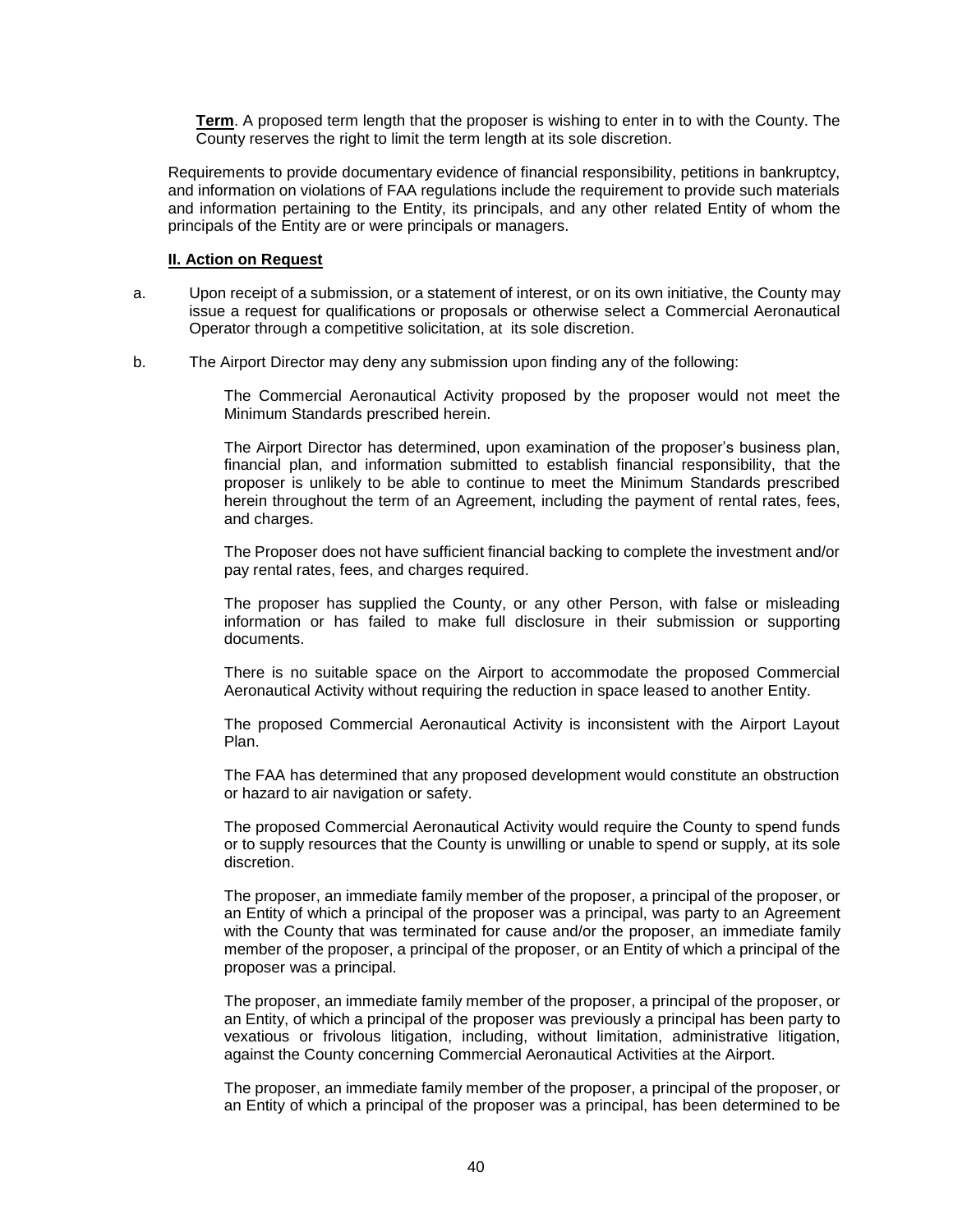in default or evicted from another public-use airport at which the applicant conducted a Commercial Aeronautical Activity; provided, however, that the County nevertheless may approve the submission upon examination of the facts and circumstances surrounding the default or eviction.

The County's denial of a submission hereunder may be appealed as provided in Subsection I, Section C (II) (Administrative Appeal).

# **III. Notification of Changes**

- <span id="page-42-0"></span>a. Commercial Aeronautical Operators must provide the County with any information reflecting a material change in the information submitted. This information includes, for example, and without limitation: (i) a change in ownership of the proposing Entity, (ii) the filing of a petition in bankruptcy, (iii) addition or subtraction of principals, (iv) any felony or misdemeanor convictions that would result in loss of Airport Driving media, and (v) any federal fines imposed on the operator.
- b. Commercial Aeronautical Operators must submit to the Airport Director new, updated, or amended FAA certificates and ratings applicable to the operator, its employees or contractors, and any revocation of any certificate or ratings, or any other penalties by FAA against the certificate holder, promptly upon the operator's receipt of same.

# **SECTION C. PERFORMANCE STANDARDS**

# <span id="page-42-1"></span>**I. Performance Standards**

- <span id="page-42-2"></span>a. Commercial Aeronautical Operators are to provide high quality customer service by meeting or exceeding Airport customer needs through consistent, responsive, reasonably priced, and professional service.
- b. Commercial Aeronautical Operators are to employ the necessary number of trained staff, onduty/on-call management and supervisors to provide for the efficient, safe, and orderly operations of its business.

Commercial Aeronautical Operators are to control the conduct and demeanor of their personnel, agents, visitors, subcontractors, and subtenants, as well as conduct their business operations in a safe, orderly, efficient, and proper manner so as not to unreasonably disturb or endanger any Airport customers, Tenants, employees, or other operators.

All personnel employed or under contract to a Commercial Aeronautical Operator to perform duties on the Airport are required to be appropriately dressed and identifiable while on duty and to wear an Airport issued Airport Driving Badge, as may be required. The business name shall be included in the means of identification on each person whose job responsibilities include regular interaction with Airport customers.

Commercial Aeronautical Operators shall charge fair and reasonable prices for goods and services consistent with other similarly situated airports in the region in order to enhance the County's competitive position.

# **II. Compliance with Federal, State, and Local Requirements**

- <span id="page-42-3"></span>a. Commercial Aeronautical Operators are to comply with all federal, state, and local requirements applicable to their operations.
- b. Commercial Aeronautical Operators are to conduct all activities so as to allow the County compliance with all federal and state statutes, regulations, orders, policies, and grant assurances applicable to the County in the operation, maintenance, and development of the Airport.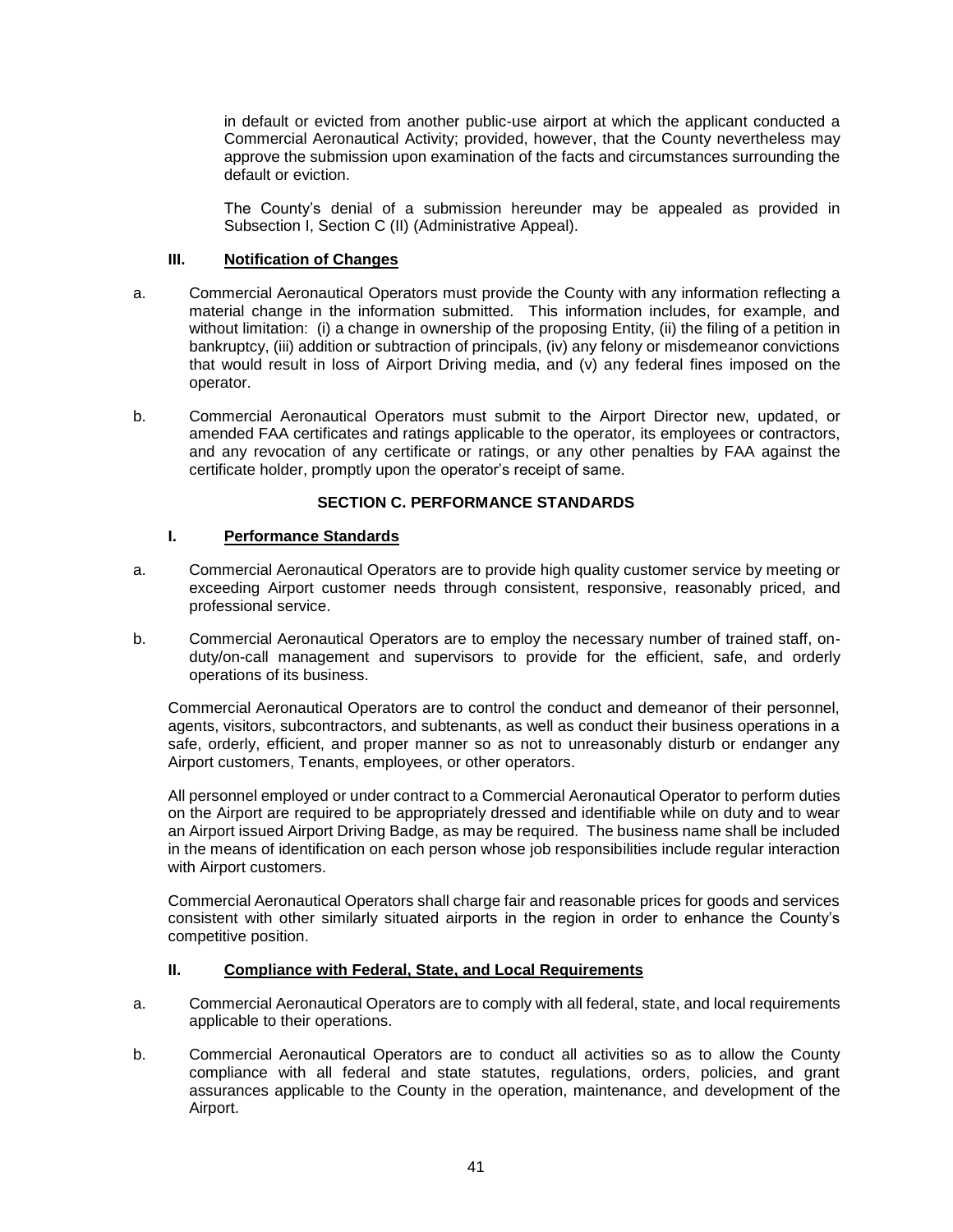- c. Commercial Aeronautical Operators are to comply with the rules imposed by the County applicable to conduct on the Airport, including without limitation Subdivision I and Subdivision II of the Rules and Standards.
- d. Without limitation of the foregoing, Commercial Aeronautical Operators are to comply with the following requirements:

**Security**. Commercial Aeronautical Operators are to comply with the laws, regulations, orders, and directives of the County, as each may be amended from time to time; instructions of law enforcement personnel; and the policies, orders and directives of the County in furtherance of the Airport Security Program.

**Safety**. Commercial Aeronautical Operators are to comply with federal, state, and local law applicable to workplace and aviation safety; and the orders and directives of the Airport Director in furtherance of a Safety Management System or similar or related program at the Airport designed and intended to enhance safety.

**Environmental**. Commercial Aeronautical Operators are to comply with all applicable federal, state, and local environmental laws; orders and directives of a federal or state agency with requisite jurisdiction over environmental conditions at the Airport; County environmental policies and procedures, including, for example, and without limitation, SPCC Plan, SWMP and spill response plan; and generally accepted industry environmental policies and standards.

# **III. Signage**

- <span id="page-43-0"></span>a. Each building, vehicle, and piece of mobile or vehicular equipment used on the Airport in conjunction with the Commercial Aeronautical Activity, shall bear the Commercial Aeronautical Operator's identification in the form of a company logo, sign, emblem, or other means to designate to whom the building, vehicle, or equipment belongs or is assigned.
- b. Identification shall be legible on a contrasting background and shall be visibly displayed.
- c. All Commercial Aeronautical Operator identification shall be professionally designed and affixed to vehicles, Including a 4 inch wide amber reflective stripe the full length of the vehicle on the lower half of the left, right, and rear of the vehicle.

# **IV. Vehicles and Equipment**

- <span id="page-43-1"></span>a. The specific equipment requirements contained in the Minimum Standards shall be deemed satisfied if the Commercial Aeronautical Operator owns, leases, or otherwise has sufficient access to the equipment to provide the applicable aeronautical services promptly on demand without causing any other operational impacts on aircraft or operations at the Airport.
- b. Equipment must be maintained in safe operating condition and good appearance. Storage of inoperative equipment in publicly visible space is strictly prohibited.
- c. Equipment must include identifying information, prominently displayed, for the Commercial Aeronautical Operator.
- d. All vehicles operating at the Airport shall comply with applicable rules and regulations governing vehicles and traffic and have required authorization, including authorization to operate in the Movement Area and Safety Areas.

# **V. Subcontracting, Subleasing, and Assignment**

<span id="page-43-2"></span>a. A Lease, Permit, or other Agreement may permit a Commercial Aeronautical Operator to sublease or subcontract to another Entity to conduct a Commercial Aeronautical Activity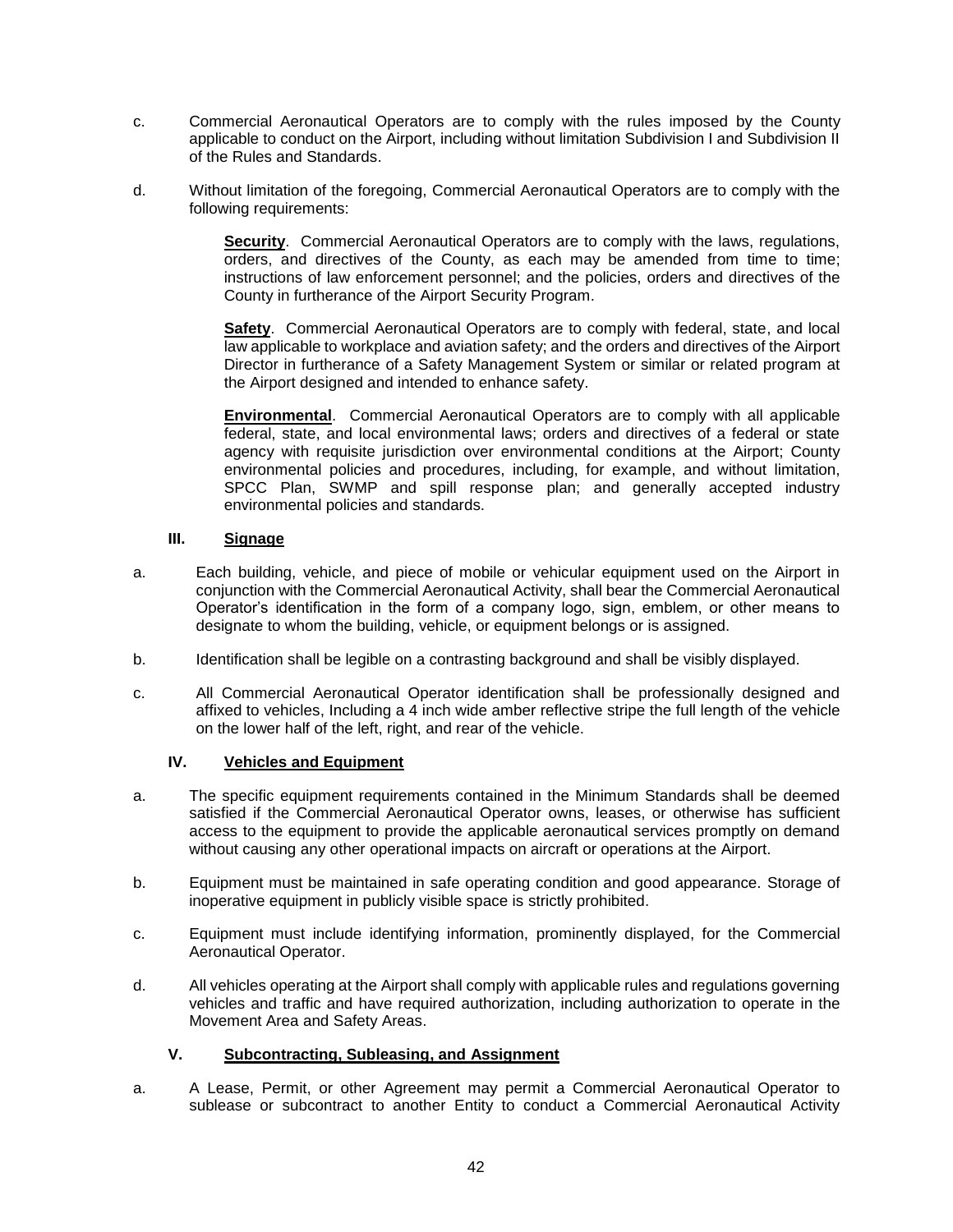provided there is a current executed Lease, Permit, or other Agreement in place between the Entity and the County and the Entity has submitted the sublease or subcontract to the County and received written approval. In such event, the Entity shall ensure that the sublessee or subcontractor shall be responsible for complying with all applicable Minimum Standards and must include such a representation in all executed subcontracts and/or subleases; provided, however, that the Commercial Aeronautical Operator shall ultimately remain liable to the County for compliance with the Minimum Standards and the terms of an Agreement and any subleases or subcontracts. If there is a compliance violation, the Commercial Aeronautical Operator Entity shall be solely responsible for ensuring the subcontractor or sublessee is brought into compliance as called for in the Rules and Standards.

- b. Each Lease, Permit, or other Agreement shall require prior written County approval to any assignment which shall be at the sole discretion of the County
- c. No Entity shall conduct a Commercial Aeronautical Activity as a lessee or sublessee of Airport property that is leased or designated for a non-commercial use, including, for example, and without limitation, a hangar leased for private, non-commercial aeronautical use.

# **SECTION D. FIXED BASE OPERATORS**

#### <span id="page-44-1"></span><span id="page-44-0"></span>**I. General Requirements**

- 1. A Fixed Base Operator (FBO) engages in and furnishes a full range of required aeronautical products, services, and facilities to Tenants and the public, which **must** include, at a minimum, the following:
	- 1. Aircraft fueling, to include adequate storage and containment, as determined by the County, and equipment to dispense Jet Fuel, AVGAS, aircraft propellants, and aircraft lubricants.
	- 2. An arrivals/departures building of a sufficient size to adequately provide the required services called for and any optional services proposed to include a passenger lounge, pilot lounge and amenity area, a pilot rest area, a conference room, and access to computers.
	- 3. Aircraft line services and customer services to include pilot supplies; marshalling of aircraft; apron parking tie down locations; temporary ground power; rental and/or crew cars; and sanitary system service.
	- 4. Hangar storage and maintenance space.
	- 5. Airframe and Powerplant ("A&P") maintenance services.

All customer services identified must be provided in a consolidated location unless the use of multiple facilities is approved in writing at the sole discretion of the Airport Director.

A qualified FBO shall have in effect a written Lease, Permit, or other Agreement with the County at all times during which the required FBO services are conducted on the Airport, which Agreement shall provide for the lease of space in accordance with the Minimum Standards; prescribe the specific required and optional Commercial Aeronautical Activities that will be provided by the FBO; and contain other such terms as may be included in the County's standard form Agreement(s) prepared for the specific FBO.

A qualified FBO may not own or control more than one FBO operation on the Airport without the prior written approval of the BOCC.

Only qualified FBO's and Fuelers shall engage in Commercial Fueling at the Airport.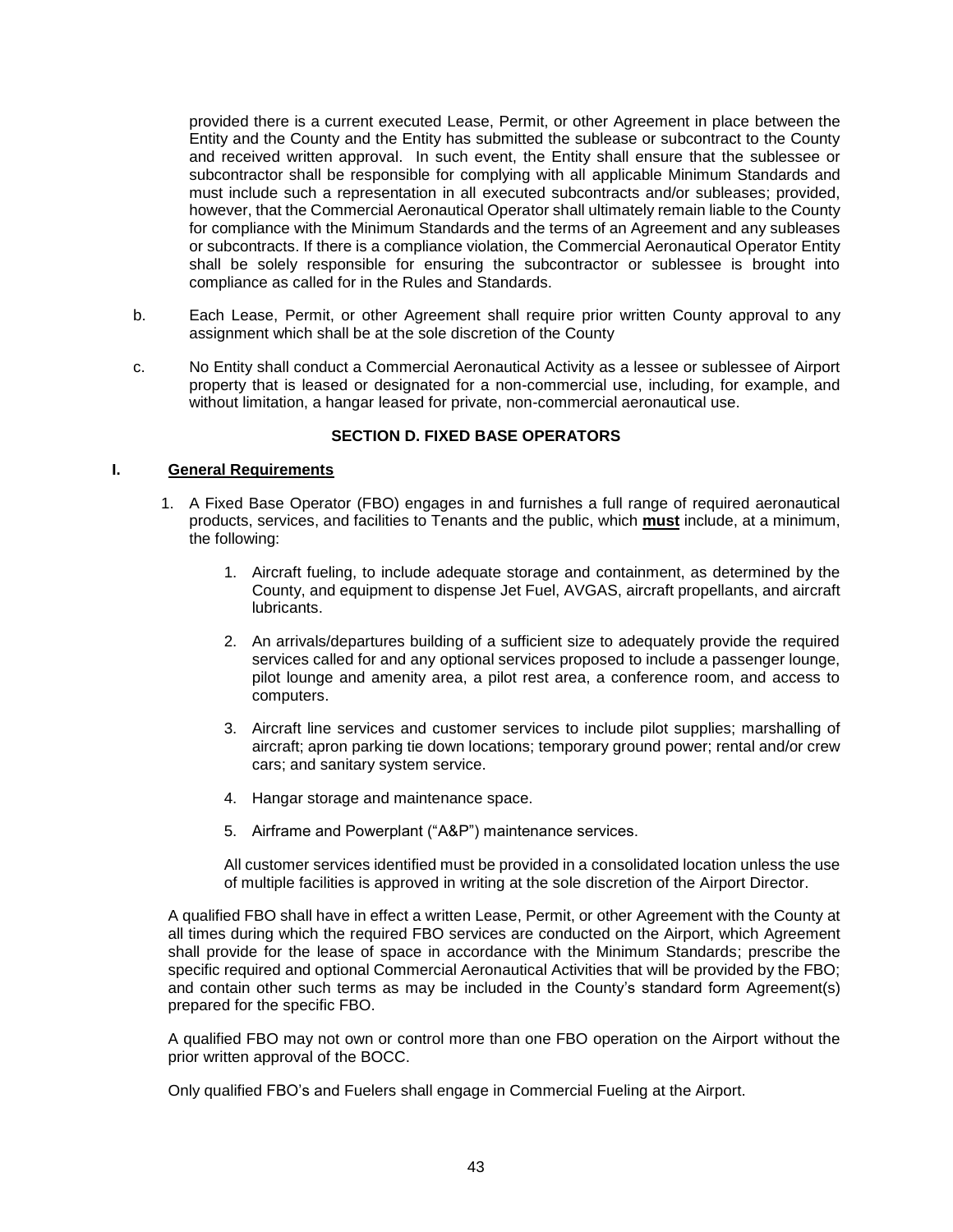Only qualified FBO's and SASO's shall engage in Commercial Self-Fueling at the Airport.

FBO's may subcontract, sublease, or use third-party contractors approved in writing by the Airport Director to provide any of the required FBO services, or optional services, with the exception of aircraft fueling and aircraft line services, which services must be provided directly by the FBO and its employees. Subcontractors, sublessees, and third-party operators shall meet all Minimum Standards applicable to such services provided and must include a representation to such effect in the Agreements with the Entity and must adhere to the provisions set forth in these Minimum Standards, as may be amended from time to time. All subcontractors, sublessees, and third party operators must be approved by the Airport Director in writing prior to the FBO entering into any binding contracts with such subcontractors, sublessees, and third party operators.

# <span id="page-45-0"></span>**II. Minimum Standards**

- a. **Minimum Leased Space**. Unless otherwise agreed to by the Airport Director, all operations of the FBO shall be conducted on one area on the Airport of sufficient size to accommodate all required and optional services for which it is licensed, allowing for future growth and additional services as contemplated by the County or the applicant at the time of application. The FBO shall provide a minimum of (i) twenty thousand (20,000) gross square feet of hangar storage/maintenance space; (ii) a minimum of one hundred thousand (100,000) square feet of aircraft apron for tie down and maneuvering space with dedicated parking apron space for a minimum of twenty (20) single and twin engine aircraft, (iii) hard surface vehicle parking areas to park and maneuver a minimum of ten (10) parking stalls; a minimum of five (5) rental car and/or crew car parking positions adjacent to the arrivals/departures building (not to be combined with the 10 vehicle parking stalls for the customers and/or public); (iv) heated and air conditioned arrivals/departures building of at least five thousand (5,000) square feet with restroom and kitchen facilities; and a minimum of five thousand (5,000) square feet for a fuel farm to include storage, containment, dispensing equipment, and fuel truck vehicle storage with containment.
- b. **Hours of Operation**. Aircraft parking, tie-down services, fuel sales, A&P mechanic services, marshalling and all other required customer services shall be provided during those hours necessary to adequately meet public demand for such services as included in the Lease, Permit, or other Agreement between the FBO and the County. These services shall be provided seven (7) days per week including holidays through the term of the Lease, Permit, or other Agreement with the approved hours of operation contained in the Lease, Permit, or other Agreement between the County and the Tenant. The FBO shall not change the hours of operation contained in the Lease, Permit, or other Agreement without the prior written approval of the Airport Director and any approved change will be incorporated into the Lease, Permit, or other Agreement without need for an amendment.
- c. Staffing and Personnel Qualifications.

Staffing. During the required hours of operation, each FBO shall employ and have on duty sufficient staff to meet the Minimum Standards for each required and optional Commercial Aeronautical Activity identified in the Lease, Permit, or other Agreement. A current staffing plan shall be submitted to the Airport Director for reference and updated a required. Each FBO shall have at least two (2) personnel, trained and certified as required below, on site at all times during required hours of operation. Additional personnel must be available within thirty (30) minutes on call outside normal hours of operation or during high demand periods. In addition, a designated manager/supervisor must be on site or on call within thirty (30) minutes during all required hours of operation. The Entity is an independent contractor and the employees of the Entity are not employees of Kootenai County.

Supervision. The FBO shall provide the Airport Director with a point-of-contact, including cell phone numbers, for personnel empowered to make decisions during emergency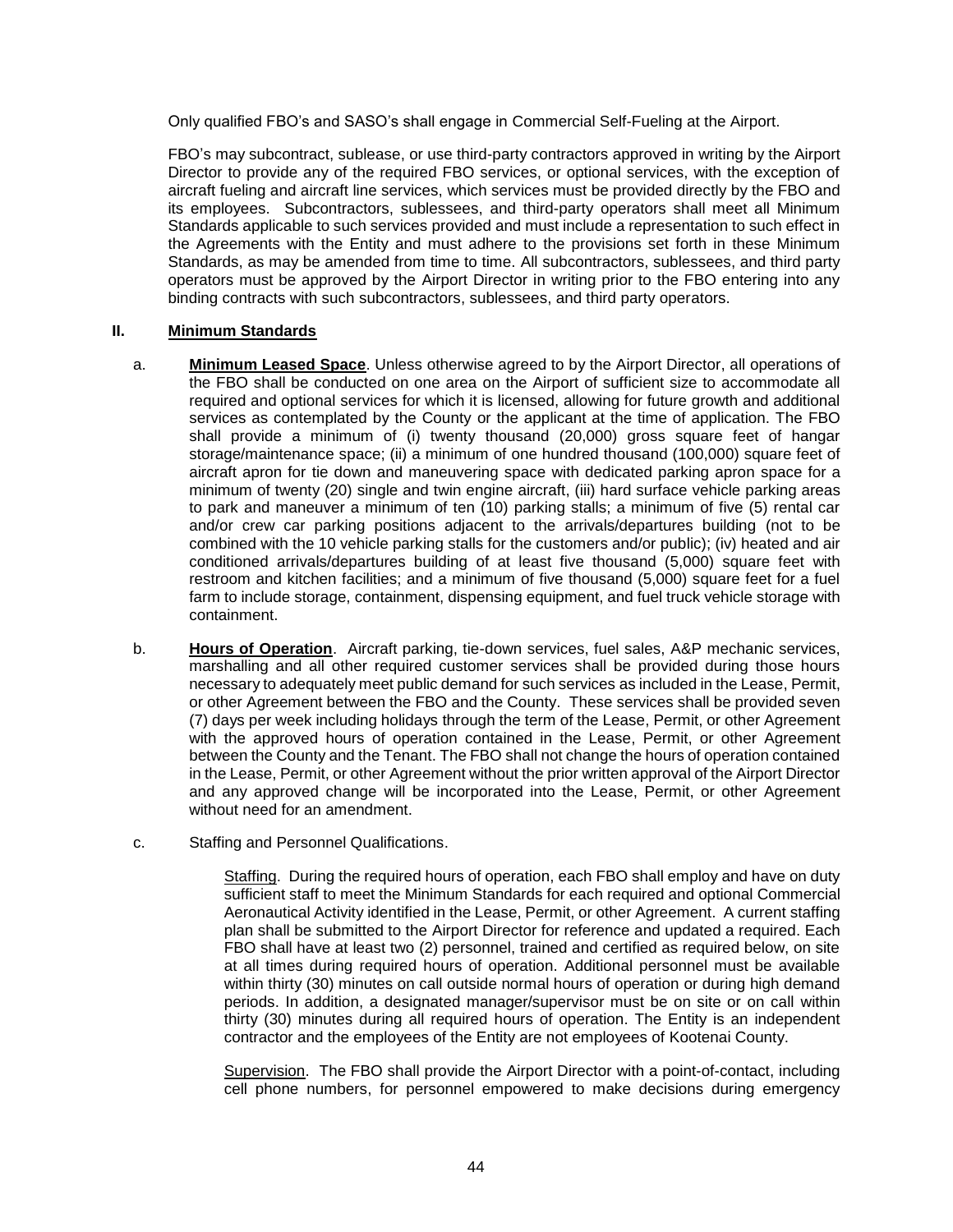situations. At times when the General Manager is not on duty or away from the Airport, the Entity must have a designated supervisor on site during the required hours of operation.

Personnel Qualifications. All FBO aircraft fuel handling personnel shall be fully trained in the safe and proper receipt, fueling, dispensing, defueling, and storage of aircraft fuel. Acceptable training shall be NATA Safety 1st or an equivalent training program. The County shall conduct spill training in accordance with the applicable SPCC Plan. Records identifying completed training programs shall be kept on file and submitted to the Airport Director upon demand.

- d. **Insurance Requirements**. Each FBO shall maintain the types and amounts of insurance required by the County. These requirements are listed in Appendix 1, and may be revised by the County from time to time. Upon any revision of such requirements by the County, the FBO shall procure any insurance coverage necessary to meet the revised standards within seven (7) calendar days, and shall provide evidence of such insurance coverage to the Airport Director within that timeframe.
- e. **Required FBO Services**. Each FBO shall be required to provide, at a minimum, the following services at the Airport:

#### Fuel sales and line services.

Properly trained line personnel on duty every calendar day, seven (7) days a week.

Sale of aviation fuels, oils, and lubricants customarily sold to all classes of aviation including into-plane fuel service by uniformed employees of the FBO whose duties will not prevent them from providing such sales and services on an immediate basis.

Marshalling aircraft on ground to and from aircraft parking on FBO's or County's leased premises.

A sufficient number of fuel service vehicles for AVGAS and Jet Fuel with adequate bonding apparatus on the trucks to eliminate the hazards of static electricity and approved types of fire extinguishers or other equipment commensurate with the hazard involved in the refueling, defueling, and servicing of aircraft, including spill kits.

Adequate towing equipment, parking service and tie-down ropes, chains and anchors to safely and efficiently move aircraft and store them in all reasonably expected weather conditions.

Adequate inventory of generally accepted grades of aviation engine oil and lubricants.

Cabin cleaning service.

Access to timely catering service.

Proper equipment for repairing and inflating aircraft tires, servicing oleo struts, changing engine oil, oxygen and nitrogen service, portable ground power (GPU), washing aircraft and aircraft windows and windshields, and for recharging or energizing discharged aircraft batteries and starters.

Fuel farms shall provide a minimum storage capacity of ten thousand (10,000) gallons of AVGAS, and twenty thousand (20,000) gallons of Jet Fuel with secondary containment as agreed to by the Airport Director.

FBO's shall pay such charges or taxes as may be imposed by the County and State and/or an authorized taxing authority on the gallons of all fuels delivered. Fuel delivery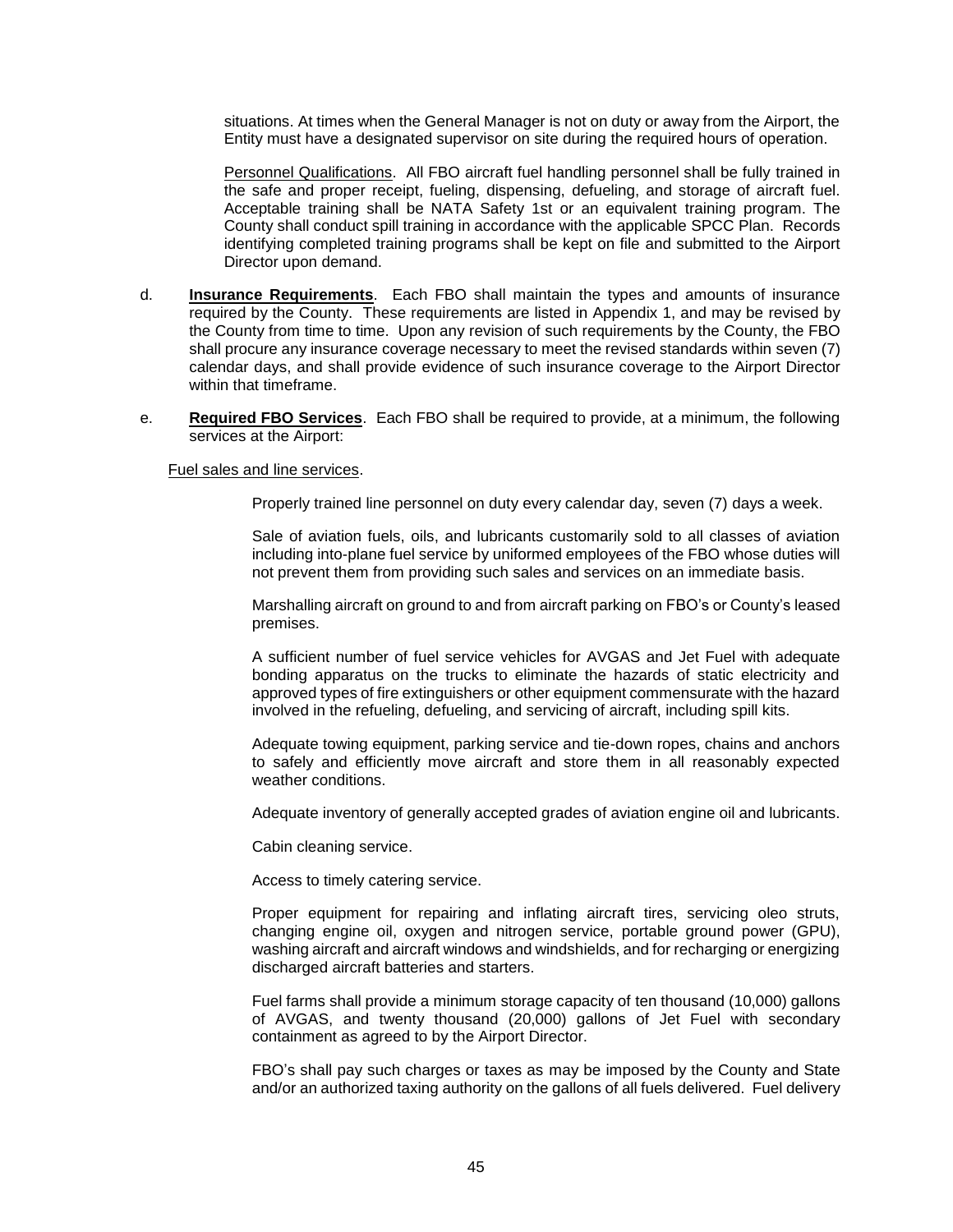records shall be available upon demand for review by the County or its authorized agent.

Customer Services. Customer services shall include providing catering arrangements, hotel reservations, arranging for ground transportation, and courtesy ground transportation vehicles owned or leased by the Entity for use by customers.

Flight Service. Station telephone and computerized weather service.

Crew lounge, passenger lounge, rest rooms, and concession area. An arrivals/departures building to include a lounge or waiting rooms heated and air conditioned with appropriate furnishings for passengers and airplane crews of itinerant aircraft, sanitary restrooms for men and women, public telephone facilities, and sufficient paved and striped vehicle parking for employees and customers.

Sanitary systems service. Service shall include aircraft lavatory and potable water.

Hangar Storage/Maintenance Space. FBOs shall satisfy the minimum leased space requirements prescribed herein and shall maintain sufficient space to accommodate reasonable demand for based aircraft, overnight, and short-term aircraft storage.

#### Airframe and Power Plant Maintenance.

Aircraft Airframe and Power Plant Maintenance service shall include at a minimum:

Employ or subcontract with a minimum of one (1) FAA-certified technicians who possess airframe, power plant, or aircraft inspector rating as required in 14 C.F.R. Part 65, or the maintenance facility must be certified under 14 C.F.R. Part 145.

Keep premises open and services available in accordance with the terms and conditions contained in the Lease, Permit, or other Agreement with the County. A certified technician shall be available on-call twenty-four (24) hours a day, seven (7) days a week, including holidays, for emergency purposes only. If more than one maintenance facility is located on the Airport, the on-call responsibility may be rotated on a mutually agreeable schedule; a rotating on-call program is not effective until it has been approved in writing by the Airport Director.

Provide equipment, supplies, and parts required for routine aircraft airframe, power plant, inspection, tire, battery, oxygen, and other routine aircraft maintenance functions.

#### f. **Optional FBO Services.**

- a. Each FBO may provide Commercial Aeronautical Activities at the Airport in addition to the required FBO services, with the prior written consent of the County.
- b. Optional FBO services may include Commercial Self-Service Fueling and any of the Commercial Aeronautical Activities that may be conducted by Specialized Aeronautical Service Operators ("SASO's") identified in Section E hereof.
- c. An FBO providing optional FBO services through a sublessee or subcontractor shall submit to the Airport Director a copy of the executed sublease or subcontract, which must be approved in writing by the County and must comply with the standards set forth in this section and the Lease, Permit, or other Agreement between the County and the Entity, in addition to all other applicable Rules and Standards.
- d. FBO's must satisfy the Minimum Standards for each Commercial Aeronautical Activity, as provided in Section E hereof, and specifically must demonstrate to the Airport Director's satisfaction that in the event that the space provided does not meet the minimum requirements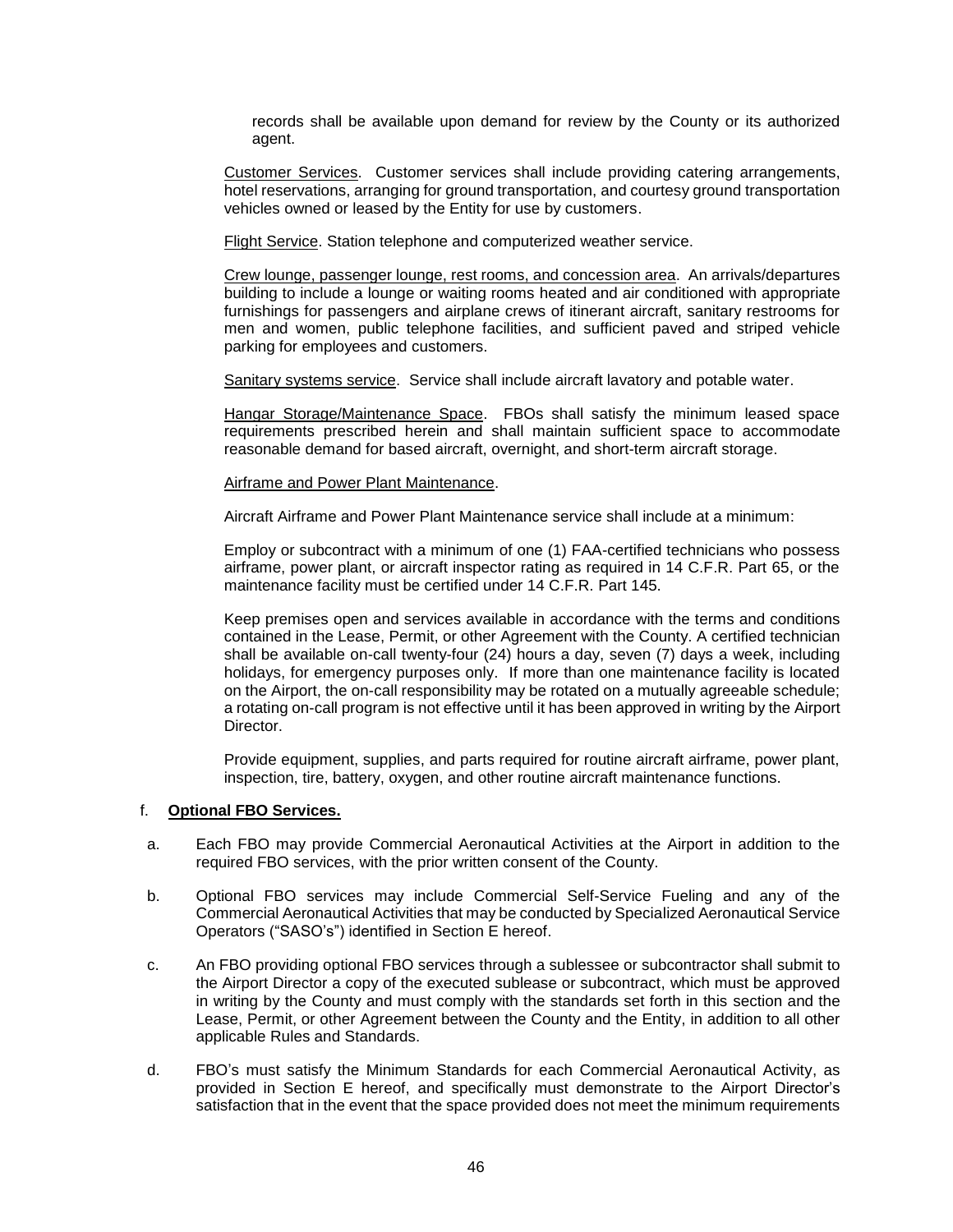identified herein, that sufficient space is available within the FBO's leased premises to provide high quality products and services to the FBO's customers.

# e. **Commercial Self-Service Fueling**.

(i) Fuelers may provide Commercial Self-Service Fueling equipment in addition to the required aircraft fuel equipment, with the prior written consent of the Airport Director. Commercial Self-Service Fueling equipment will be located at the Airport's designated selffuel apron and must comply with all applicable federal, state, local laws, rules and regulations.

(II) Commercial Self-Service Fuelers shall provide an AVGAS tank with a five hundred (500) gallon minimum capacity and associated pumps, metering equipment, credit card acceptance device, and other equipment as may be necessary for this level of service. The tank shall be an aboveground, fire rated, heavy duty industrial strength and concrete coated tank with pumping equipment which shall meet all local fire codes and the requirements and/or regulations of the EPA, OSHA, NFPA and any other local, state, or national governmental agencies having jurisdiction and must have secondary containment at a quantity determined by the Airport Director..

(III) The Commercial Self-Service Fueling facility shall be available for use twenty-four (24) hours a day, seven (7) days a week and shall have an operative credit card payment system available.

Fuelers shall inspect the facility daily and have trained personnel during normal hours of operation available to answer questions, provide other assistance, and respond to fuel spills from the facility.

# <span id="page-48-0"></span>**SECTION E. MINIMUM STANDARDS FOR SPECIALIZED AERONAUTICAL SERVICE OPERATORS ("SASO'S)**

# <span id="page-48-1"></span>**I. General Requirements**

- a. Compliance. SASOs shall be required to comply with the performance standards set forth in Section C and the applicable Minimum Standards as set forth in this section.
- b. Retail Fuel Sales Prohibited. SASO's shall not be permitted to engage in Commercial Fueling.
- c. Commercial Self-Service Fueling. SASO's shall be permitted to engage in Commercial Self-Service Fueling provided the SASO meets the requirement contained herein that apply to FBO's performing similar Commercial Self-Fueling Services.
- d. Leased Space Requirements. SASO's shall enter into a Lease, Permit, or other Agreement for adequate space for buildings and support facilities for all services provided; paved ground vehicle parking; paved aircraft apron; paved customer and employee parking; and all storage facilities. The facilities shall be sufficient to meet reasonably anticipated demand for products, services, and space associated with the authorized Commercial Aeronautical Activities. The location, size, and configuration of space to conduct Commercial Aeronautical Activities for a SASO shall be established in a Lease, Permit, or other Agreement and shall take into consideration the operations plan and other information submitted in accordance with Section B (I) of this Subdivision III and the facilities lease or subleased to similarly-situated Commercial Aeronautical Operators at the Airport. The County reserves the right to accept or reject the proposed space requirements based on the intended use at its sole discretion and to identify the required space that the County believes is required to provide competitive service and meet the County and customer expectations at the Airport.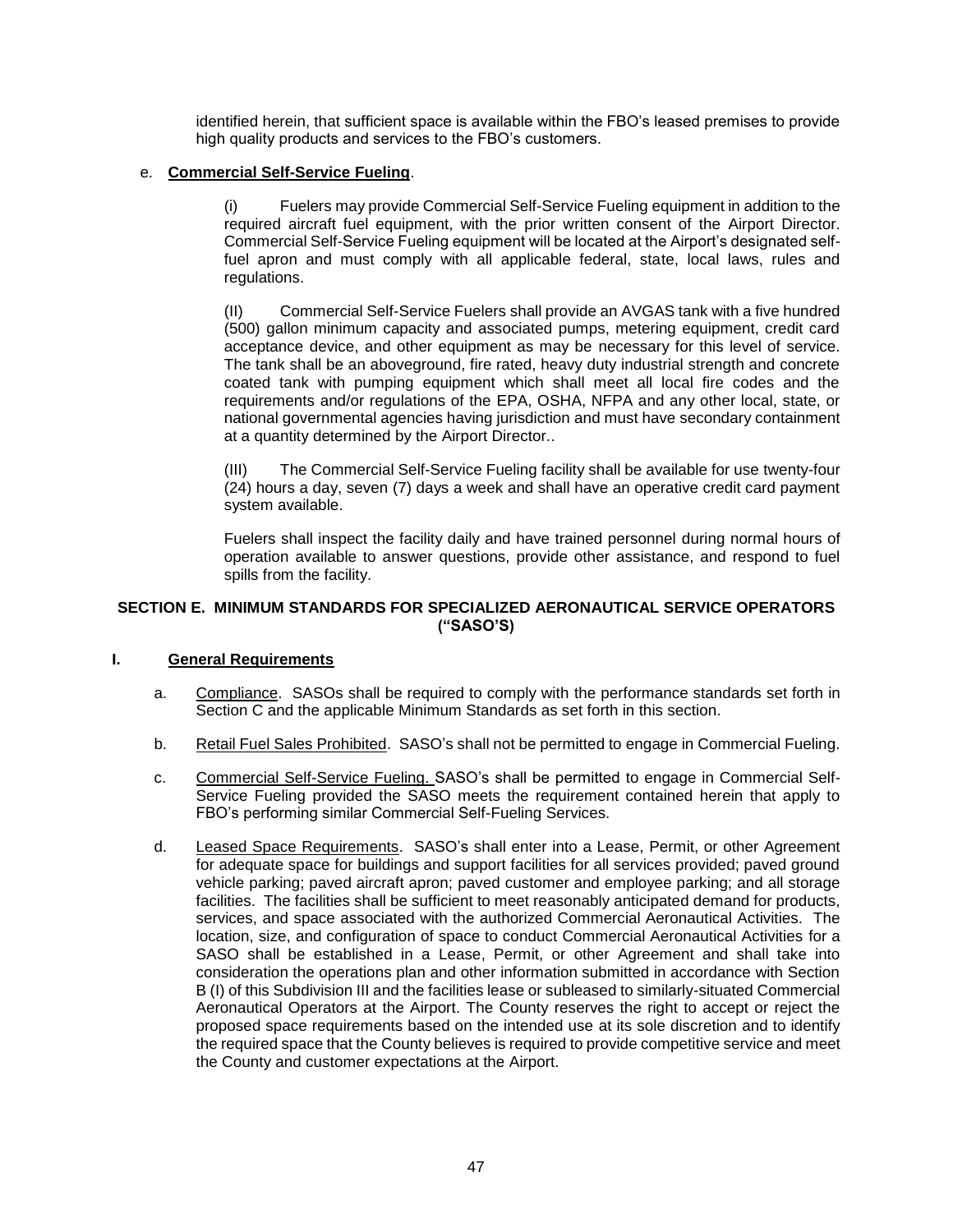- e. Responsible Personnel. Each SASO shall provide the Airport Director with a point-of-contact including cellphone numbers for personnel empowered to make decisions in emergency situations.
- f. Hours of Operation. Each SASO shall remain open or be available upon demand to satisfy customer demands as outlined in the Lease, Permit, or other Agreement with the County. Any changes proposed to the hours of operation contained in the Lease, Permit, or other Agreement must be approved in advance in writing by the Airport Director and will be considered an amendment to the Lease and/or Agreement without the need for a formal amendment.
- g. Insurance Requirements. Each SASO shall maintain the types and amounts of insurance required by the County for all land and facilities under Lease, Permit, or other Agreement. These requirements are listed in Appendix 1, and may be revised by the County from time to time. Upon any change of such requirements by the County, the SASO shall procure any insurance coverage necessary to meet the revised standards within seven (7) calendar days, and shall provide evidence of such insurance coverage to the Airport Director within that timeframe.

# <span id="page-49-0"></span>**II. Flight Training**

SASO's engaging in Flight Training shall:

- a. Maintain such certifications as may be required by the FAA and/or the State of Idaho, including without limitation certification as may be required under 14 C.F.R. Part 141.
- b. Provide ground-based instruction on the Airport. Sufficient appropriately finished space must be provided on the Airport for classroom training.
- c. Not operate exclusively from a t-hangar or tie-down.
- d. Employ, subcontract with, or have on duty, one individual that is an FAA-certified flight instructor who will be available to meet customer demand.
- e. Own, subcontract for, or lease one or more dual-equipped, single-engine airworthy aircraft to be made available based on customer demand. Aircraft may be fixed or rotary wing.
- f. Include adequate mock-ups, pictures, digital media, DVDs, movies, videotapes, or other training aides necessary to provide proper and effective ground school instruction. All materials shall meet FAA requirements for the training offered. The SASO shall be responsible for providing sufficient appropriately finished space for storage and set up of all equipment required to operate such training aides.
- g. Have services available to meet customer demand during all days of the week.
- h. Not be a Flying Club. Flying Clubs shall not be authorized to conduct flight training as a Commercial Aeronautical Activity. A SASO authorized to conduct flight training may train a member of a Flying Club for compensation.
- i. Satisfy all safety and security requirements imposed on flight schools by the FAA and/or TSA, including, and without limitation, the TSA Alien Flight Student Program or successor program developed in accordance with 49 U.S.C. Section 44939.

# <span id="page-49-1"></span>**III. Air Charter, Air Taxi or Aircraft Management Operations**

SASO's engaging in Air Charter, Air Taxi, or Aircraft Management operations shall:

a. If flight crew services are provided, employ or subcontract with and have on duty at least one (1) person who holds a current FAA commercial pilot certificates and current Class I or II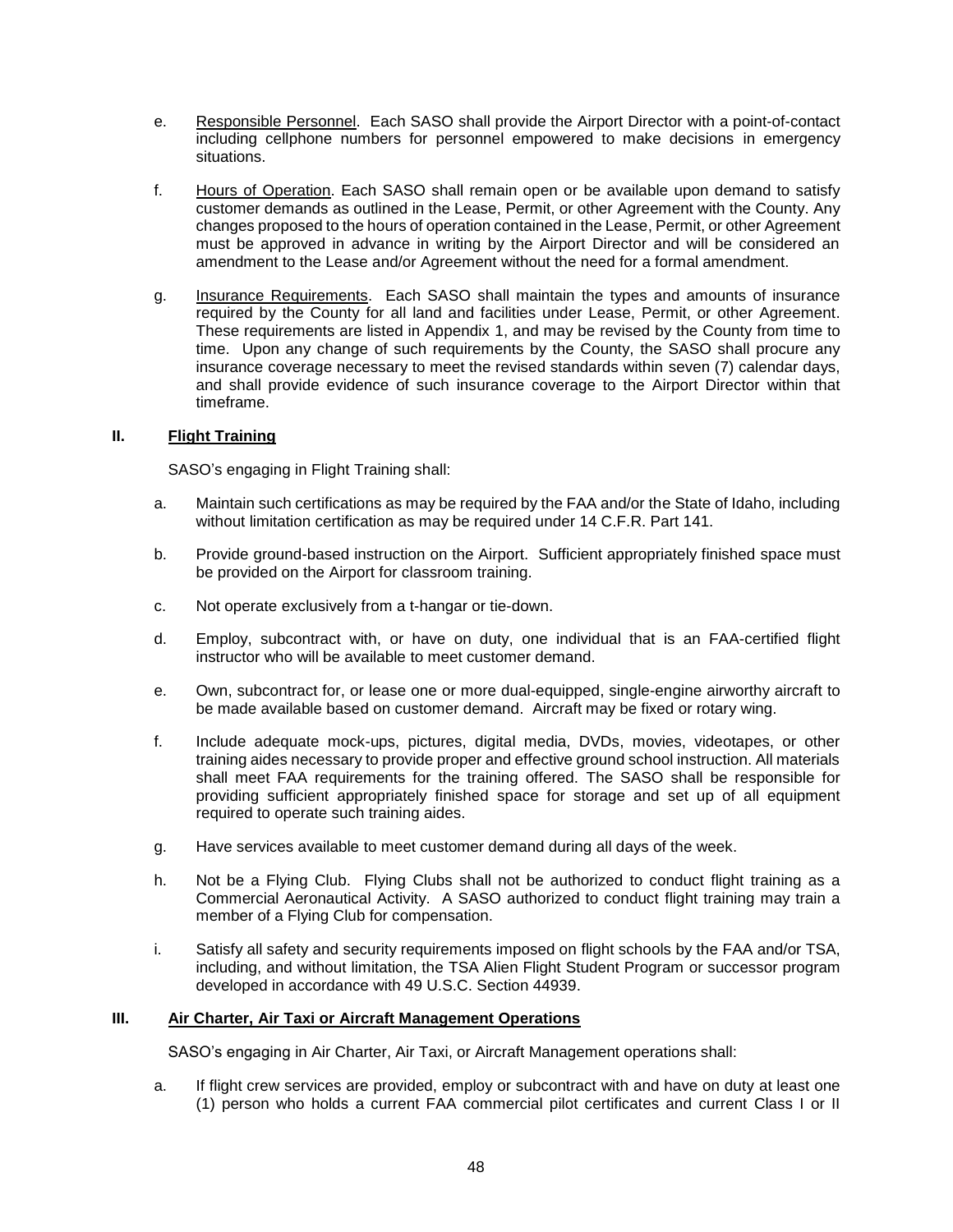medical certificate. In addition, all flight personnel shall be properly rated for the aircraft operated. If flight dispatch services are provided, the SASO shall have dispatch capability within four (4) hours of a customer request and shall employ or subcontract with at least one (1) individual with experience and ability to provide charter quotes, schedule and dispatch support, and provide customer service. SASO may be required, in a Lease, Permit, or other Agreement, to provide additional personnel as necessary to meet reasonably anticipated customer demand and to lease a minimum amount of space to satisfy user needs.

- b. Own, subcontract, lease, or manage at least one (1) certified and continuously airworthy instrument qualified aircraft that is available to meet customer demand.
- c. If air charter and/or air taxi services are provided, have and display in public view, a current 14 C.F.R. Part 135 certificate or provisional 14 C.F.R. Part 135 certificate and the aircraft identification page from the operating specifications manual of each aircraft listed on the certificate.
- d. If rotorcraft operations are conducted, have and display in public view, if applicable, a current copy of 14 C.F.R. Part 133 for rotorcraft operations detailing the external loading requirements.
- e. If aircraft management services are provided, conduct aircraft management activities in accordance with 14 C.F.R. Part 91.
- f. If air charter and/or air taxi services are provided, provide qualified operating crew and a satisfactory number of personnel for checking in passengers, handling luggage, ticketing, and obtaining ground transportation.

# <span id="page-50-0"></span>**IV. Aircraft Rental**

SASO's engaging in Aircraft Rental shall:

- a. Employ, subcontract with, or have on-duty or on-call and available to provide service at the Airport with reasonable notice, at least one (1) personnel having a current commercial pilot certificate with appropriate ratings, including instructor rating, for the aircraft utilized.
- b. Keep premises open and services available to meet customer demand.
- c. Have available for rental with reasonable notice, a minimum of one (1) certified and airworthy aircraft that are owned, subcontracted, or leased and under preferential control of the SASO.

# <span id="page-50-1"></span>**V. Avionics Sales and Maintenance**

SASO's providing Avionics Sales and Maintenance shall:

- a. Employ or subcontract with and have on-duty or on-call and available to provide service at the Airport at least one (1) trained and FAA certified avionics technician.
- b. Keep premises open and services available to meet customer demand.
- c. Hold the appropriate FAA repair station certificates for the types of equipment the SASO plans to service or install.

# <span id="page-50-2"></span>**VI. Aircraft Storage Hangars**

SASO's engaging in the business of renting and leasing hangar storage space to aircraft owners or operators solely for aircraft storage purposes shall (T-Hangars are not a SASO):

a. Require all tenants who lease space to have an executed agreement with the SASO prior to occupancy, the form of which provides insurance and indemnification protection as called for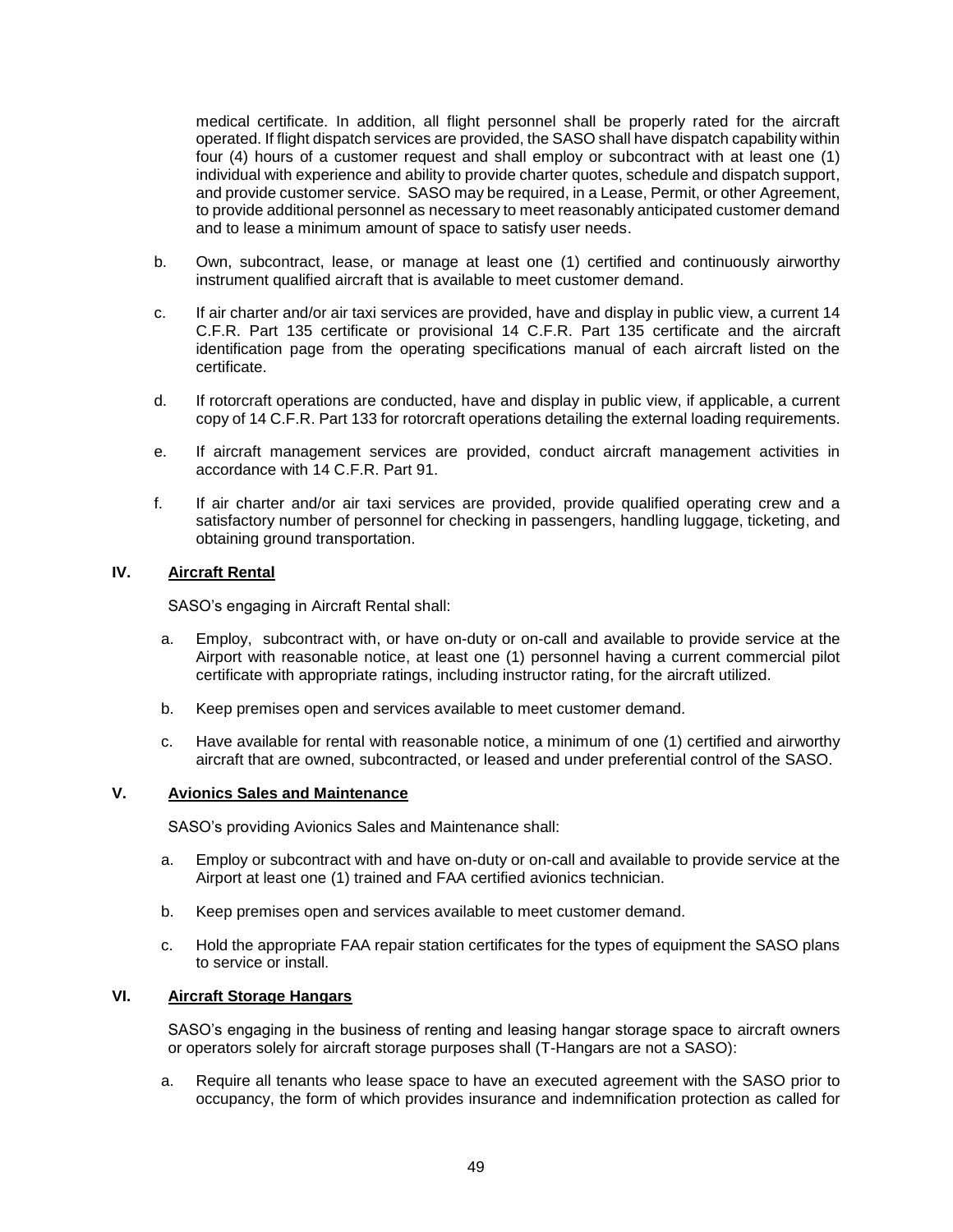the in the Lease, Permit, or other Agreement between the County and the Entity. A copy of the standard sublease form must be approved by the Airport Director in writing prior to commencement of leasing activities. SASO must provide a listing and copies of all executed leases or subleases of all aircraft stored within the SASO or sub lessee's hangar facilities to the Director upon request.

- b. Keep premises open and services available to meet customer demand.
- c. Ensure that hangar tenants perform no fueling or maintenance within the hangar other than preventive maintenance on their own aircraft, utilizing their own employees, to the extent permitted in 14 C.F.R. Part 43.
- d. Refrain from and require all tenants who lease space to refrain from the piling and storage of crates, boxes, barrels, containers, refuse, and surplus property.
- e. Provide a waste oil receptacle within the immediate vicinity of the hangar(s). This receptacle shall be capable of holding a minimum of fifty (50) gallons, have secondary containment protection, be emptied at regular intervals, and be in compliance with all regulatory requirements, as currently in effect or as they may hereafter be amended.
- f. Have sufficient trained personnel on duty at all times to meet customer needs.
- g. Hangar cooperatives shall not provide fuel services to the members of the cooperative or to the public.

# <span id="page-51-0"></span>**VII. Aircraft Sales**

SASO's engaging in Aircraft Sales shall:

- a. Employ or subcontract with and have on-duty or on-call and available to provide service at the Airport at least one (1) qualified aircraft salesperson and access to a demonstration pilot that has a current commercial pilot certificate with appropriate aircraft type ratings.
- b. Keep premises open and services available to meet customer demand.
- c. Maintain an adequate minimum stock of readily expendable spare parts or make adequate arrangements for securing spare parts required for the types and models of aircraft sold.
- d. Maintain current specifications, price lists, parts catalogues, and service manuals for the types and models of new aircraft sold.

# <span id="page-51-1"></span>**VIII. Aircraft Restoration and Refurbishing**

SASO's engaging in Aircraft Restoration and Refurbishing shall provide the following:

- a. Facilities shall comply with at all times appropriate federal, state, and local regulatory measures regarding hazardous material handling and storage.
- b. SASO will maintain all appropriate federal, state, and local operating permits, manuals, and plans required for work being performed.
- c. Employ or subcontract with and have on-duty or on-call and available at least one (1) qualified personnel that have current required certificate, licenses, and ratings for the work being performed.
- d. Keep premises open and services available to meet customer demand.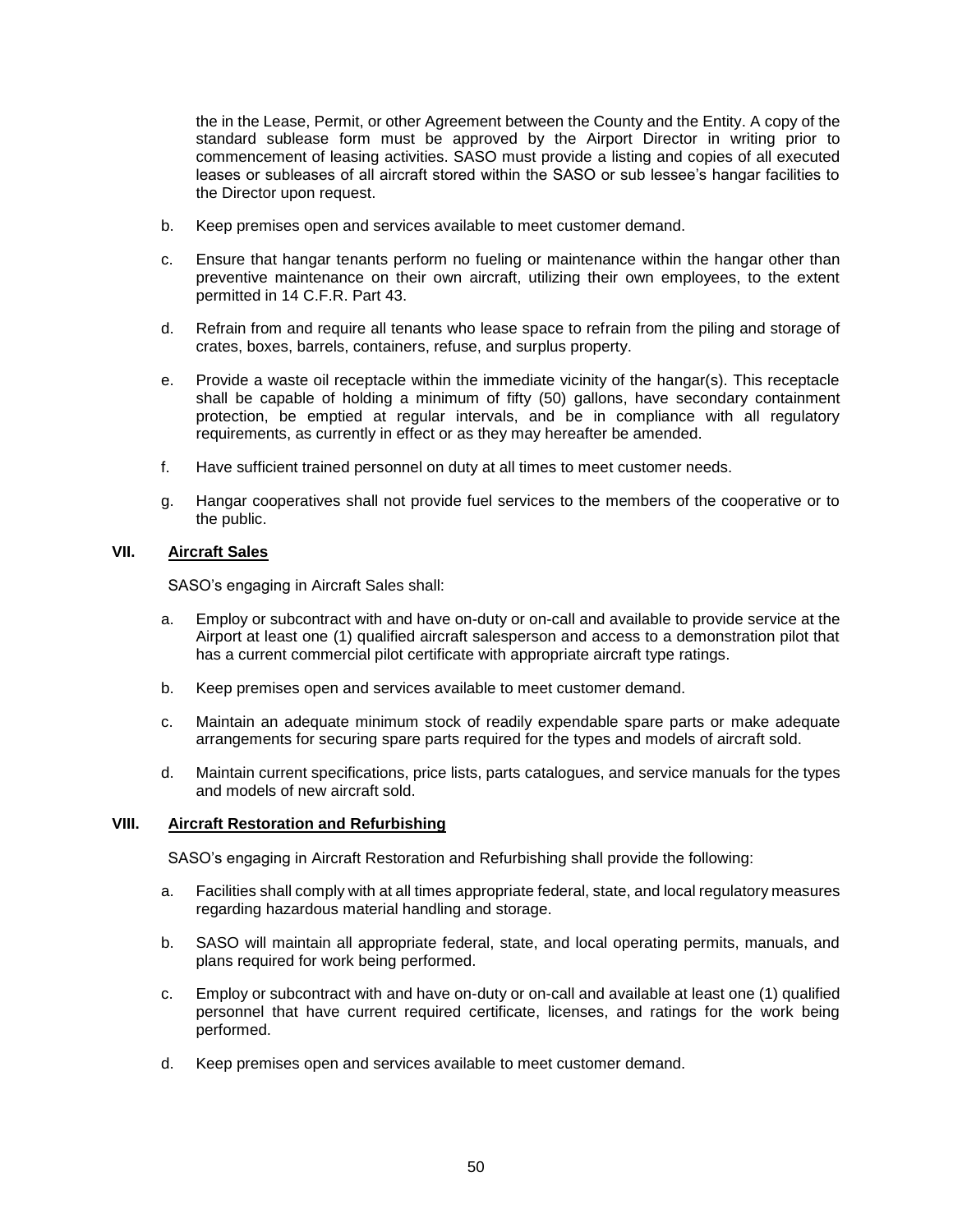# <span id="page-52-0"></span>**IX. Specialized Flying Services**

SASO's engaging in Specialized Flying Services shall:

- a. Employ or subcontract with and have on call sufficient personnel who hold current FAA commercial pilot certificates and medical certificates with ratings appropriate for the SASO's aircraft.
- b. Have services available to meet customer demand.
- c. Own, sublease, or lease at least one (1) airworthy aircraft.

# <span id="page-52-1"></span>**X. Skydiving Operations**

SASO's Engaging in Skydiving Operations shall:

- a. Employ, subcontract with, or have on duty or on call and available to provide service at the airport at least one (1) trained and certified pilot and one (1) trained and one (1) USPA Rated Instructor.
- b. Keep premises open and services available to meet customer demand.
- c. Own, sublease, or lease at least one (1) airworthy aircraft.
- d. Not operate exclusively from a T-hangar or tie-down and provide space as required for their business needs.
- e. If the Skydiving Operation wishes to improve the Drop Zone it shall exclusively lease the Drop Zone from the airport. The lease shall include all safety areas required for a Drop Zone as described in Federal Aviation Administration (FAA) regulations, policies, practices, advisories, United States Parachute Association (USPA) guidance and local requirements. Skydiving Operation must include County and Airport hold harmless agreements related to the Drop Zone for all Parachute operations.
- f. If the Skydiving Operation does not wish to improve the Drop Zone the Airport shall determine an acceptable location. At no time shall the Skydiving Operation improve the location. The County takes no responsibility for the condition or maintenance of the Drop Zone and the Skydiving Operation must include County and Airport hold harmless agreements related to the Drop Zone for all Parachute operations. The Skydiving Operation must pay the nonexclusive rental rate for the Drop Zone. The Drop Zone will be identified at the beginning of each year.
- g. Must maintain insurance requirements as required in Minimum Standards.

SASO's Engaging in Skydiving Operations shall operate in accordance of below:

These Standard Operating Procedures (SOP) for commercial skydiving operations are intended to enhance ground and flight safety for skydiving activities, as well as for all other users of Coeur d'Alene Airport. These SOP are not meant to conflict with, and are subordinate to Federal Aviation Administration (FAA) regulations, policies, practices, advisories, and United States Parachute Association (USPA) guidance.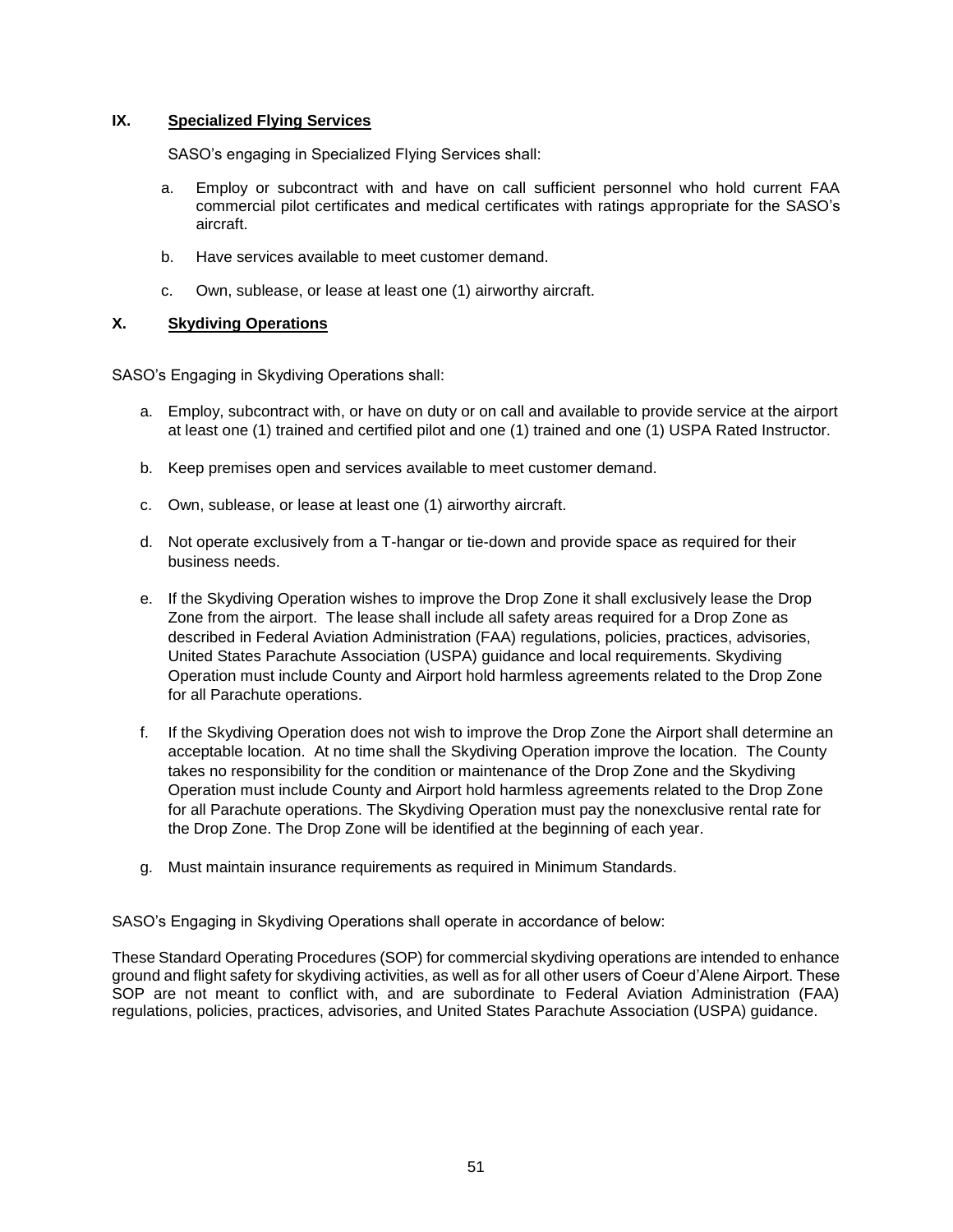# **A. Skydiving Ground Operations**

- 1) Access to Loading Area
	- a) The Loading Area shall be located within the Skydiving Operator's leased area or in another location which has received the advance written approval of COE.
	- b) The Loading Area shall be clearly marked to establish a defined safe path to the aircraft door.
	- c) Prior to entering the Air Operations Area (AOA), the Skydiving Operator shall notify all Skydivers of acceptable conduct while in the AOA, including:
		- i) All Skydivers are subject to escort requirements, as defined in the Airfield Access Policy for Coeur d'Alene Airport; and
		- ii) Procedures following a Jump, i.e. all Skydivers must remain in the area immediately adjacent to the Drop Zone (DZ) until escorted from the site by the Parachutist-in-Command; and
		- iii) Procedures to follow in the event of an off-Drop Zone landing.
	- d) All Skydivers shall be escorted by the Skydiving Operator's personnel to the aircraft at the designated Loading Area.
	- e) At no time shall spectators be allowed in the Loading Area.
- 2) Loading Operation
	- a) The Parachute Pilot-in-Command shall ensure that all passengers are properly secured within the aircraft.
- 3) Parachute Drop Zone Operations
	- a) The Parachute Pilot-in-Command shall be responsible for ensuring that the DZ area and the adjacent airfield (e.g., runways, taxiways, etc.) are free of aircraft, objects, or other hazards and that there are no adverse weather conditions present. The Parachute Pilot-in-Command shall be responsible for in-flight operations during Skydiving Flights, including the release of the Skydivers to commence their Jumps.
	- b) The Parachutist-in-Command shall escort Skydivers from the DZ back to the Skydiving Operator's place of business in accordance with the approved access plan, which shall be created at the first of every year.

# **A. Skydiving Flight Operations**

- (1) Standard Airfield Operations
	- a) Aircraft operations shall be conducted in accordance with FAA regulations, practices, and other relevant guidance (see Section E, References).
	- b) The Parachute Pilot-in-Command shall follow all appropriate local operating conditions in effect for aircraft departure and arrival operations. This includes "runway-in-use," taxiway access, and traffic patterns.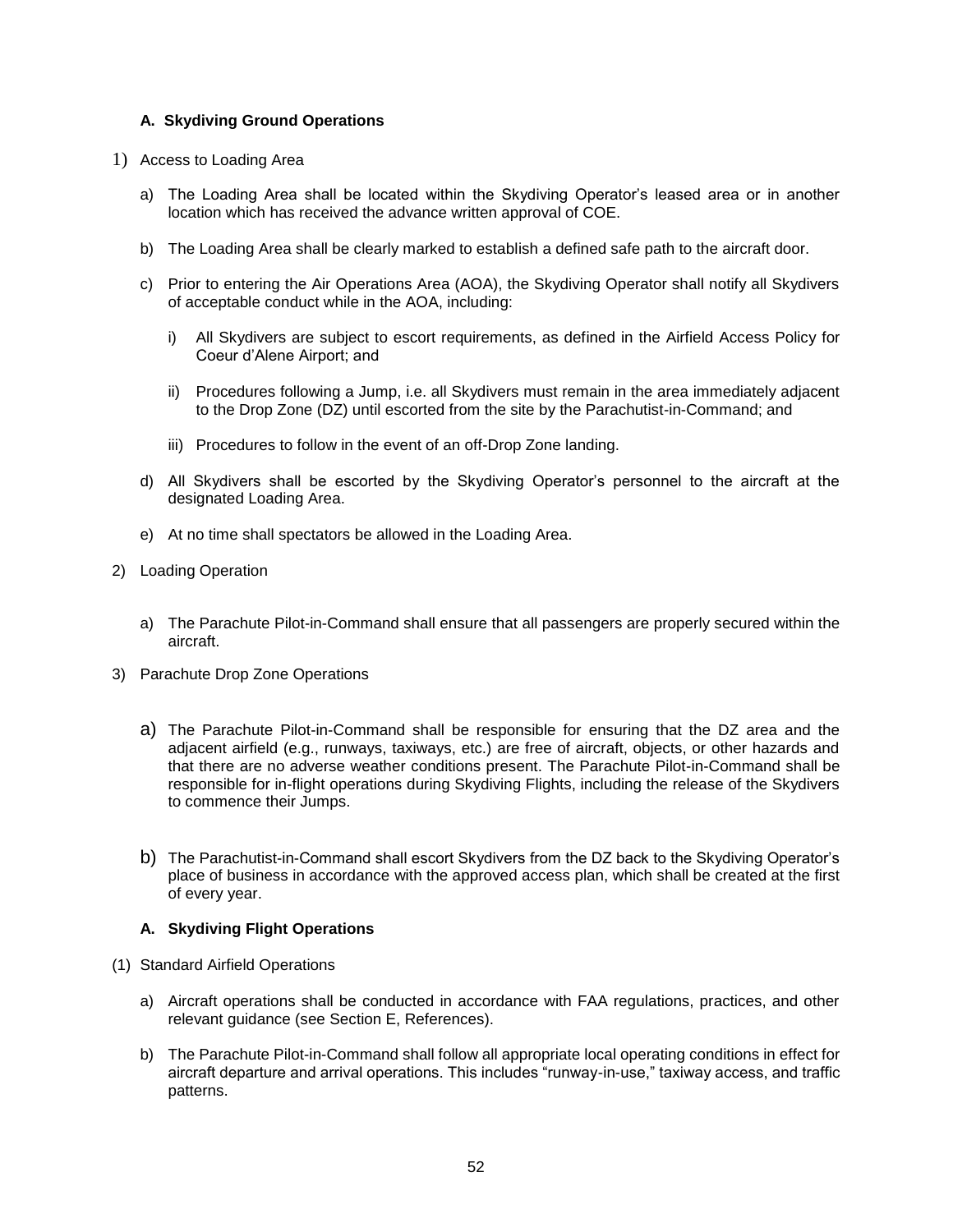- c) The Parachute Pilot-in-Command shall make all appropriate radio communications procedures to announce departure, arrival, and direction of flight intentions using the Airport's Common Traffic Advisory Frequency (CTAF).
- (2) In-Flight Skydiving Operations
	- a) The aircraft utilized for Skydiving flights shall be equipped with two (2) aviation radios and the Parachute Pilot-in-Command shall monitor the CTAF and Spokane Approach frequency at all times.
	- b) The Parachute Pilot-in-Command shall depart the airport to the Jump location and altitude in a safe and legal manner.
	- c) During the climb to Jump altitude, the Parachute Pilot-in-Command shall contact Spokane Approach to coordinate the Parachute Jump and comply with their instructions. The Parachute Pilot-in-Command shall continue to monitor the CTAF at all times.
	- d) For every Skydiving Flight, the Parachute Pilot-in-Command shall make announcements over the CTAF at the following times:
		- a. Five (5) minutes prior to Jump;
		- b. One (1) minute prior to Jump;
		- c. Immediately after the Jump; and
		- d. When open parachutes are observed.
	- f) The Parachute Pilot-in-Command shall descend and enter the traffic pattern using standard pattern entry procedures.
- 3) Other Considerations
	- a) Whenever wind conditions permit, the Parachutist-in-Command shall avoid:
		- i) Overflying any runway below 300';
		- ii) Crossing through the Airport's established traffic patterns at pattern altitude; and
		- iii) Overflying residential areas adjacent to the Airport.
		- iv) In the event that a Skydiver is forced to land off-Airport, the Skydiving Operator shall immediately report the incident to Airport management.

# **B. Safety Meetings & User Coordination**

The Skydiving Operator shall attend and participate in all Airport user safety meetings, as well as all other events where safety at COE is a discussion item.

# **C. Penalties**

In addition to the penalties otherwise provided by county, state, and Federal Law, or by Federal Aviation Administration regulations, the Skydiving Operator and/or any person in violation of these Standard Operating Procedures, or becoming a nuisance, creating a disturbance, or refusing to comply herewith,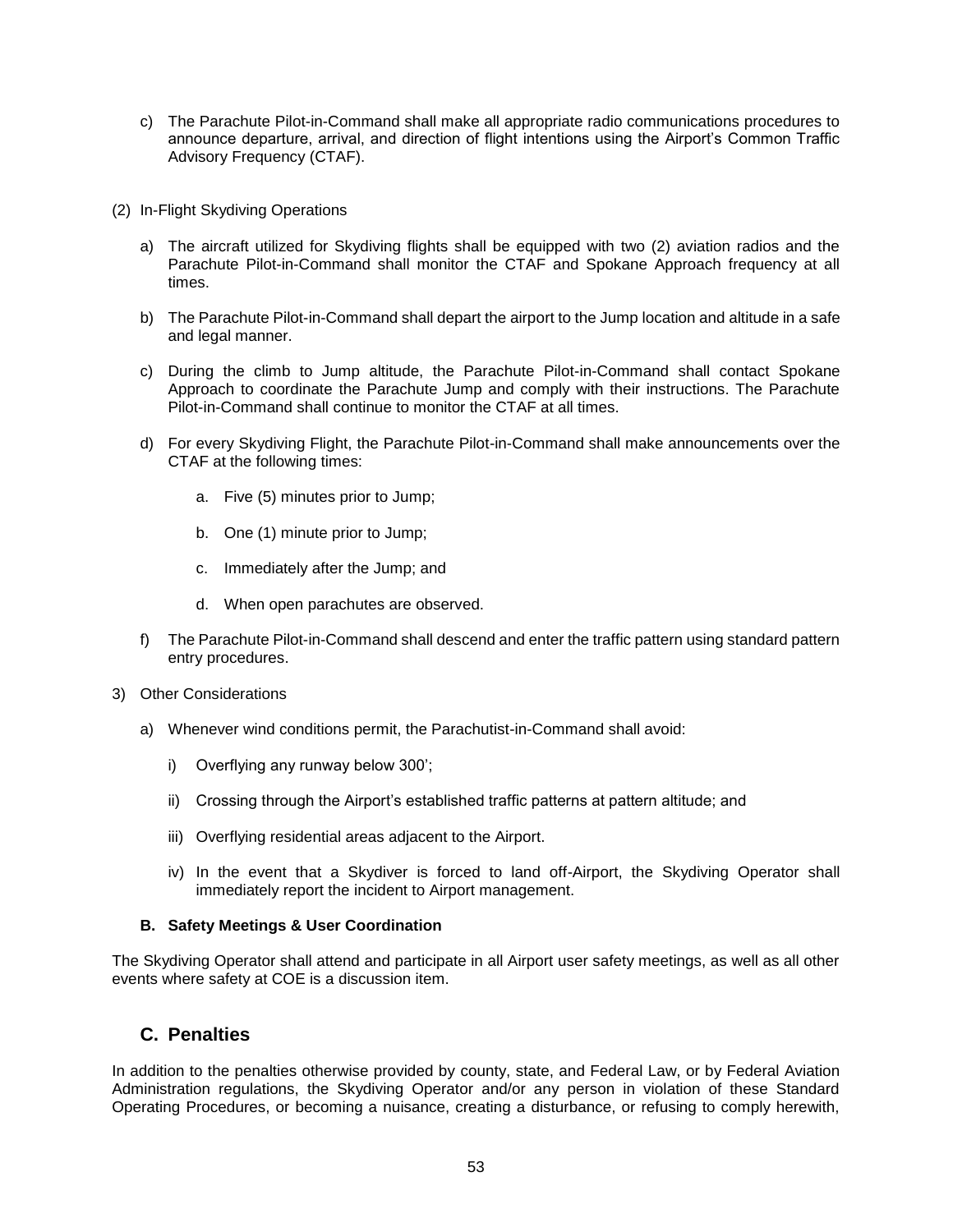may be deprived of the further use of the Airport and its facilities for such length of time as may be specified by the Airport.

# **E. References**

FAA regulations and other relevant guidance regarding skydiving and aircraft operations include, but are not limited to, the following documents, as may be amended from time to time:

- 14 C.F.R. Part 105 Parachute Jumping
- FAA Advisory Circular 105-2E Sport Parachute Jumping
- FAA Advisory Circular 90-66B Recommended Standard Traffic Patterns and Practices for Aeronautical Operations at Airports without Operating Control Towers
- USPA Skydiver's Information Manual
- FAA Aeronautical Information Manual
- FAA Advisory Circular 150/5210-5D Painting, Marking and Lighting of Vehicles Used on an Airport

# <span id="page-55-0"></span>**XI. Aircraft Maintenance**

SASO's providing Aircraft Maintenance shall:

- a) Employ or subcontract with and have on-duty or on-call and available to provide service at the Airport at least one (1) trained and FAA certified A&P Mechanic.
- b) Keep premises open and services available to meet customer demand.
- c) Hold the appropriate FAA repair station certificates for the types of equipment the SASO plans to provide service for.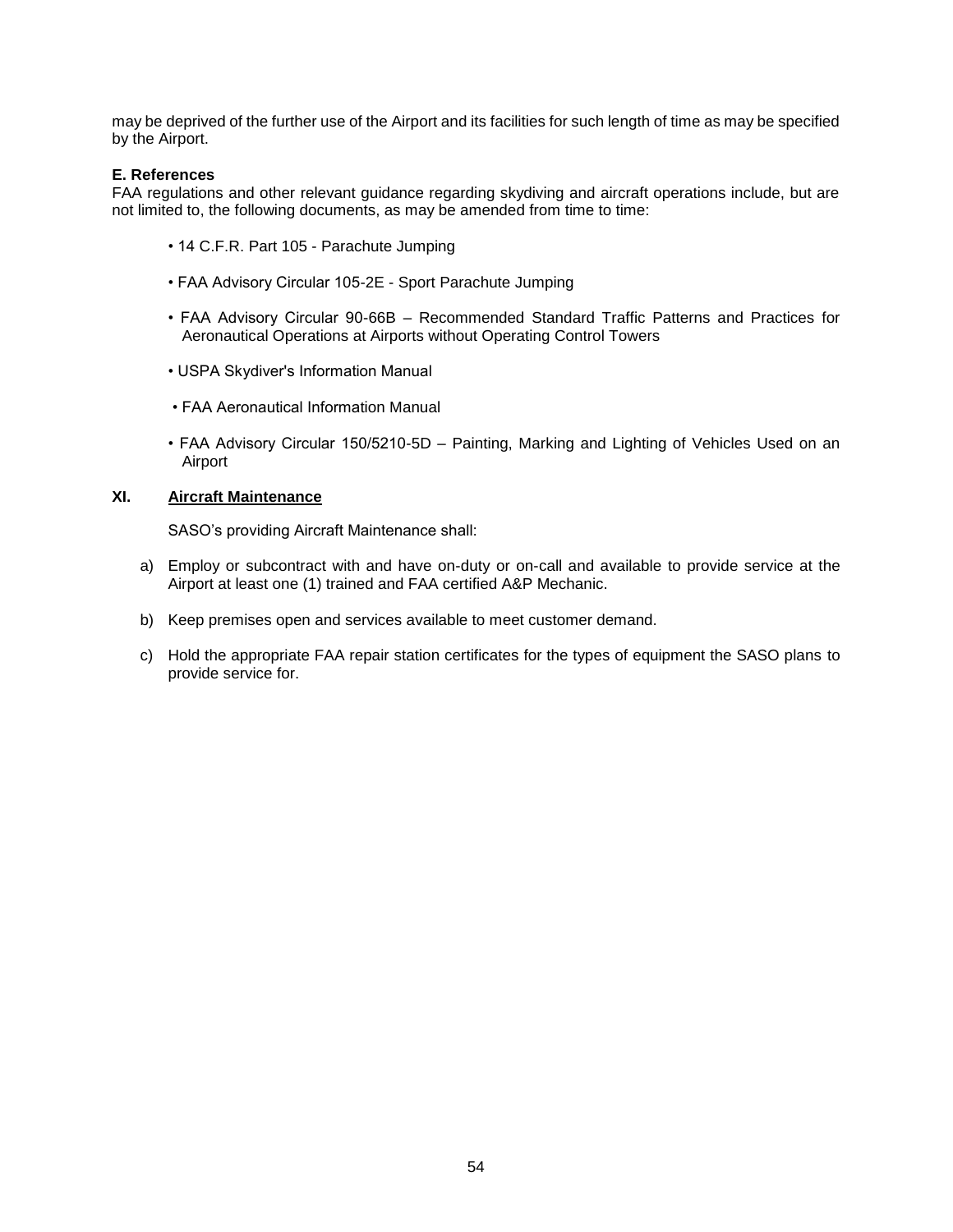# <span id="page-56-0"></span>**MINIMUM INSURANCE REQUIREMENTS**

#### **General Requirements**

Lessee shall provide for coverage with a policy of insurance for general liability of at least \$1,000,000 per occurrence against all fault caused in any way by Lessee, or Lessee's employees, agents, or invitees, for damage to Lessor's (County) real and/or personal property. Insurance must cover property damage to the leased premises and damage to Lessor's personal property, personal injury, and premises liability, hazardous materials/waste deposited on or into the leased premises, and for repairs/replacement to Lessor's property. Lessee further agrees to indemnify Lessor (County) as to any suit brought in law or equity against Lessor (County) based on or for acts, omissions, or fault of Lessee.

All Entities conducting Aeronautical Activities at the Airport pursuant to a Lease, Permit or Agreement must maintain insurance policies and coverage limits that are relevant and appropriate to the activities conducted at the Airport. Entities required to maintain insurance include, without limitation, Aeronautical Activities, including FBO's and SASO's; Flying Clubs; and Entities conducting self-fueling in accordance with a Permit or Agreement.

Section II below prescribes the minimum insurance types and coverage limits for certain Entities conducting Aeronautical Activities at the Airport. The precise insurance types and limits required by the County will be prescribed in a Lease, Permit, or other Agreement and may differ from or exceed the requirements of Section II below based upon the circumstances and the risks presented by the proposed Aeronautical Activity.

In prescribing insurance coverage types and limits, the County is not representing or guaranteeing that the types and limits are adequate to protect the Entity's interests and liabilities. It is understood that the specified amounts of insurance stated herein or in a Lease, Permit, or other Agreement shall in no way limit the liability of an Entity.

The County reserves the right to review insurance requirements during the term of a Lease, Permit, or other Agreement and to make reasonable adjustments to required types of insurance coverage, limits and exclusions when deemed necessary and prudent by the Airport Director based upon changes in statutory law, court decisions, the claims history of the industry or financial considerations of the insurance company and/or the Entity.

Each Entity required to maintain insurance by operation of these Rules and Standards or an Agreement will provide a Certificate of Insurance listing the County as additional insureds. This obligation shall not apply to any workers' compensation policy.

Each Entity shall maintain the required insurance throughout the term of a Lease, Permit, or other Agreement.

Each insurance policy, except workers' compensation, shall cover both bodily injury and property damage.

Each policy shall be primary and non-contributory.

Each policy, except a workers' compensation policy, shall insure the defense and indemnity obligations assumed by the Entity under a Lease, Permit, or other Agreement.

It shall be the Entity's responsibility to pay any retention or deductible for the coverages required herein and in a Lease, Permit, or other Agreement.

Insurance shall be secured by a company authorized to conduct business in the State of Idaho.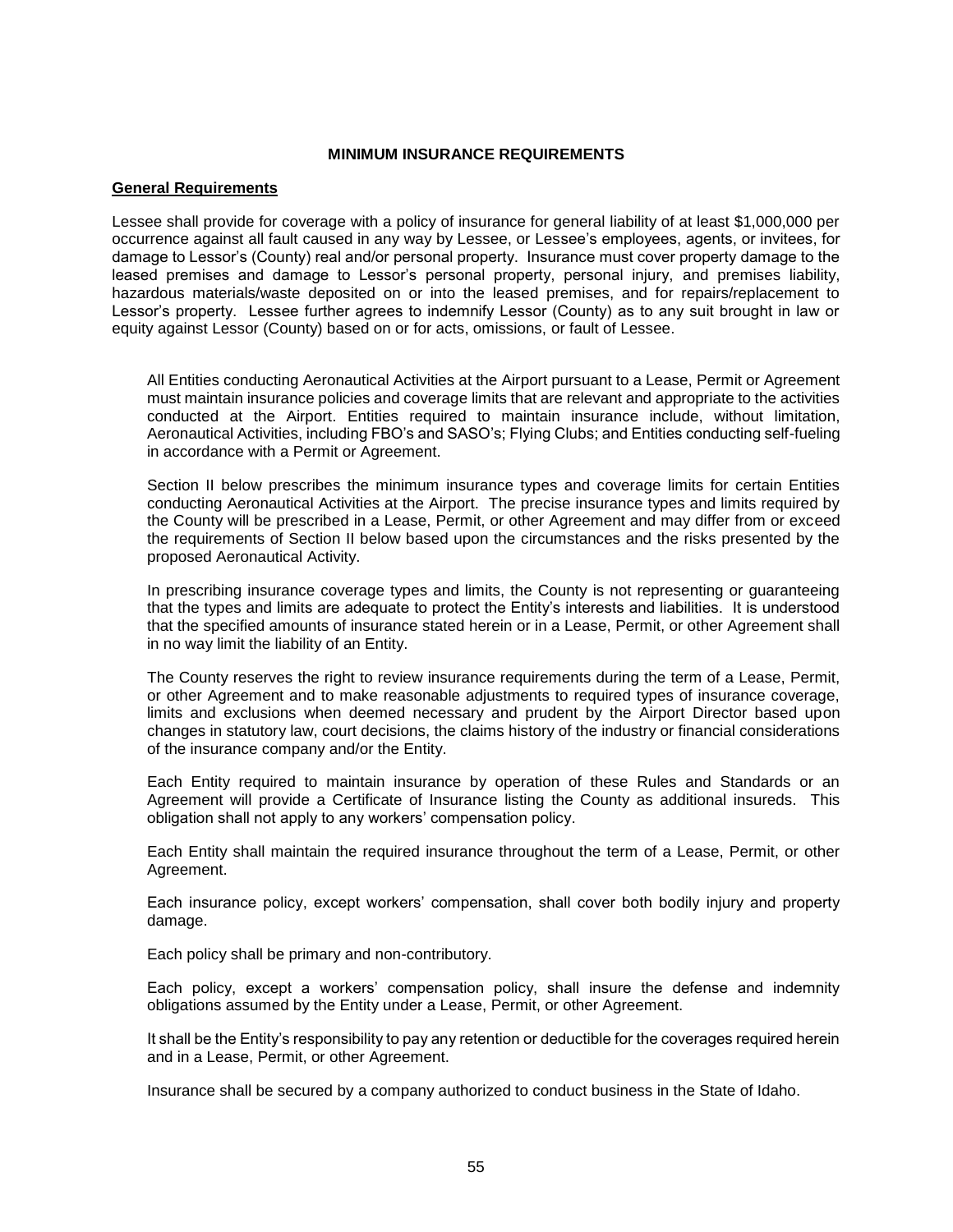Insurance policies must include a requirement that a thirty (30) day notice of cancellation, material change or non-renewal will be sent to the Airport Director.

In requiring Entities to maintain insurance hereunder, the County in no way assumes liability for injury and damage occurring on or in connection with the Airport, and the County reserves the right to claim any defense or immunity available under law, including but not limited to the maximum monetary limits on liability established by Idaho Statutes.

#### <span id="page-57-0"></span>**Specific Requirements**

The following is a list of the minimum insurance coverage types and limits that are required for Entities conducting Aeronautical Activities at the Airport. The precise coverage types and limits shall be prescribed in a Lease, Permit, or other Agreement.

Fixed Base Operators and Specialized Aviation Service Operators

Commercial general liability - no less than \$2,000,000 per occurrence and \$2,000,000 aggregate

Automobile - no less than \$2,000,000 per occurrence and \$2,000,000 aggregate (shall include coverage for all owned, hired and non-owned vehicles)

Worker's compensation in accordance with the laws of the State of Idaho

Any commercial entity conducting operations at the Airport shall maintain pollution liability coverage in an amount commensurate with the level of environmental risk presented by the operation and specified in a Lease, Permit, or Agreement.

Any commercial Entities providing commercial aircraft storage shall maintain hangar-keeper's liability coverage in an amount commensurate with the value of aircraft to be stored and specified in a Lease, Permit, or Agreement.

Entities operating aircraft at the Airport, whether for commercial or non-commercial use, shall maintain aircraft passenger liability insurance of no less than \$1,000,000 per occurrence and \$100,000 for each passenger seat.